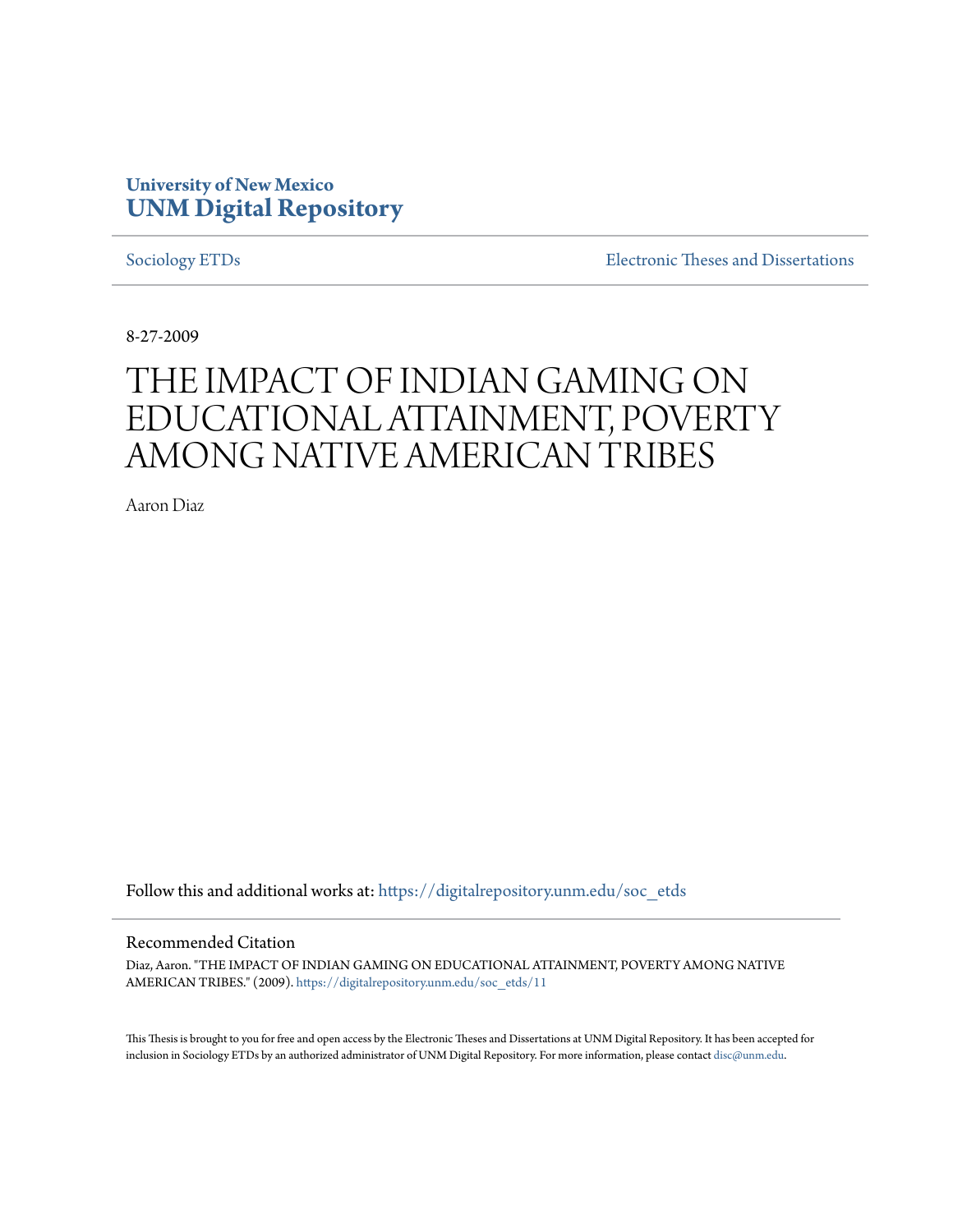| Sociology<br>Department                |                                                          |                       |
|----------------------------------------|----------------------------------------------------------|-----------------------|
| and form for publication on microfilm: | This thesis is approved, and it is acceptable in quality |                       |
| Approved by the Thesis Committee:      |                                                          |                       |
|                                        |                                                          | , Chairperson         |
|                                        |                                                          |                       |
|                                        | M                                                        |                       |
|                                        |                                                          |                       |
|                                        |                                                          |                       |
|                                        |                                                          |                       |
|                                        |                                                          |                       |
|                                        |                                                          |                       |
|                                        |                                                          |                       |
|                                        |                                                          |                       |
|                                        |                                                          |                       |
|                                        | Accepted:                                                |                       |
|                                        |                                                          | Dean. Graduate School |
|                                        |                                                          |                       |
|                                        |                                                          | Date                  |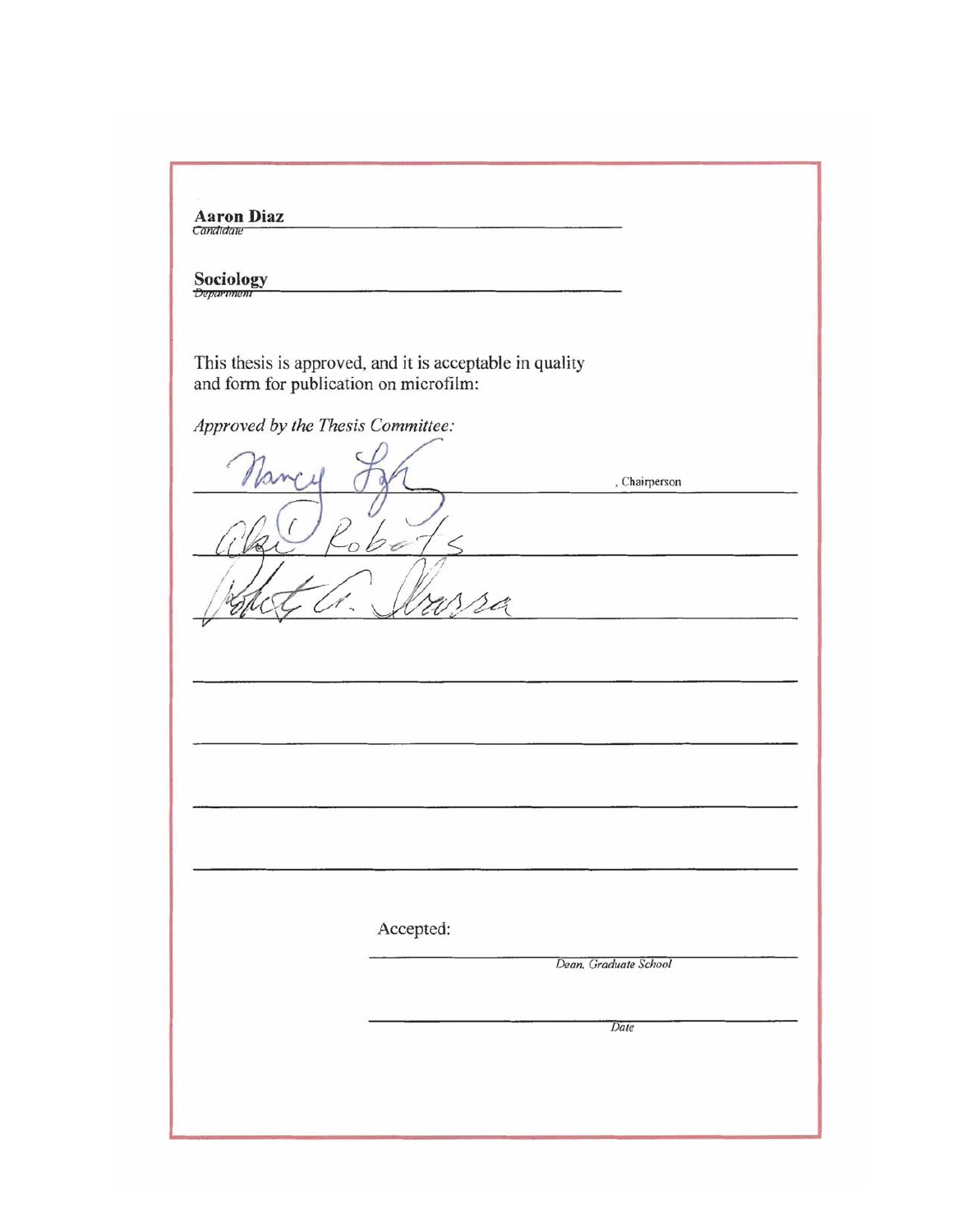# **THE IMPACT OF INDIAN GAMING**

# **ON EDUCATIONAL ATTAINMENT, POVERTY**

## **AMONG NATIVE AMERICAN TRIBES**

**BY**

## **AARON DIAZ**

B.A., Criminology, The University of New Mexico, 2006

#### THESIS

Submitted in Partial Fulfillment of the Requirements for the Degree of

## **Master of Arts Sociology**

The University of New Mexico Albuquerque, New Mexico

**July, 2009**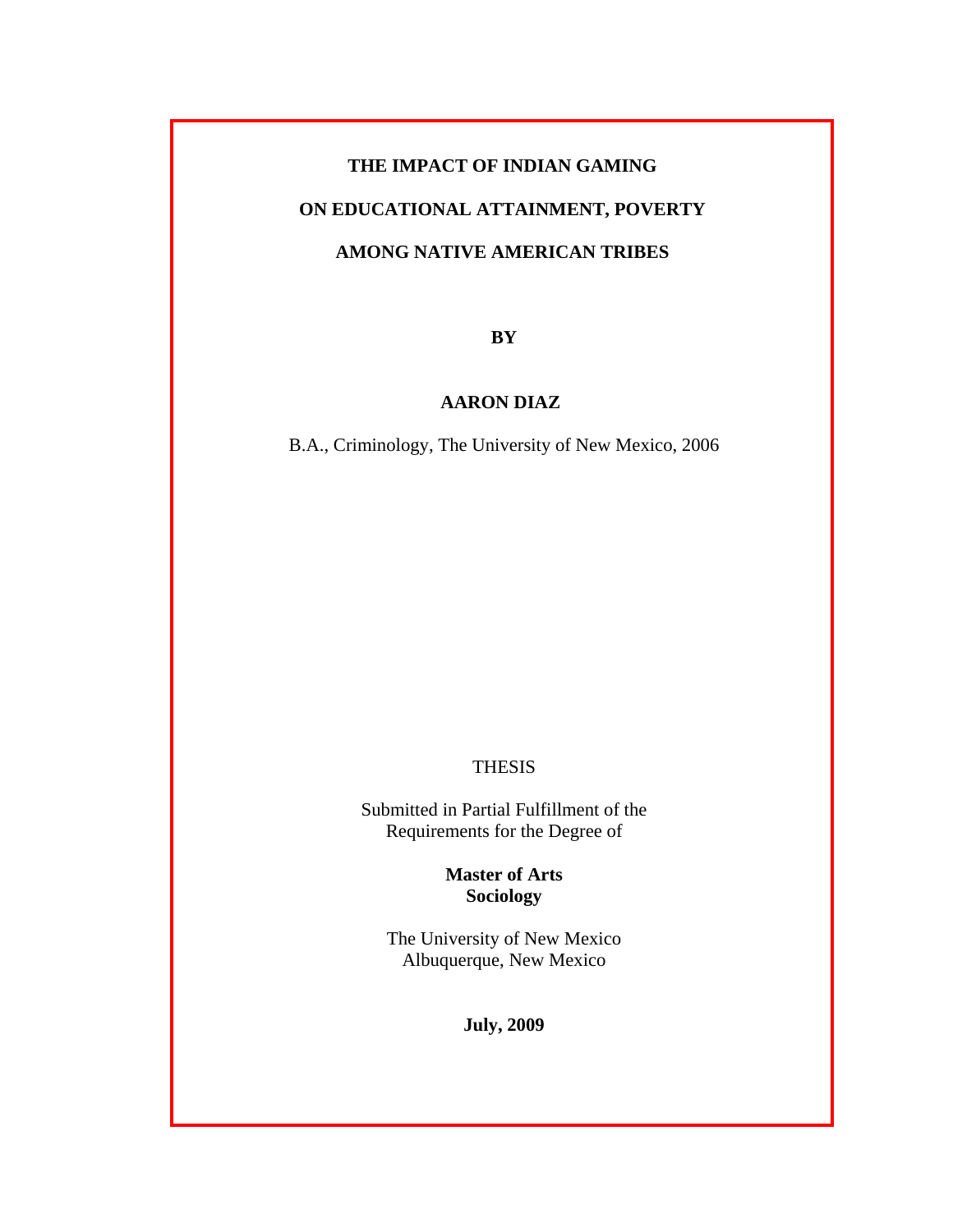## **THE IMPACT OF INDIAN GAMING**

## **ON EDUCATIONAL ATTAINMENT, POVERTY**

## **AMONG NATIVE AMERICAN TRIBES**

**BY** 

**AARON DIAZ** 

## ABSTRACT OF THESIS

Submitted in Partial Fulfillment of the Requirements for the Degree of

> **Master of Arts Sociology**

The University of New Mexico Albuquerque, New Mexico

**July, 2009**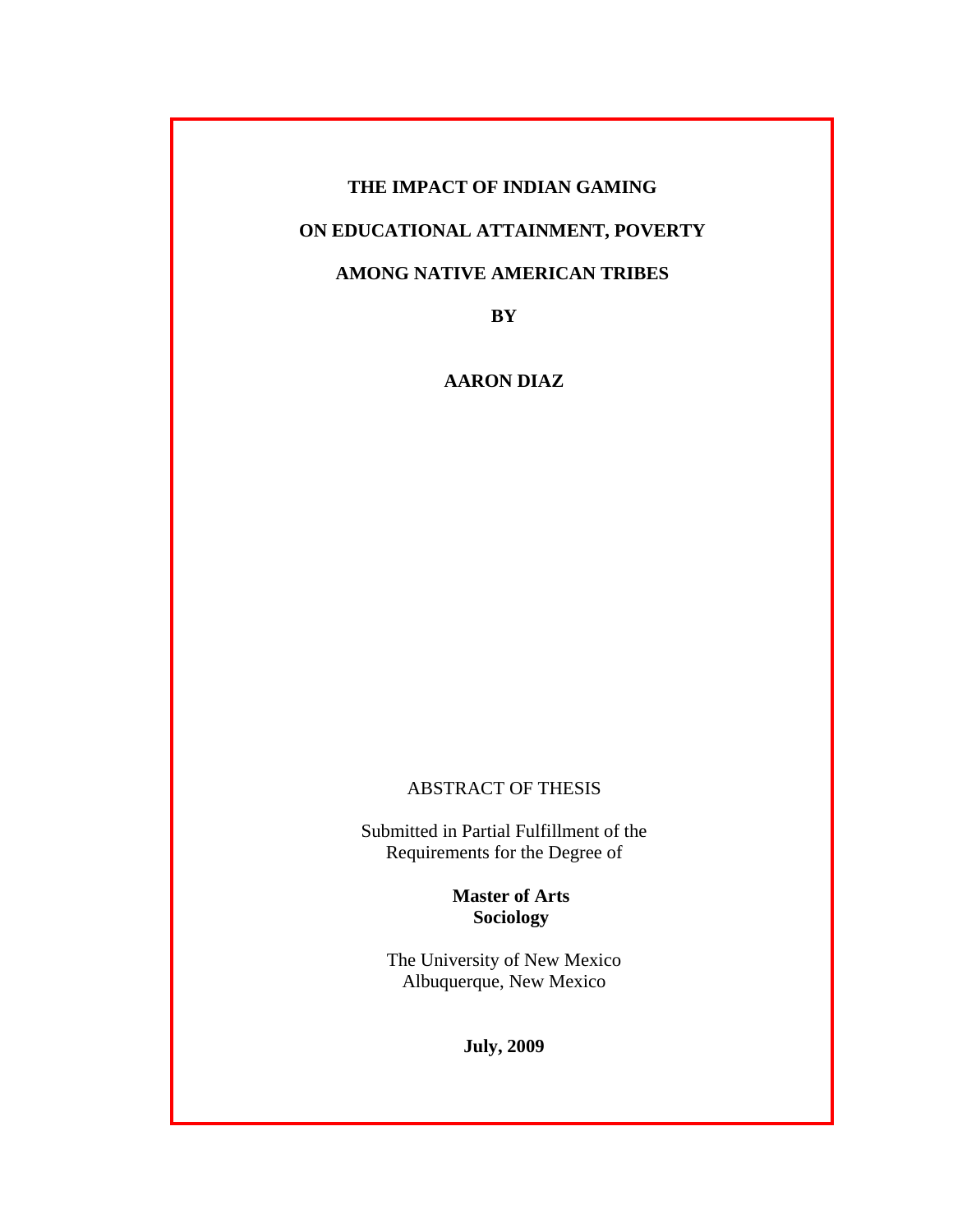#### **THE IMPACT OF INDIAN GAMING**

## **ON EDUCATIONAL ATTAINMENT, POVERTY**

### **AMONG NATIVE AMERICAN TRIBES**

**BY** 

#### **AARON DIAZ**

B.A., Criminology, The University of New Mexico, 2006 M.A., Sociology, The University of New Mexico, 2009

#### **ABSTRACT**

What is the impact of Indian gaming on educational attainment among Native American tribes? Is there a correlation between Indian gaming and poverty rates? Utilizing a combination of cross-sectional analysis and longitudinal case studies, I examine whether Indian gaming has an impact on educational attainment. I also explore the economic mechanism of how this effect occurs. I analyze the 1990 and 2000 census data in addition to raw data collected from the National Indian Gaming Commission website, which provided the year selected Native American tribes were approved to pursue the establishment of gaming on their reservations. No significance was recorded in the correlation between Indian gaming and the population of 16 to 19 year olds not enrolled in school and not a high school graduate. The cross-sectional analysis of the 2000 census data, along with the data collected from the National Indian Gaming Commission website, also suggests no link exists between Indian gaming and improvements in educational attainment and enrollment. In all the models testing Indian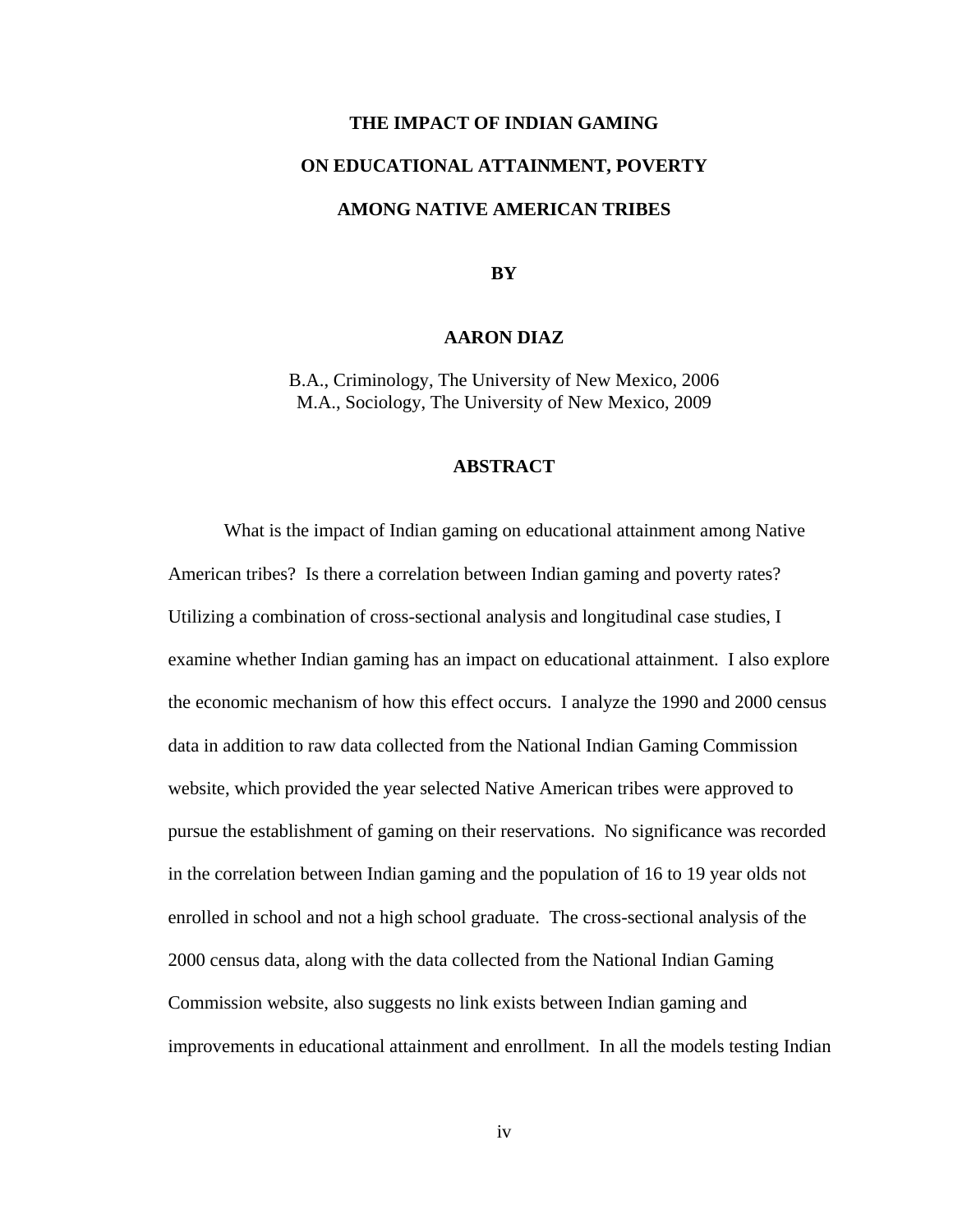gaming's influence on education, the number of years a tribe has operated Indian gaming establishments under the approval of the National Indian Gaming Commission did not prove to have any statistically significant effect on educational attainment as tested by the population 16 to 19 years old not enrolled in school and not a high school graduate and therefore falsifies my hypothesis. My model did show that the population 16 to 19 years old not enrolled in school and not a high school graduate was significantly affected by families living below the poverty line, household per capita income, percent of 16 years and older employed, married couple families, and female headed households. It also provided evidence that the percentage of families living below the poverty line is decreasing and median/per capita household incomes are increasing for all 205 Native American tribes studied and even more so for those tribes that have Indian gaming establishments. Because of the bias measure of Indian gaming as determined by the approval of tribal gaming ordinances by the National Indian Gaming Commission, the goal of my case study research is to provide some explanation for a possible link between Indian gaming and education in my quantitative analysis. I will compare three control groups as identified by tribal affiliation. The first control group will consist of two tribes selected on the criteria that they do not have any form of Indian gaming before the year 2000. The operation of a less profitable Indian gaming establishment provides the conditions for the second control group. And the third control group is comprised of two tribes selected on the provisions that it operates highly successful and profitable gaming establishments. I will also examine their successes in educational attainment as measured by the population not enrolled in school and not a high school graduate. Therefore, I purposefully selected five tribes for my longitudinal case studies: The Lumbee, Navajo,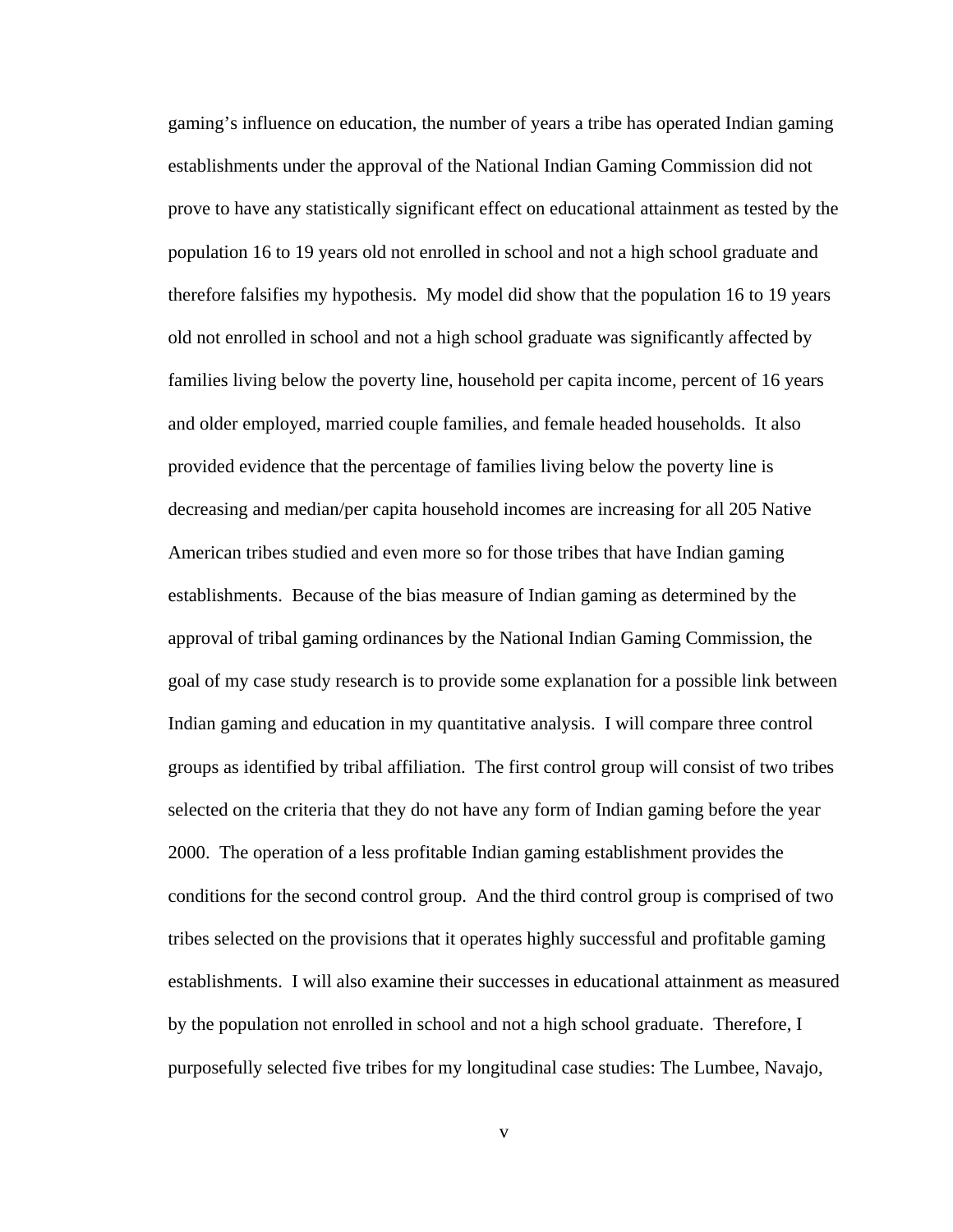Paiute, Mescalero Apache and Potawatomi tribes. The Lumbee and Navajo tribes did not have any form of Indian gaming during the 1990s and the percentages of their high school graduates and individuals receiving a bachelor's degree were substantially lower and the percent of their population not enrolled in school and not a high school graduate was higher than the Paiute and Potawatomi tribes who have highly successful Indian gaming establishments. The Mescalero Apache tribe is struggling to make profits through Indian gaming and their education measures fall in between these two control groups. These case studies point to other factors that may contribute to educational attainment and school enrollment. Carol J.Ward offers a different perspective on her case study on the Northern Cheyenne Indian students. She believes the problem is more complex than money and found a connection between drop-out rates and community involvement. The contextual elements of the community and reservation did not match the context of the public school which shed some light on the high drop-out rates. The implications for further research include conducting more in-depth case studies to find the processes that might help explain successes of failures in education and compiling a more complete data set detailing the duration of Indian gaming on Native American reservations and testing its impact on education and economic measures.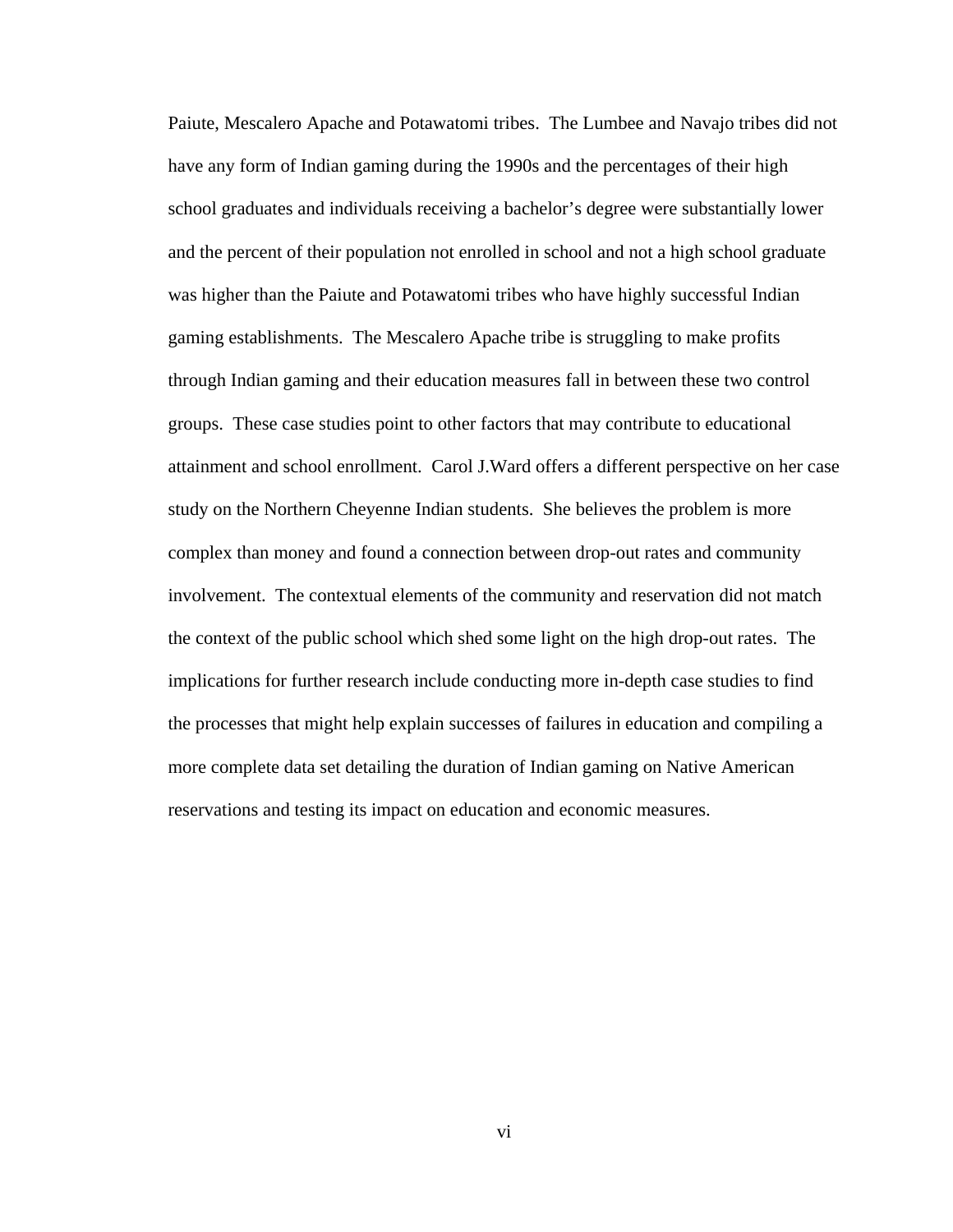|  |  | <b>TABLE OF CONTENTS</b> |
|--|--|--------------------------|
|--|--|--------------------------|

| <b>CHAPTER 3 REVIEW OF RELATED LITERATURE: GAMING, EDUCATION</b> |     |
|------------------------------------------------------------------|-----|
|                                                                  |     |
|                                                                  |     |
|                                                                  |     |
|                                                                  |     |
|                                                                  |     |
|                                                                  |     |
|                                                                  |     |
| <b>CHAPTER 5 RESULTS</b>                                         | .35 |
|                                                                  |     |
|                                                                  |     |
|                                                                  |     |
|                                                                  |     |
|                                                                  |     |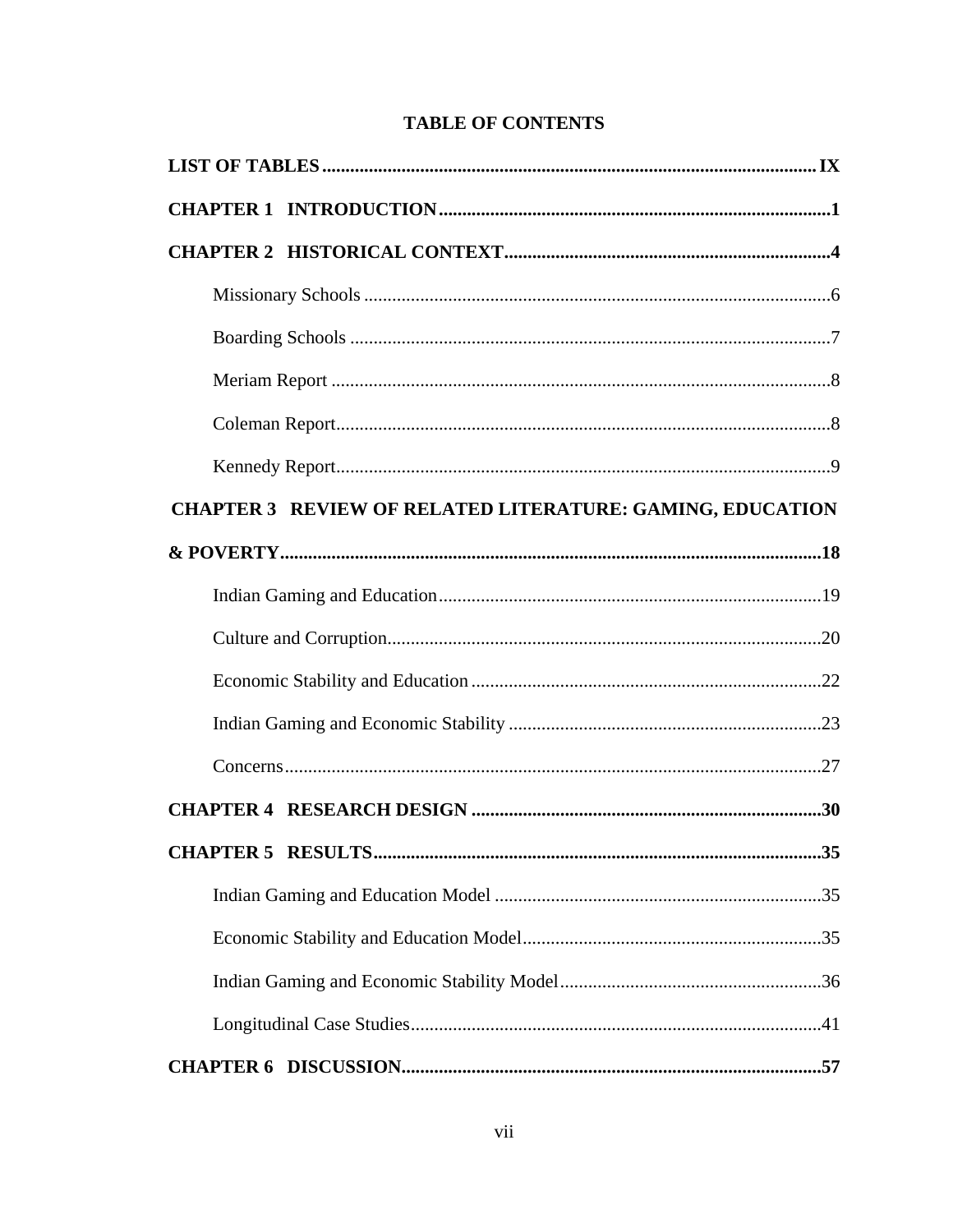|--|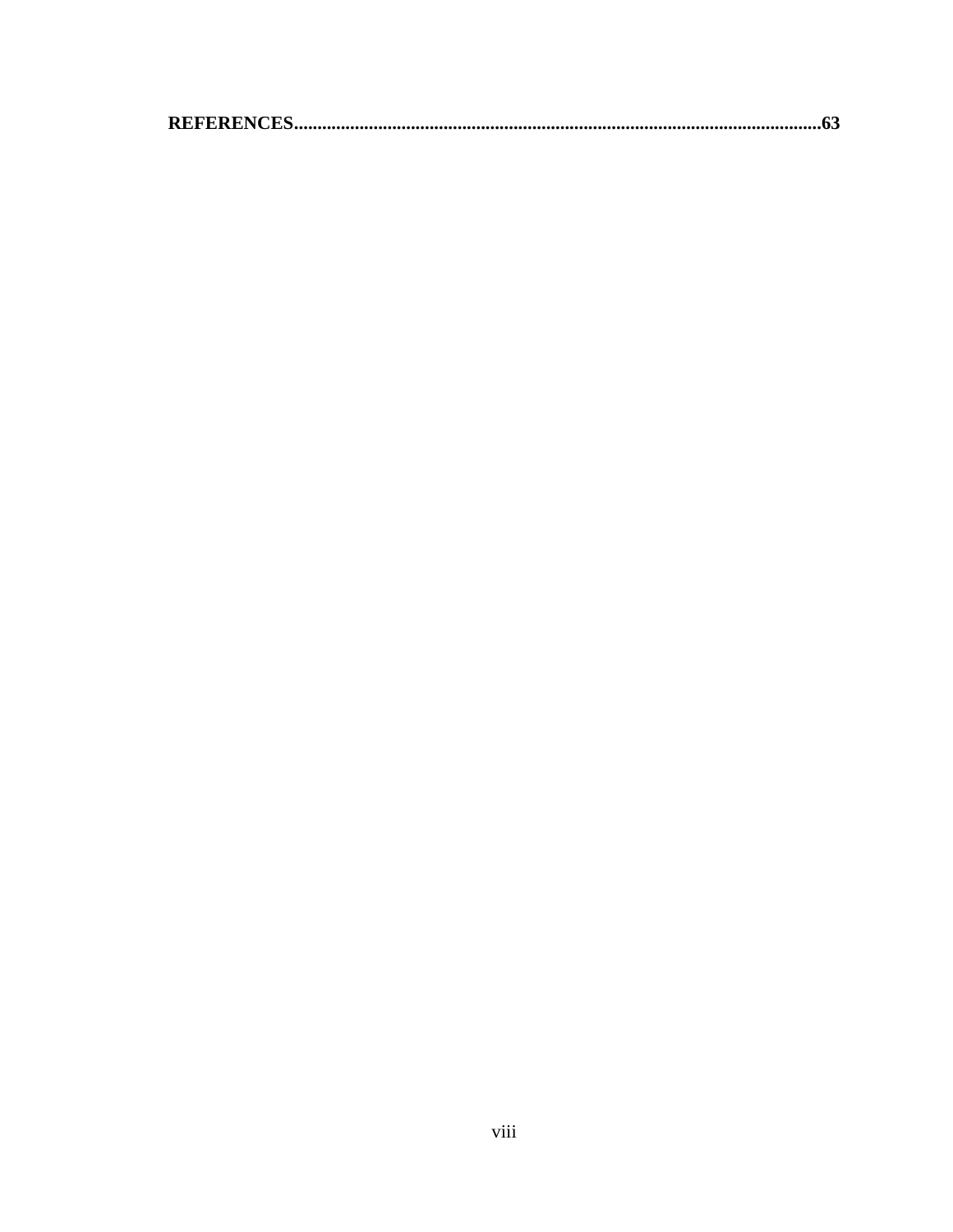## **LIST OF TABLES**

| Table 1. Difference in Percentages for Population (16 to 19 years) Not Enrolled in High |
|-----------------------------------------------------------------------------------------|
| School and Not High School Graduate in 2000 and Average Percentage Differences          |
| in High School graduates and Bachelor Degree attainment (25 years and over),            |
| Median Household Income, Household Per Capita Income, Persons Employed (16)             |
| years and over) and Families living below Poverty Line between 1990 & 200017            |
|                                                                                         |
| Table 3. Unstandardized Coefficients from the Regression of Education Variables on      |
|                                                                                         |
| Table 4. Differences in Educational Attainment among selected Case Studies, 2000 53     |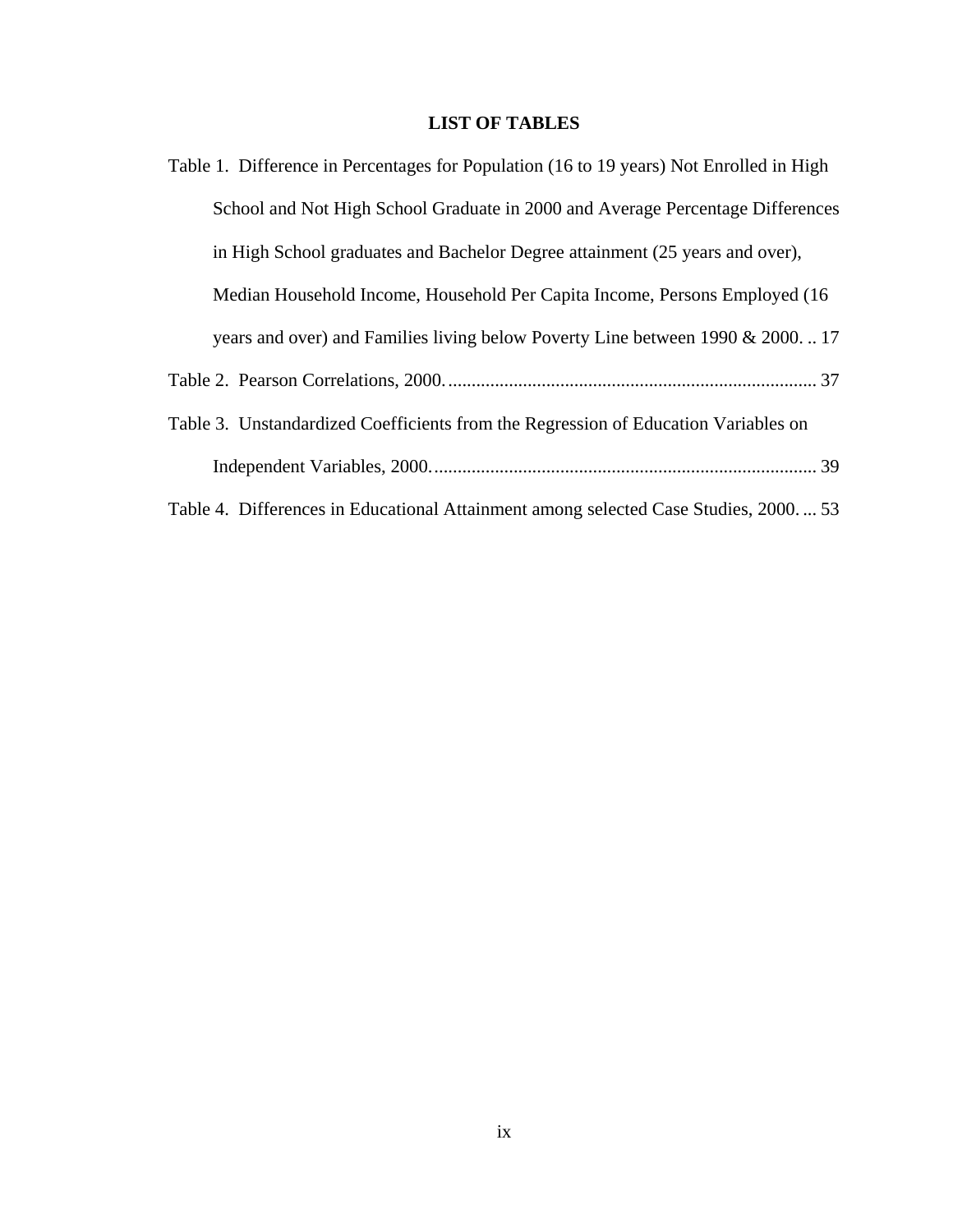#### **CHAPTER 1**

#### **INTRODUCTION**

Educating Native Americans has long been a struggle for the Federal Government, for tribal leaders, and even more so for the children striving to understand a foreign curriculum. Native Americans are the least educated population in the United States today, and they are also the poorest. Within ten years, as census data indicate, there has been progress within Indian Country regarding education. According to the 1990 & 2000 Census, the percentage of high school graduates 25 years and over collectively increased 10.60% between 1990 and 2000. The percentage of individuals receiving a bachelor's degree or higher also increased 23.24% for this population within the ten-year span. Families living below the poverty level decreased an average of 21.23% between 1990 and 2000. And in 2000, the percentage of the population 16 to 19 years not enrolled in school and not a high school graduate stood at 16.17%. The timing of these occurrences is consistent with the Indian Gaming Regulatory Act of 1988, which allowed federally recognized Indian tribes to open and operate gaming industries. What has contributed to this increase in educational attainment among American Indians during the 1990s? How have federal and state policies contributed to the current state of Indian education? What is the impact of Indian gaming on educational attainment among Native American tribes? Is there a correlation between Indian gaming and poverty rates? If so, which mechanism is more significant in increasing educational attainment? Do tribes with gaming revenues spend more on educational programs and scholarships or is the relationship between gaming and education guided by increases in family income?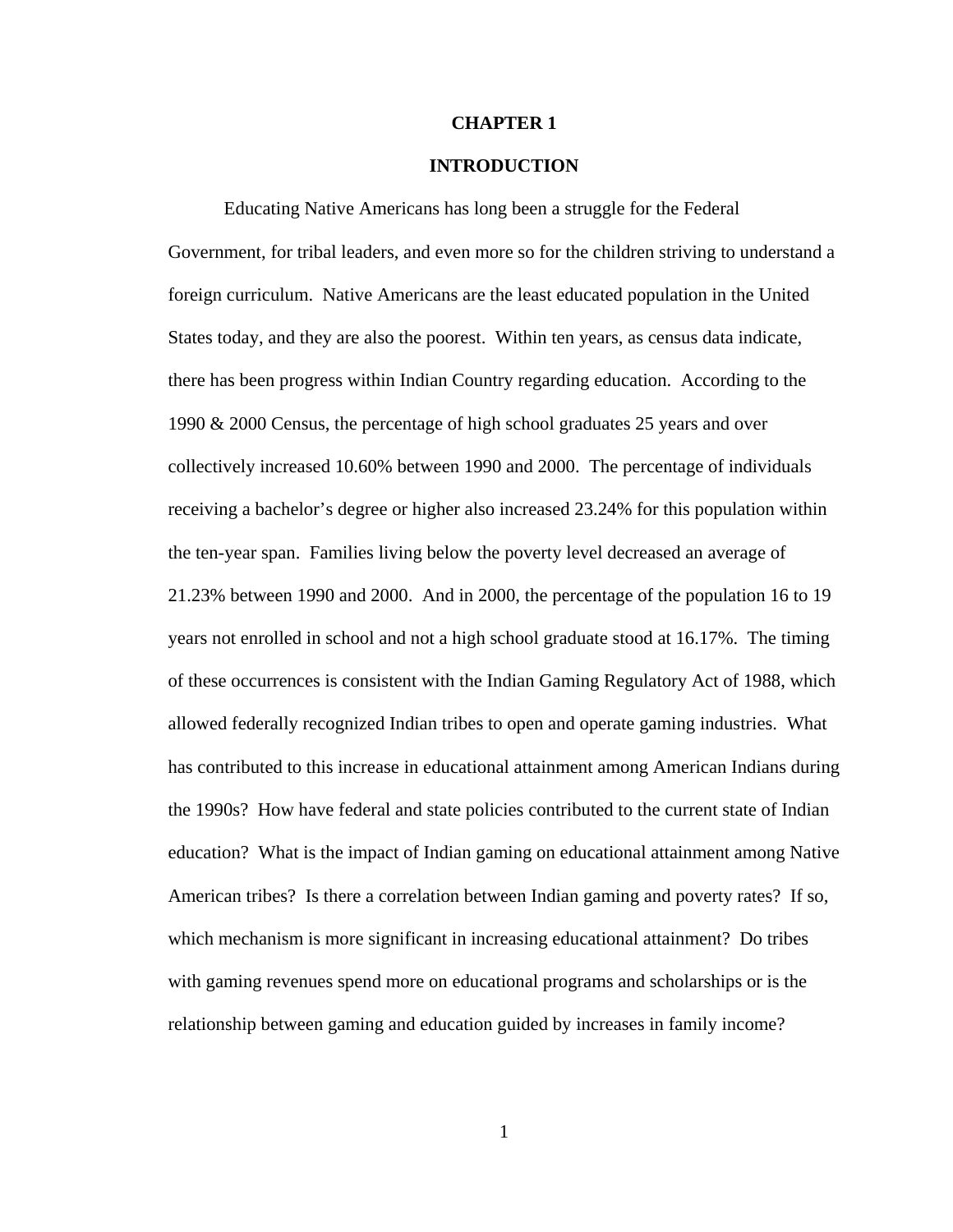The purpose of this study is to explore the relationship between the introduction of Indian gaming and its effect on education and to unpack the associated mechanisms if a relationship exists. I use the term Native American, Indian, indigenous and tribes interchangeably to refer to the original inhabitants of the Americas. My hypothesis is that the introduction of Indian gaming in reservations increases educational attainment as measured by the enrollment of 16-19 year olds. My second hypothesis is that Indian gaming increases economic stability as measured in terms of poverty rates. The findings of my study did not support my hypothesis, therefore, educational attainment and economic stability were not impacted by Indian gaming. My findings did show that the population 16 to 19 years old not enrolled in school and not a high school graduate was significantly affected by families living below the poverty line, household per capita income, percent of 16 years and older employed, married couple families, and female headed households. It also provided evidence that the percentage of families living below the poverty line is decreasing and median/per capita household incomes are increasing for all 205 Native American tribes studied and even more so for those tribes that have Indian gaming establishments.

Chapter 2, *Historical Context for Native American Education,* provides a history of Native Americans' first encounters with formal education and their struggle to expand and exploit the resources available to them. Starting with the Indian Removal Act, this chapter focuses on the path taken by Native Americans in education. Chapter 3, *Review of Related Literature: Gaming, Education & Poverty*, discusses several studies that have examined my hypothesis about the relationship between Indian gaming and education. I also describe the mechanisms shaping these dynamics. The literature has its limitations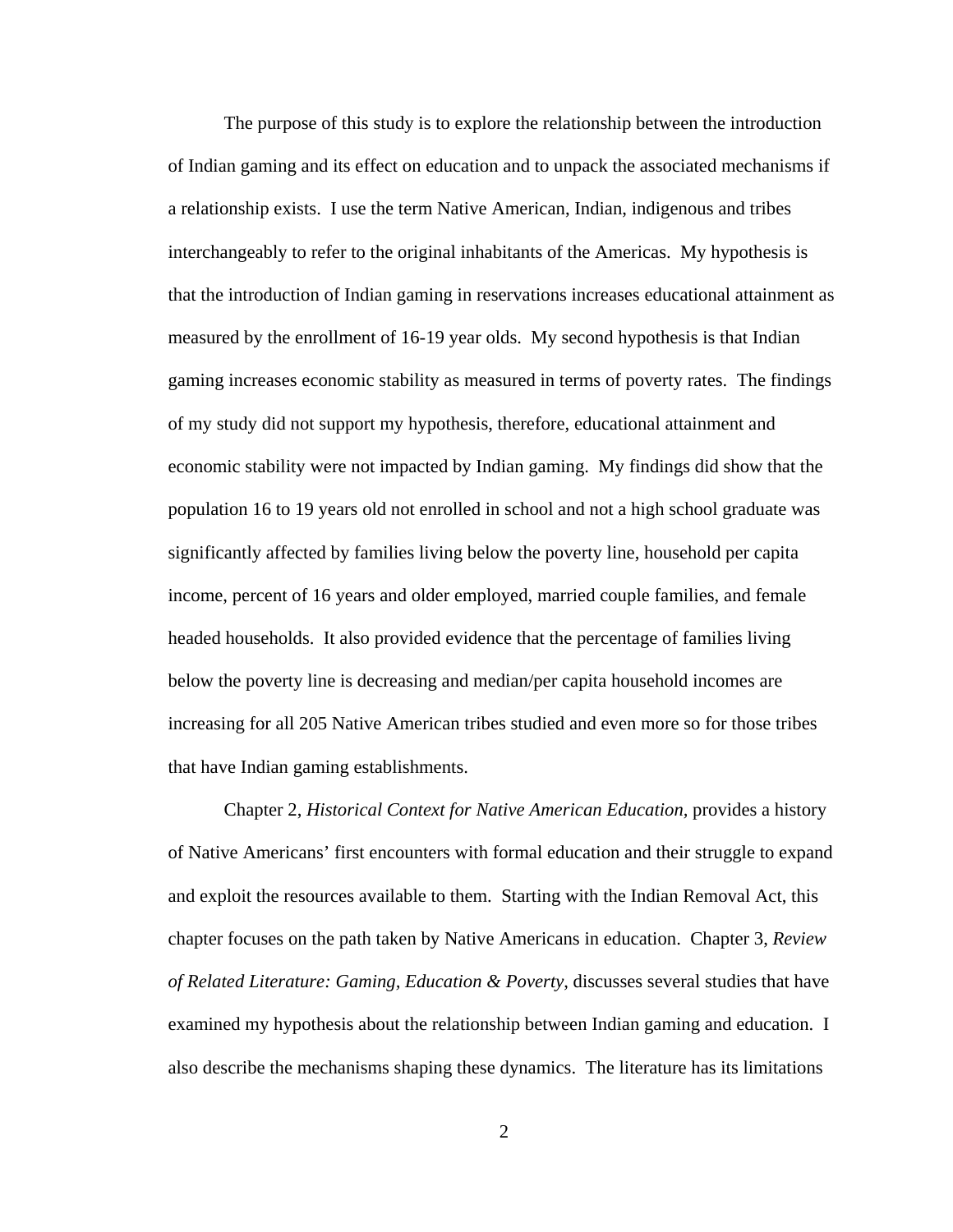due to the lack of research on this subject. The fourth chapter, *Research Design*, describes my statistical plan examining the direct effect of Indian gaming on education, as well as the indirect effect of Indian gaming on education through economic measures. Chapter 5 describes the *Results* of my statistical analysis and case studies. Finally, Chapter 6, *Discussion*, summarizes the findings of my study and identifies the limitations and implications for future research.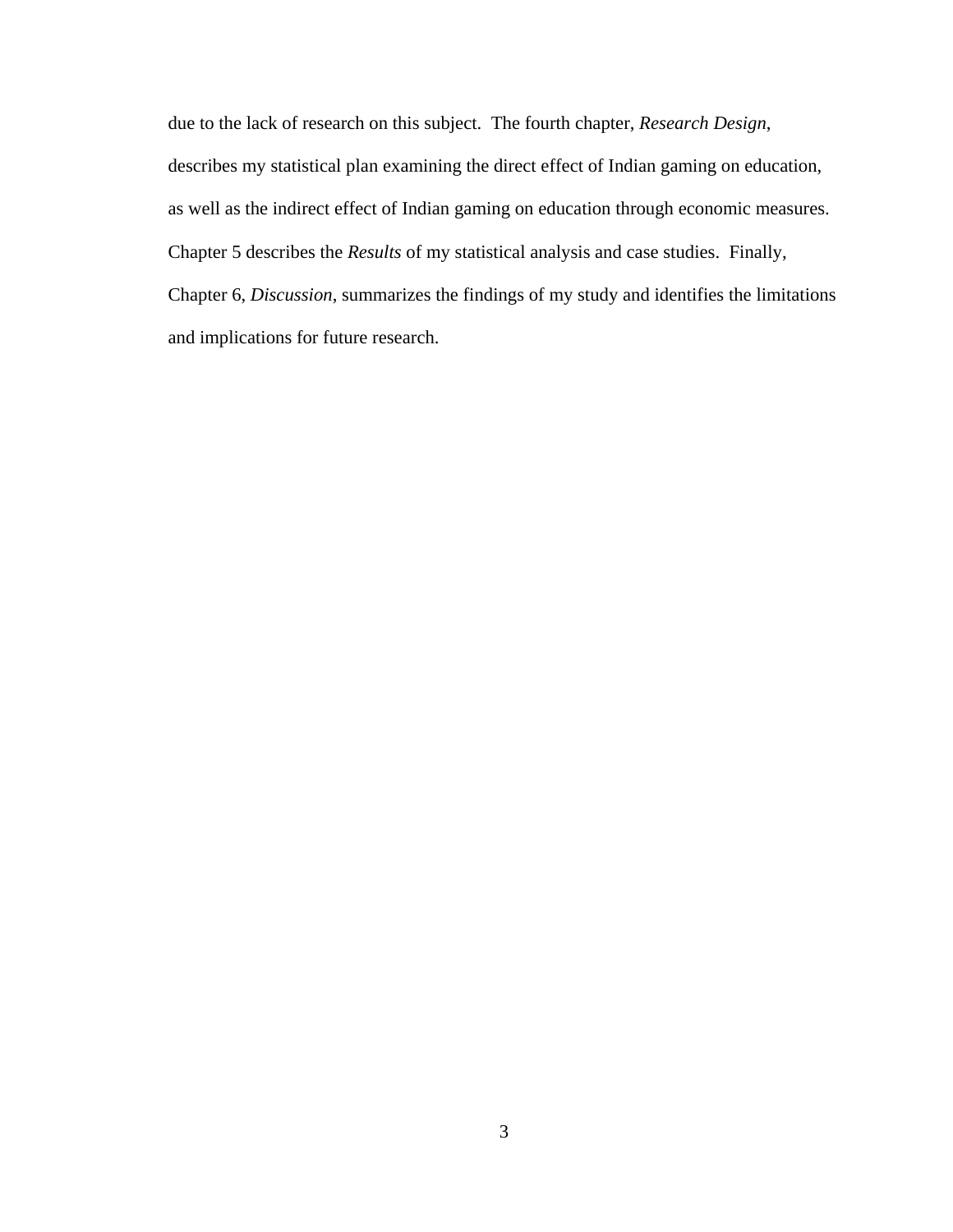#### **CHAPTER 2**

#### **HISTORICAL CONTEXT**

 Native Americans were first to inhabit what we today call the United States of America. Native Americans prospered through adversity and became known as survivors in both past and present tense; they "built a national identity with their distinctive cultural traits: Mother Earth, spiritually, love and respect for nature and the environment" (Hanson, 1997:204). And though there are many differences among the many Native American tribes, they hold one thing in common – the struggle to hold on to their heritage and sovereignty while facing adversity in American society.

Native Americans take great pride in their culture and protect its origins. "Linguists estimate that at first contact with Europeans, as many as 300 distinct languages were spoken by people Indigenous to what is now the United States" (Lomawaima and McCarty, 2002:296). This amount of language diversity is phenomenal considering the proximity of the tribes. It is important to understand the differences between the cultures of the many Native American tribes. Although Native Americans share the experience of colonization and resistance, they differ in customs, culture, language and beliefs. Native Americans participation in tribal traditions also varies.

In the course of their trials, Native Americans witnessed a steady decline in population due to several factors. Most notorious was the spread of disease that severely reduced their numbers. "European-borne diseases sparked *virgin soil* epidemics that spread quickly throughout the Americas. Diseases common in Europe and Africa – smallpox, cholera, typhus, diphtheria, and influenza for instance – were unknown to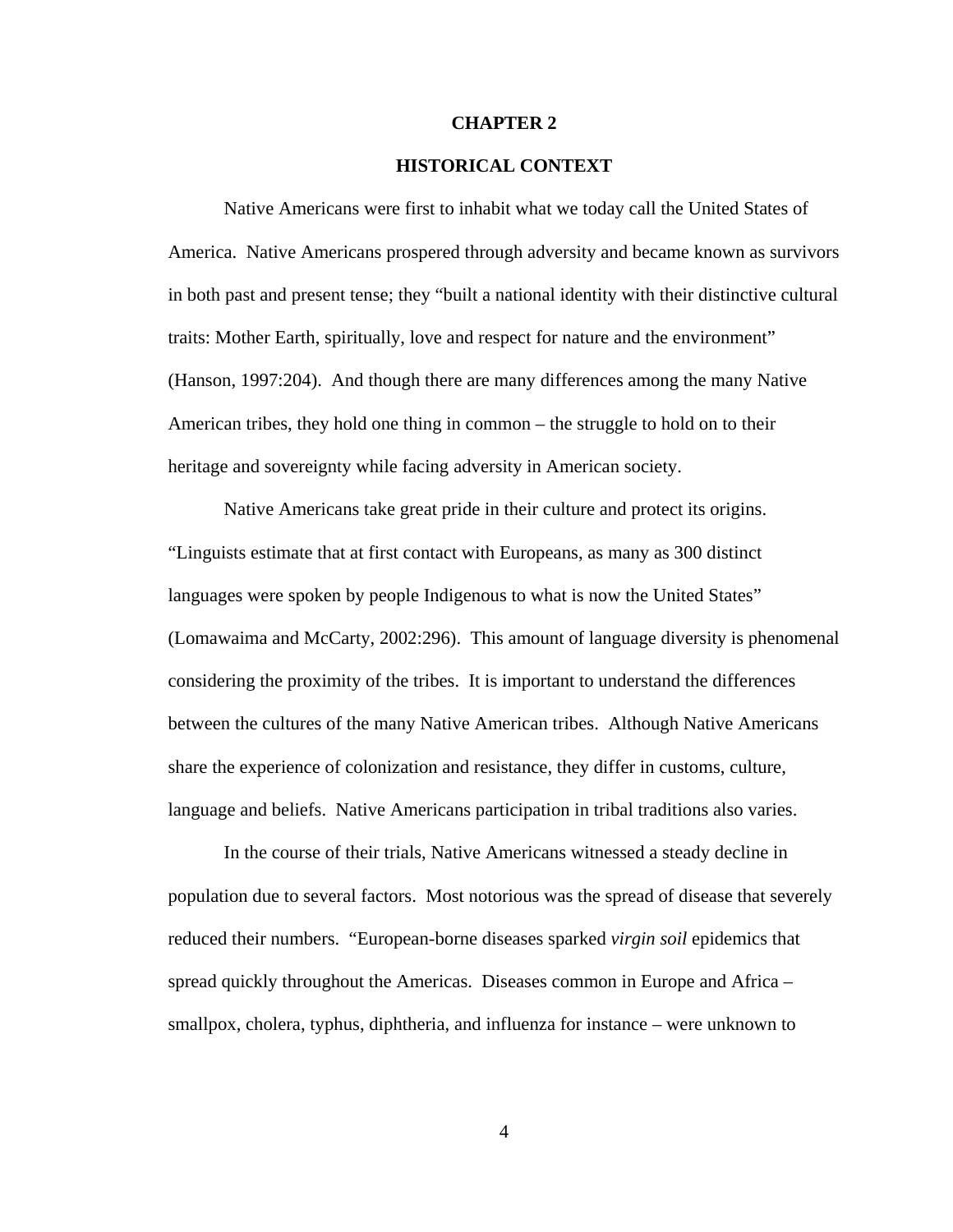Native Americans living in the western hemisphere at this time" (Snipp, 1992:354). Other causes of population decline were the enduring effects of reservation life.

The *Indian Removal Act,* which was signed by President Andrew Jackson in 1830, mandated that all Native American tribes be removed from the Eastern United States and placed on reservations to the West. This Act resulted in the deaths of an estimated 4,000 Cherokees during their plight. In the Cherokee language, the event is called Nunna dual Isunyi – *the Trail Where We Cried*. With the removal of Native Americans from their homelands to reservations, the new government sought to assimilate and alter Native American thinking into one that matched their own.

The 1887 Dawes Act resulted in 90 million acres of lost treaty land. The Act was created to distribute privately owned allotments of tribal lands to individual members – 160 acres to family heads, 80 acres to single adults. Assimilation was again a centerpiece in the Dawes Act which sought out traditional tribal life in exchange for independency and an American way of life. Often record keeping was inaccurate and heirs of original land owners were denied ownership and the land was sold at bargain prices to non-Native buyers. The 1887 Dawes Act also marked the federal identification policy which included blood quantum laws to define membership in Native American tribes and to calculate the degree of racial inheritance.

In 1978, the Bureau of Indian Affairs created a regulatory process for recognizing Native American tribes. The process for recognition is a difficult process that can take decades to complete. It requires a petitioning tribe to satisfy mandatory criteria that entails "anthropological, historical, and genealogical research and presentation of evidence, including historical and continuous American Indian identity in a distinct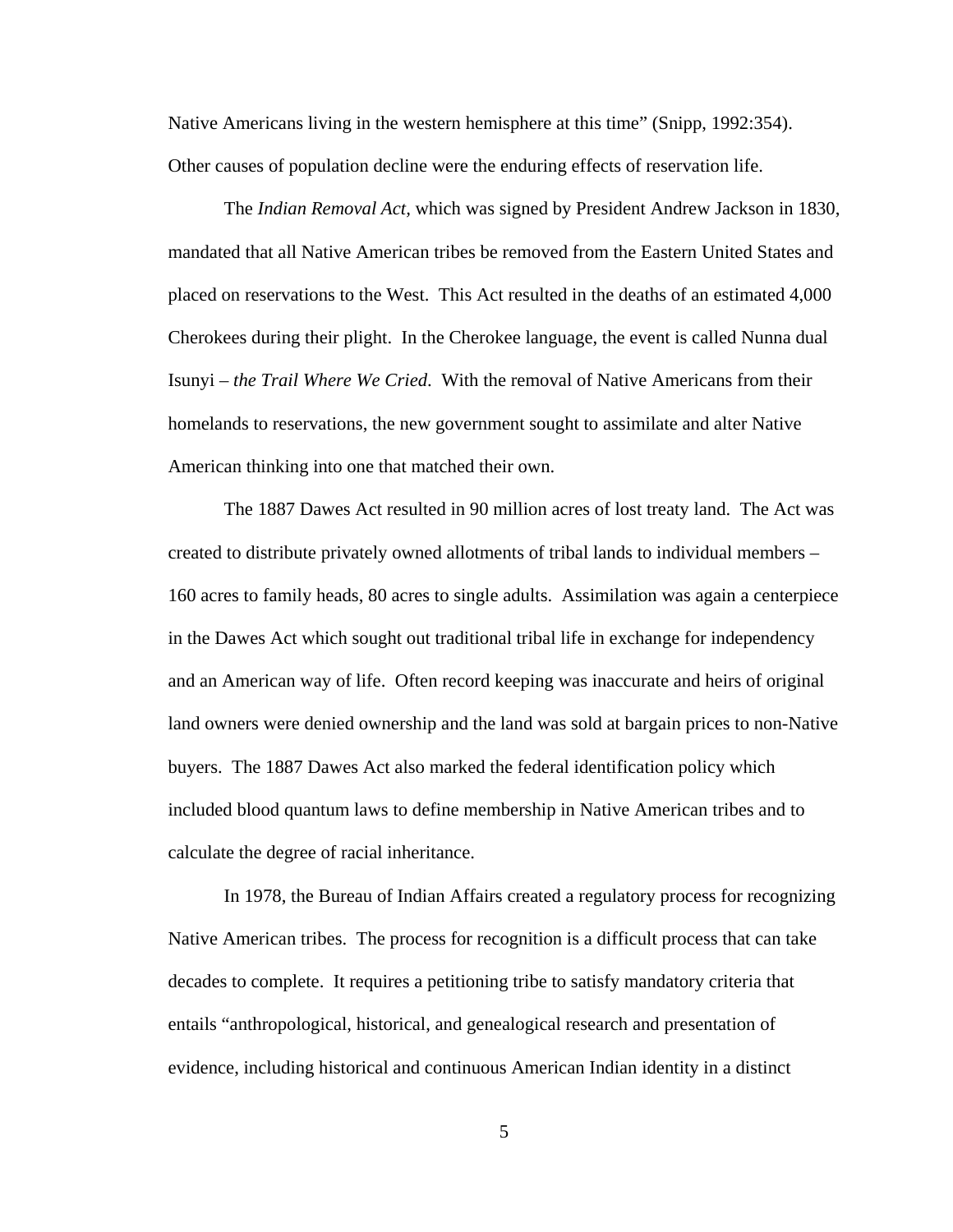<span id="page-15-0"></span>community" (NCAI, 2006:1). The majority of petitioners fail to meet the strict standards set forth.

The history behind the attempts to educate Native American children is long and tedious. The establishment of missionaries and boarding schools to assimilate and educate the children of Native American tribes was an extension of the colonization and forced assimilation of Native American communities. Due to its forceful nature, children found it difficult to succeed while being torn away from their families. Not only did Native Americans lose their children to boarding schools and missionaries – they confronted the fact that part of their culture was also being lost. Through many treaties, "Indians were separated from their land and, subject to the success of the government's educational programs, and through these educational programs, Indians were also separated from their culture" (Chiago, 1981:21). Eliminating tribal culture and forcing assimilation were the primary goals in the process of educating Native American children.

#### *Missionary Schools*

Missionary schools were the first to introduce formal education to the Native American population. Their primary objective was to "civilize them or teach them the ways of the white man" (Beatty, MacGregor and McCaskill, 1941:359). Beginning in 1568, missionary schools were being established in Florida and continually spread throughout the United States. The failure of the early missionaries to successfully teach Native American students the new society's culture resulted in the rapid establishment of boarding schools. Boarding schools differed from missionaries in force and separatism. While missionaries primarily kept Native American children closer to home, the boarding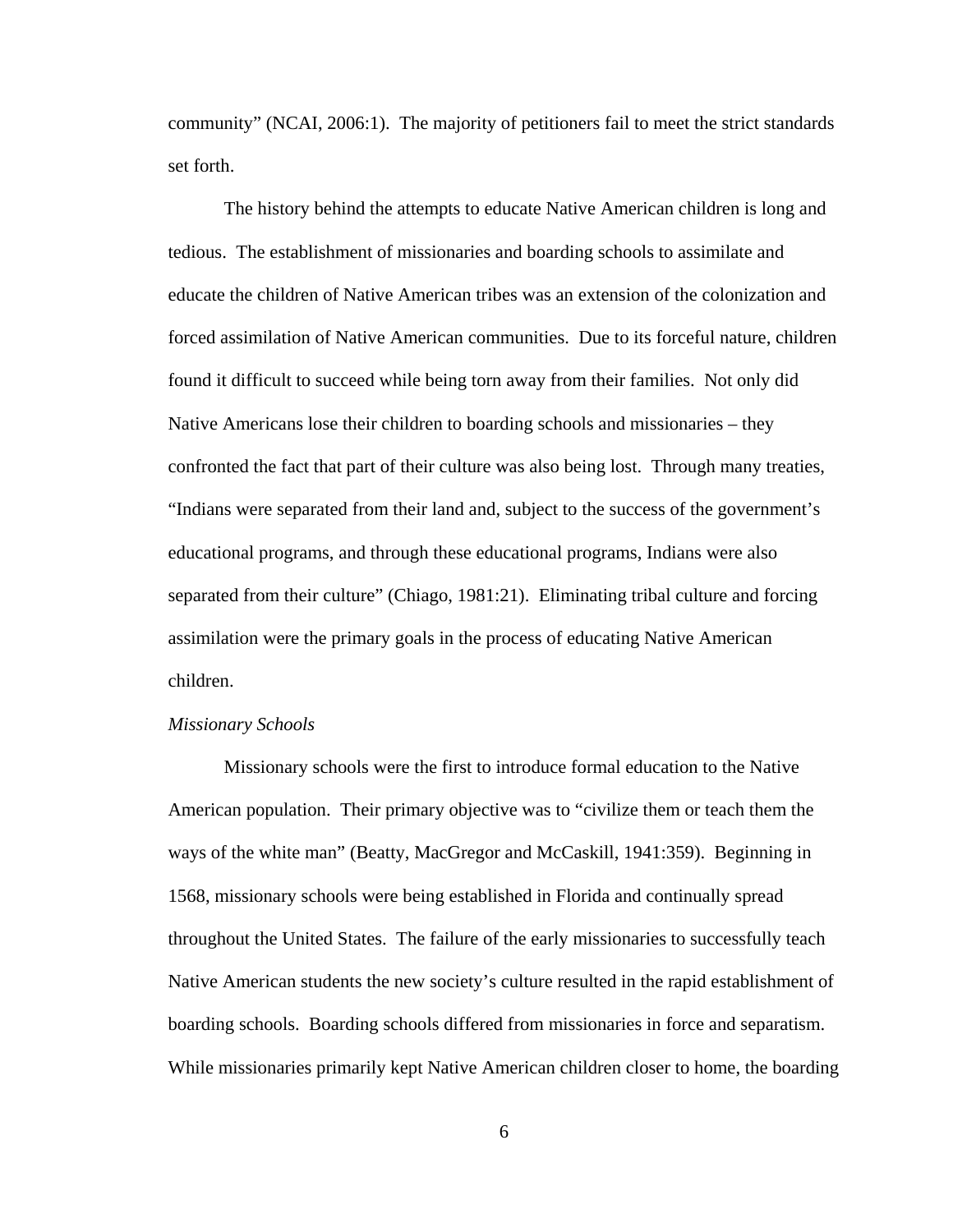<span id="page-16-0"></span>schools objective was to build structures for the purpose of assimilating Native American youth. The curriculum was equivalent to that of missionary schools, and its goal remained the same: "change them by educating, Christianizing, and *civilizing* them" (Whiteman, 1986:28).

#### *Boarding Schools*

The boarding school era provides a clearer picture of the attempts by the government "to remove Indians from their tribal and family members, religion, language, and homeland by placing them in distant schools to learn non-Indian ways. The results generated by the boarding school era included "breakdown of tribal culture, alienation of Indian parents from the education of their children, and emotional, psychological, and mental anguish" (Deyhle and Swisher, 1997:114).

The enduring quest to educate Native American children during this time, by way of boarding schools, did not change until the government transferred responsibility for Indian education to the Bureau of Indian Affairs (BIA). The BIA was created by the War Department in 1824 and later handed over to the Department of Interior in 1849. Treaty Processes, such as the Indian Removal Act, contributed to the shift of responsibility to the BIA.

 The Bureau of Indian Affairs (BIA) is an agency of the federal government charged with the administration and management of 55.7 million acres of land held in trust by the United States for Native Americans. As mandated by the treaties signed by the U.S. federal government and specific Native American tribes, the BIA also provides education services to all Native American youth. In the 1870s, the Bureau of Indian Affairs started building its form of boarding schools using abandoned army posts and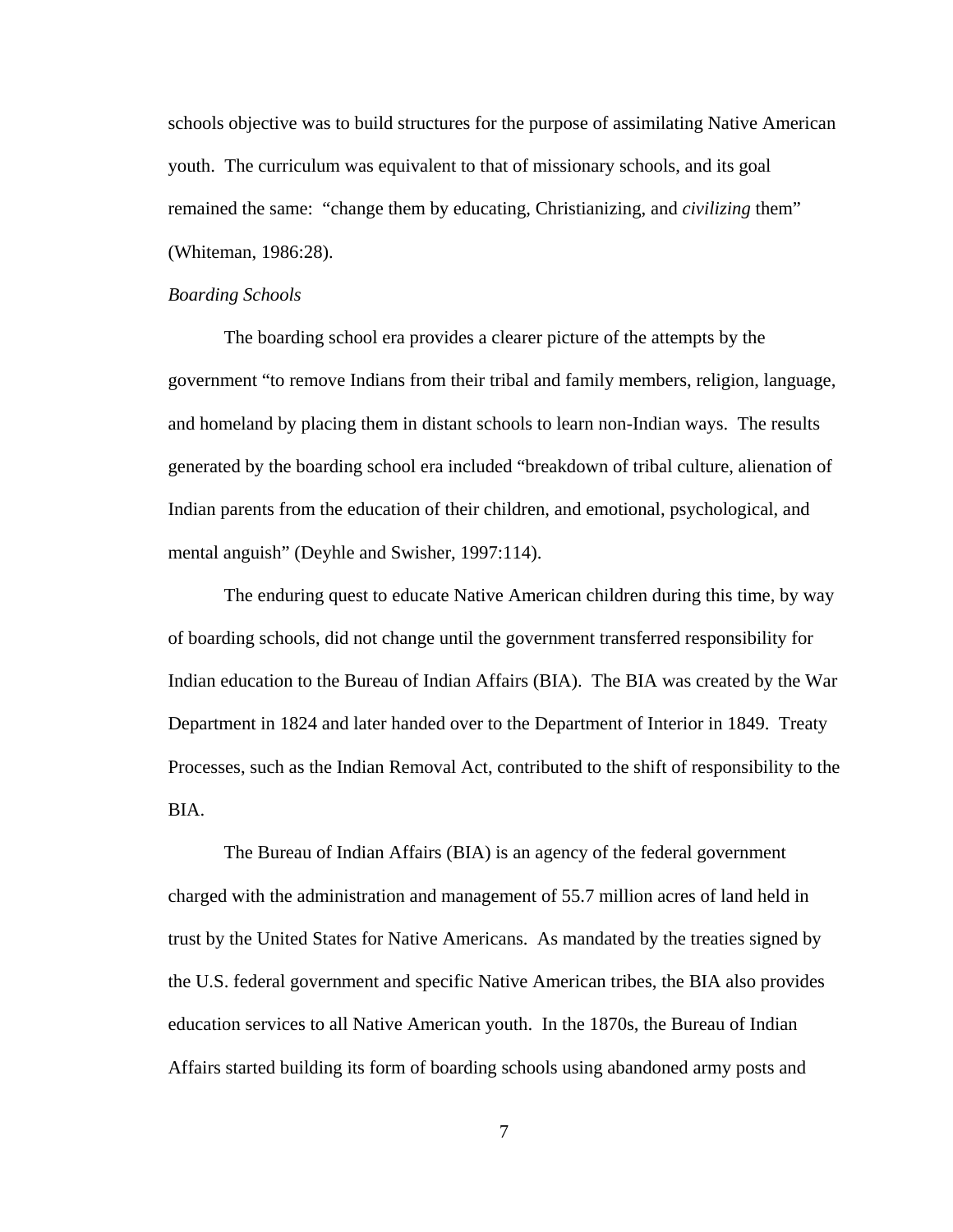<span id="page-17-0"></span>barracks as their institutions. The schools operated in rigid military fashion and emphasized the most rudimentary forms of vocational training. If "Indian families refused to send their children to school the government retaliated by withholding food and other services" (Ivie, 1980:270). These cruel methods paid little dividend for the Bureau of Indian Affairs: Native Americans continued to resist forced assimilation and did not succeed in formal education.

 Despite its deteriorating effects, the government continued to believe that education was Native Americans only salvation. They did not anticipate the remedying of problems caused by the underachievement of many Native American students within the coming years. In fact they did not confront the problem until 1928 and not again until the late 1960s and early 1970s. The most influential studies during this era include the 1928 Meriam Report, the 1966 Coleman Report and the 1969 Kennedy Report. *Meriam Report* 

The Meriam survey team was highly critical of the federal boarding school system. The survey team "recommended that the federal government institute more relevant curriculum that recognized the cultural and language variances of Indian children" (Whiteman, 1986:29). In addition to inadequate education, poor health, poverty and insufficient government services were among the top issues described in the report. More importantly, it demanded a change in federal policy to protect Native Americans traditions and cultures.

#### *Coleman Report*

In 1964 Congress held the U.S. Commissioner of Education responsible for researching the lack of educational opportunities of individuals by reason of *race, color,*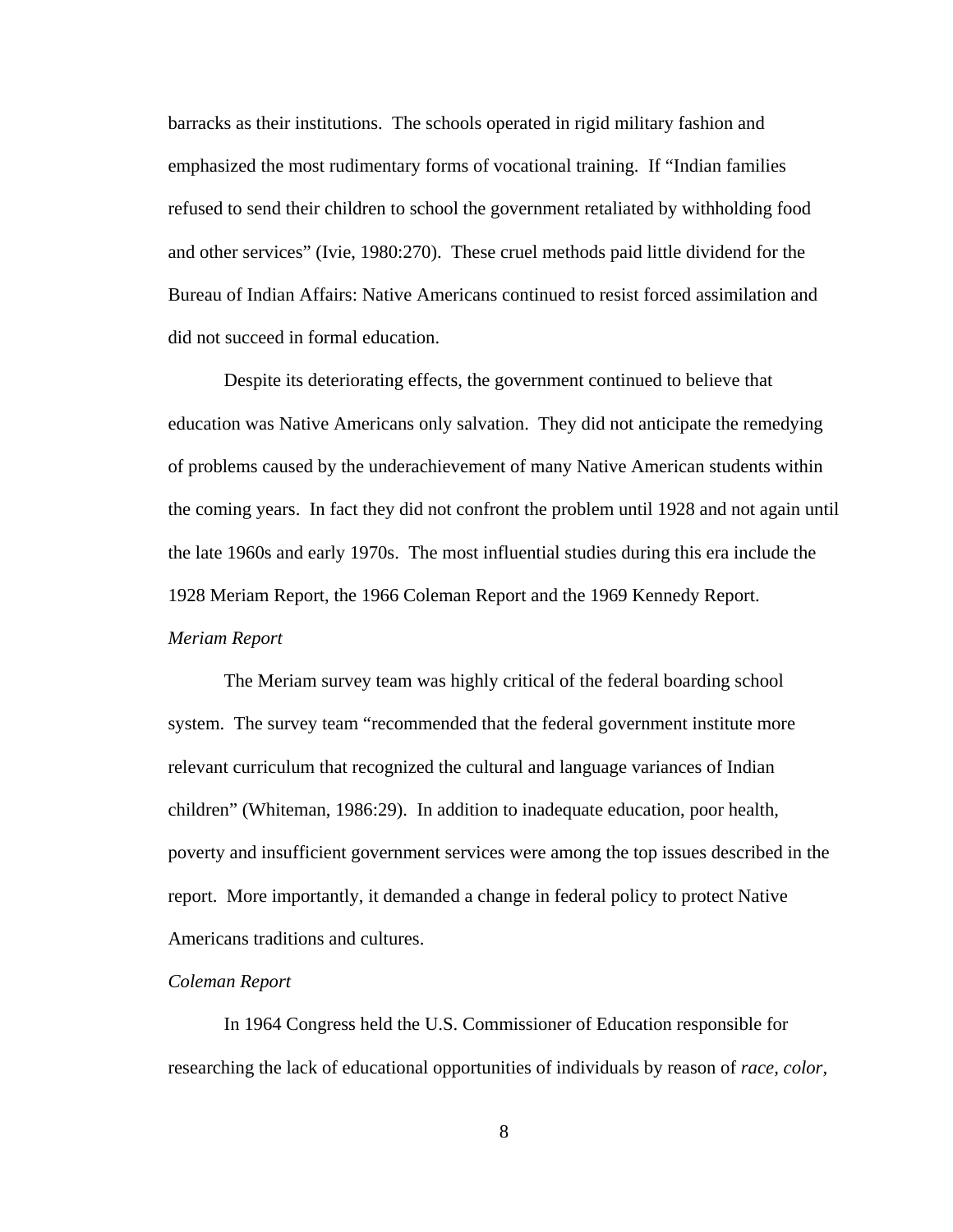<span id="page-18-0"></span>*religion, or national origin.* These studies resulted in the 1966 Coleman Report, which highlighted low test scores found among minority students compared to Anglo-American students. The Coleman Report stated that: "Schools in different school districts differ in their relation to the various racial and ethnic groups. And, the average white student's achievement seems to be less affected by the strengths and weaknesses of his school's facilities, curriculum, and teachers than is the average minority student's" (Coombs, 1970:9). Their mission was to create an environment conducive to learning for all students.

#### *Kennedy Report*

 The most compelling and in-depth study specifically dealing with the problems of educating Native American youth was conducted in 1969 by the Kennedy team. Their findings provided several astonishing details regarding the state of Indian Education in America during this era. The following are highlights of that report:

- 1. Approximately 16,000 Indian children are not in school.
- 2. Dropout rates of Indian children are twice the national average.
- 3. The level of formal education is half the national average.
- 4. Indian children, more than any other group, believe themselves to be *below average* in intelligence.
- 5. Indian children in the twelfth grade have the poorest self concept of all minority groups tested.
- 6. The average Indian income is \$1,500.
- 7. Indian unemployment is ten times the national average (Chiago, 1981:23).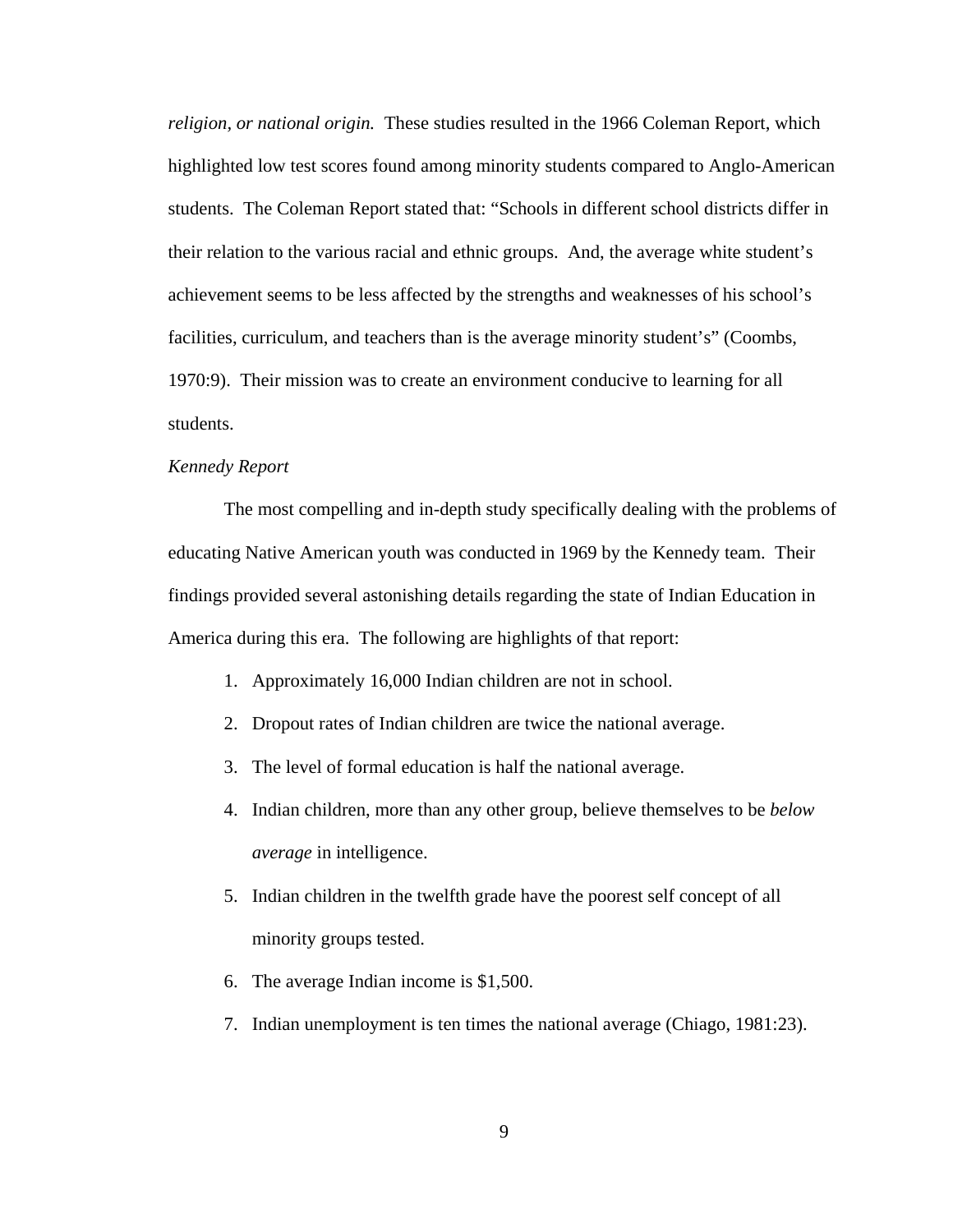In response to this report, which was titled *Indian Education: a National Tragedy – a National Challenge*, Congress passed the Indian Education Act in 1972. The Act was designed to deal with the unique circumstances of educating Native American youth and to create educational programs specifically designed for the individualistic needs of each tribe. Several other Acts and provisions were also introduced to aid in the development of Indian education such as Title I, Johnson-O'Malley, and the Indian Self-Determination and Education Assistance Act.

Title I provides financial assistance to schools that have a high rate of impoverished children, such as those of Native American families. The main purpose of this title is to ensure that all children have a fair, equal, and significant opportunity to receive a high-quality education and reach, at a minimum, proficiency on challenging State academic achievement standards and state academic assessments.

The Johnson-O'Malley Act of 1934 was amended in 1958 to address the unique cultural needs of many Native American families and provide assistance for educating Native American children. It provides supplementary financial assistance to meet the unique and specialized educational needs of Indian children. Johnson-O'Malley funds are not to take the place of federal, state or local funds.

Lastly, the Indian Self-Determination and Education Assistance Act was signed into law in 1975 and permitted tribes to contract with the federal government to improve tribal operation programs. This allowed the tribes to have greater control in decisions regarding their own welfare rather than allocating the decision making to state and federal governments. Today, over half of all tribal projects, such as educational programs, schools, elderly centers and economic enterprises, are self-determined.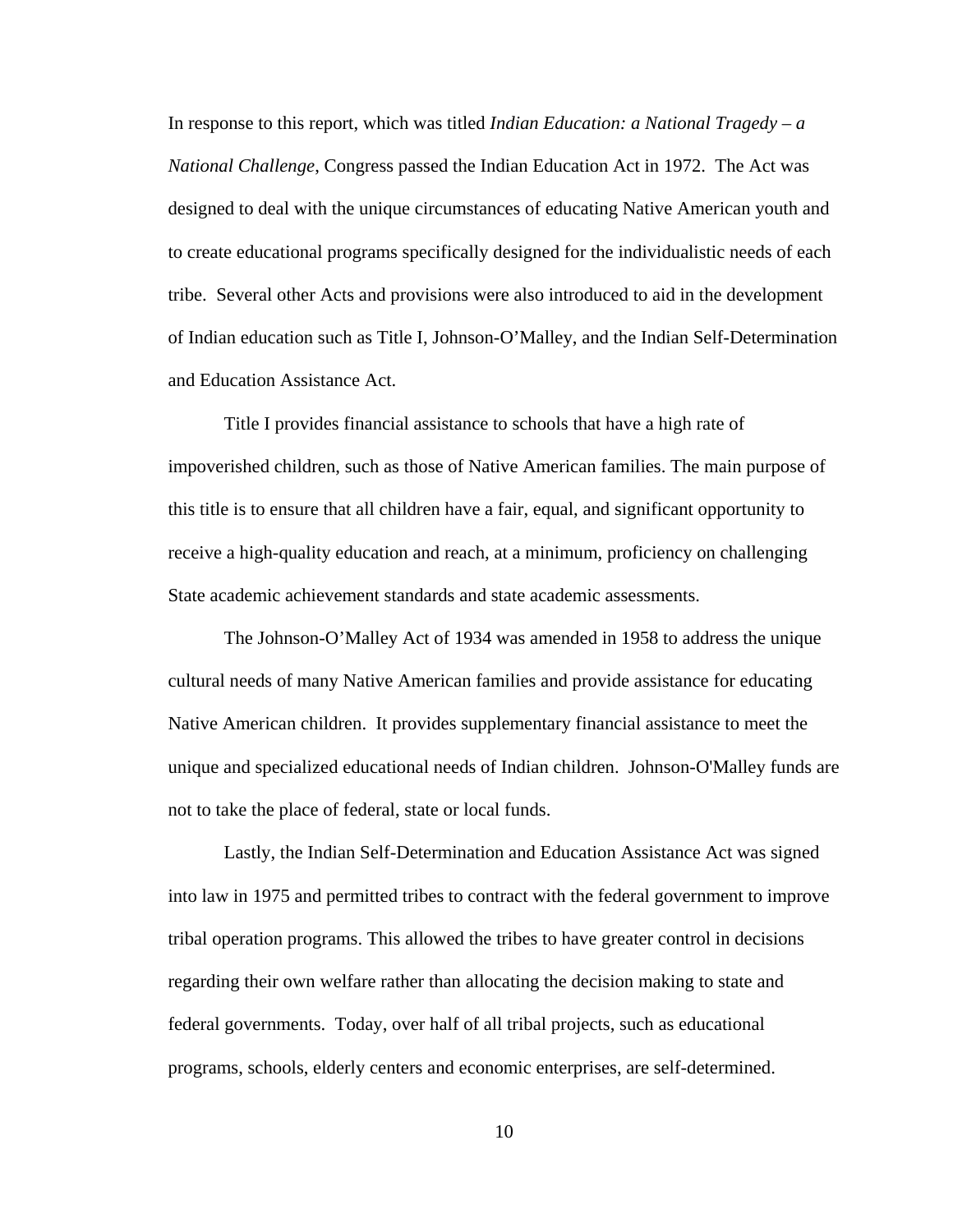"During the last half decade the Indian Education Act, the Indian Self-

Determination and Education Assistance Act, the revised Johnson-O'Malley regulations, and the improved administration of Title I have created a statutory and administrative framework which makes it possible for Indian communities to shape educational programs in a more flexible, relevant, and responsive manner" (Rosenfelt, 1976:223). The determination to improve Indian education was recognized by the federal government but continually failed in the struggle to educate indigenous youth.

Native American students and their elders, compared to the general population of the country, place last behind every major category of educational attainment. This holds true with respect to enrollment in school, achievement as measured by standardized tests, number of years of schooling, school completion, college enrollment, and college graduation (Coombs, 1970:19). Standardized testing has also been proven to be difficult for Native American children to grasp.

 The already grim state of Indian education faced another blow when Reagan's *New Federalism* diminished the support for BIA operations in the 1980s. Economic development contributions were reduced to twenty-five percent, leaving the tribes accountable for the remaining seventy-five percent (Vinje, 1996:431). This not only affected general tribal projects, but also decreased the amount of spending on improving educational programs. Tribal leaders across America were confronted with the task of providing for their people with very few resources; however they did recognize their most important and powerful attribute – sovereignty.

 On April 28, 1988, Congress passed the *Hawkins-Stafford Elementary and Secondary School Improvement* amendments which "reaffirmed the federal government's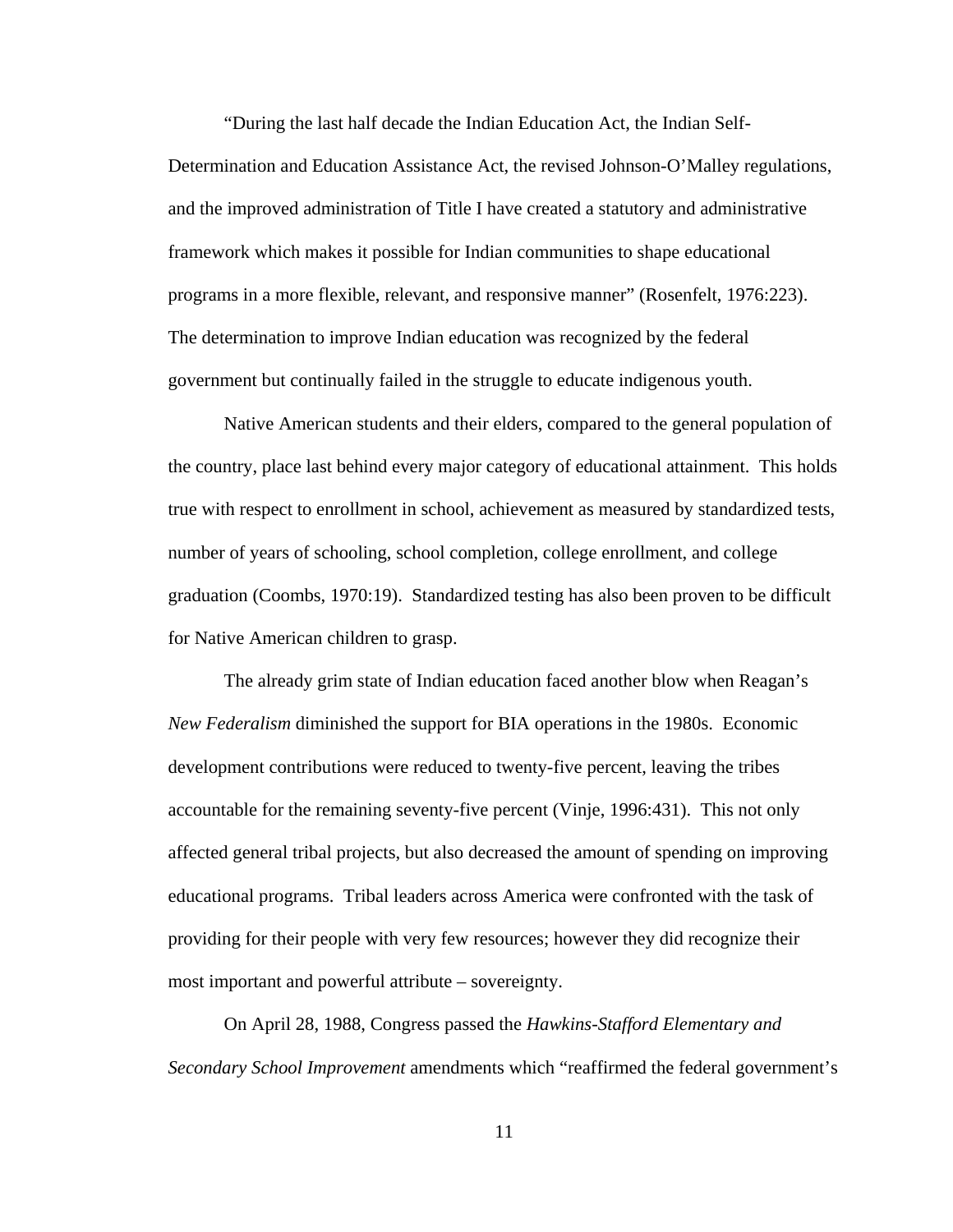special duty to the Indian tribes to assure the availability of the best educational opportunities, a duty that must be fulfilled in a manner consistent with Indian selfdetermination" (Lomawaima and McCarty, 2002:294). The Indian Self-Determination and Education Assistance Act allowed tribal governments to use their right of sovereignty to manage their own education. Yet, in 1991 a research report titled *The Indian: America's Unfinished Business* stated that schools were still failing at their jobs to educate Native American youth. Despite several governmental attempts to improve Indian education, Native Americans still are overwhelmingly on the lower end of academic achievement and higher end of absenteeism, drop-out rates, and inadequate facilities.

 The No Child Left Behind Act (NCLB) of 2001 increased the standards of accountability for states, school districts and schools. The basic premise of the NCLB is that high expectations, goal oriented accountability for students by race, English Language Learner Status, Free Lunch Status and Special Education Status will result in success for all students. Title VII of the No Child Left Behind Act proclaims that the government will work with Indian tribes, educational agencies, and other entities *toward the goal of ensuring that programs that serve Indian children are of the highest quality and provide for not only the basic elementary and secondary educational needs, but also the unique educational and culturally related academic needs of these children* (U.S. Department of Education). The success of Native American and minority students does not depend on implementing new policy; its success is riding on investing in educational programs that work.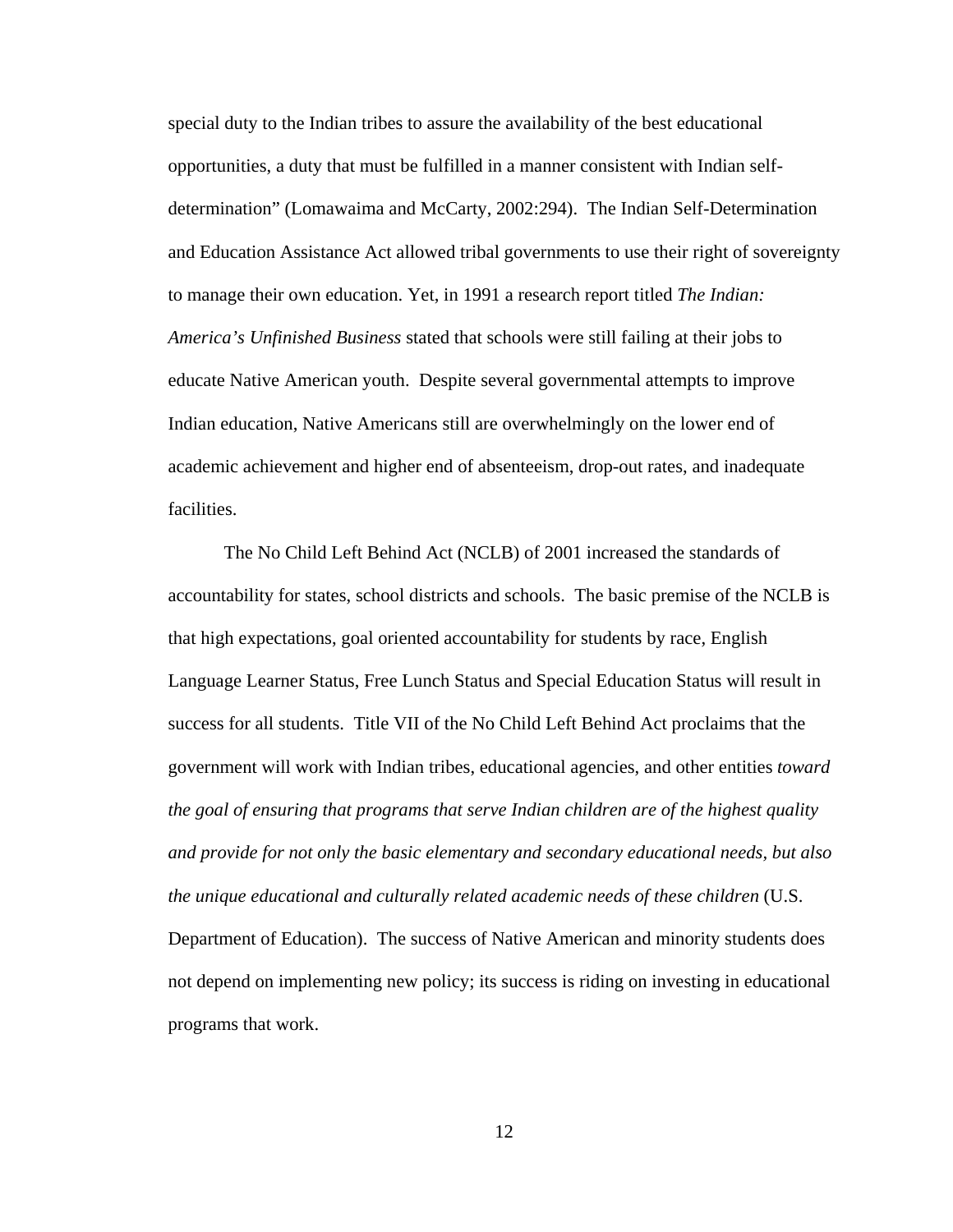The latest governmental attempt at increasing the academic proficiency of Native American students is the privatization of federal Indian schools proposed by former President George W. Bush. "The privatization scheme proposes to eliminate the government as a competitor in the education market, promote efficient use of education funds, remit control to Indian tribes, and improve Indian student achievement" (Privatization of Federal Indian Schools, 2003:1457). However, many Native American tribes detest the idea of privatizing their schools. According to the National Congress of American Indians (NCAI), "the proposal abrogates the federal trust obligation explicitly acknowledged in the No Child Left Behind Act. Second, privatization conflicts with the self-determination laws firmly established in the 1970s" (Privatization of Federal Indian Schools, 2003:1460). For now attempts to privatize Native American schools have halted due to resistance from not only tribes, but from teachers and Congress as well.

At the turn of the century, more than 1.4 million Native Americans were living within the United States representing 481 identifiable tribes. Nearly one-half of all Native Americans have only an elementary school education, or less, and only one-fourth have managed to graduate from high school. Not surprisingly, only 3.5% of all Indian men and 2.5% of all Indian women have four years or more of college (Butterfield, 1983:51). And, of the 500,000 Native American students in U.S. schools in 1995, it was predicting 60% would drop-out before graduating. The numbers are shocking. Although difficult for many Native Americans to understand and accept, it is essential to emphasize the importance of understanding the social forces shaping the education of Native American students. Waiting for federal and state governments to find a solution would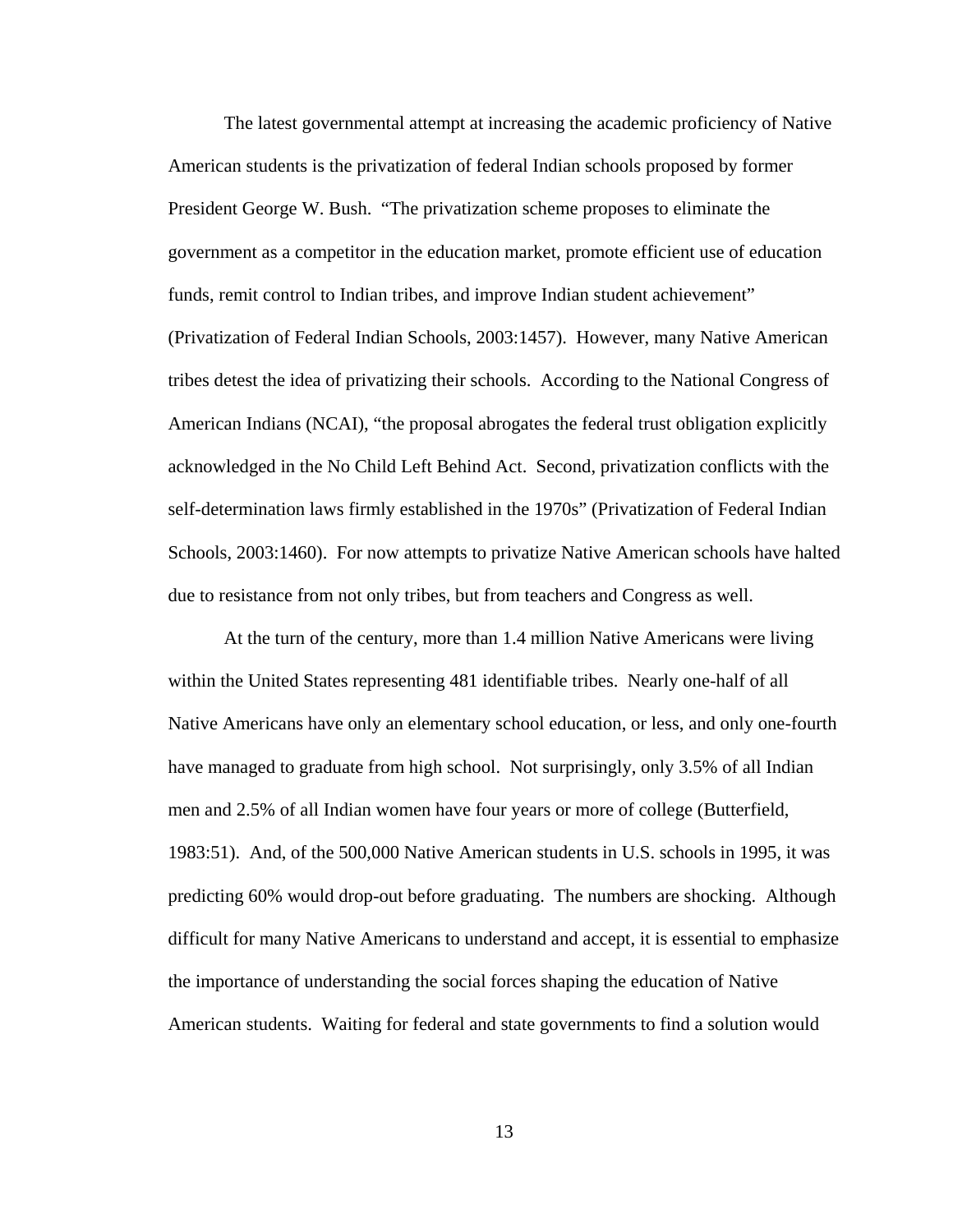be a mistake – Native Americans need to educate themselves now to continue their fight for recognition and sovereignty.

The challenges are evident and tribal leaders are working hard to expand the educational opportunities to their people and improve the chance to succeed for generations to come. Previous policies of the federal government toward educating Native Americans have been to assimilate. Starting with poor funding and ending with poverty, these mechanisms helped produce insufficient educational proficiency among the Native American population. The identity of Native Americans is as strong today as ever and yet the problem of education continues.

The federal government has since closed most BIA funded schools, shifting the responsibility of educating 85% of Native American children to public education (Deyhle and Swisher, 1997:116). It is clear that more Native American students will be attending public schools. There is potential for the disappearance of Indian schools altogether, with exception of those reservations that are secluded and remote which makes it difficult for their children to attend public schools. Against this backdrop it is important to examine what if any changes in educational attainment (as measured by enrollment) have taken place in education and poverty since the signing of the Indian Gaming Regulatory Act of 1988.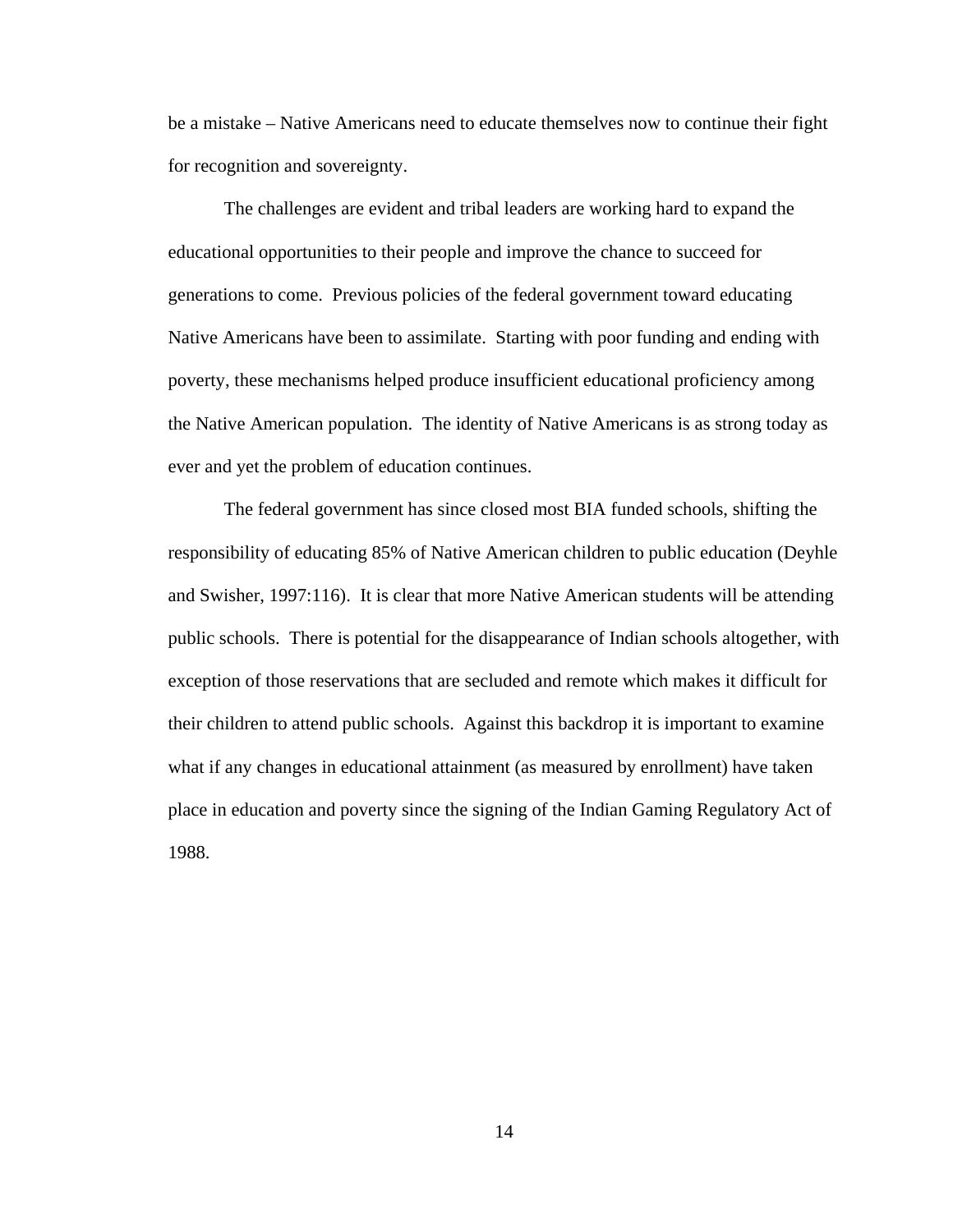<span id="page-24-0"></span>The graph in Table [1](#page-24-0) describes my sample of 205 Native American tribes<sup>1</sup>: 158 with Indian gaming and 47 without; it also illustrates the percentage difference of the population 16 to 19 years old not enrolled in school and not a high school graduate in 2000. The table also displays the differences in percentages of the population that are high school graduates or have a bachelor's degree or higher (25 years and over), median household income, household per capita income, labor force participation (16 years and over), and families living below the poverty level between 1990 and 2000.

In analyzing education, the percent of individuals 16 to 19 years old not enrolled in school and not a high school graduate averaged 16.5% for tribes with Indian gaming operations and 14.6% for tribes without in 2000. Between 1990 and 2000, the percentage

<sup>&</sup>lt;sup>1</sup> 158 Tribes: Abenaki, Jicarilla Apache, Mescalero Apache, Oklahoma Apache, San Carlos Apache, White Mountain Apache, Northern Apache, Arikara, Assiniboine, Blackfeet, Caddo, Morongo Cahuilla, Catawba, Chehalis, Chemehuevi, Eastern Cherokee, Echota Cherokee, Western Cherokee, Shawnee Cherokee, Northern Cherokee, Southern Cherokee, Arapaho Cherokee, Chickahominy, Chickasaw, Chinook, Bad River Chippewa, Bay Mills Chippewa, Bois Forte Chippewa, Fond du Lac Chippewa, Keweenaw Chippewa, Lac Courte Oreilles Chippewa, Lac du Flambeau Chippewa, Leech Lake Chippewa, Mille Lacs Chippewa, Minnesota Chippewa, Red Cliff Chippewa, Red Lake Chippewa, Saginaw Chippewa, St. Croix Chippewa, Sault Ste. Marie Chippewa, Turtle Mountain Chippewa, White Earth Chippewa, Chitimacha, Mississippi Choctaw, Mowa Band Choctaw, Oklahoma Choctaw, Chumash, Coeur D'Alene, Coharie, Colorado River, Colville, Comanche, Coos, Coquilles, Costanoan, Alabama Coushatta, Cowlitz, Cree, Poarch Creek, Crow, Cupeno, Lenni-Lanape Delaware, Ramapough Mountain Delaware, Diequeno, Garieleno, Grande Ronde, Gros Ventres, Haliwa-Saponi, Hidatsa, Hoopa, Iowa, Cayuga Iroquois, Mohawk Iroquois, Oneida Iroquois, Onondaga Iroquois, Seneca Iroquois, Seneca Nation Iroquois, Seneca-Cayuga Iroquois, Wyandotte Iroquois, Juaneno, Kalispel, Karuk, Kaw, Kickapoo, Oklahoma Kiowa, Klamath, Kootenai, Pala Band Luiseno, Lumbee, Lummi, Maidu, Makah, Maliseet, Mandan, Mattaponi, Menominee, Oklahoma Miami, Micmac, Mission Indians, Me-Wuk, Modoc, Mohegan, Mono, Nanticoke Lenni-Lenape, Narragansett, Navajo, Nez Perce, Nomlaki, Omaha, Osage, Otoe-Missouria, Ottawa-Ottawa, Pyramid Lake Paiute, Fallon Paiute, Pamunkey, Passamaquoddy, Pawnee, Penobscot, Peoria, Pequot, Pima, Pisctaway, Pit River, Pomo, Ponca, Citizen Band Potawatomi, Prairie Band Potawatomi, Powhatan, Acoma Pueblo, Chochiti Pueblo, Hopi Pueblo, Isleta Pueblo, Jemez Pueblo, Laguna Pueblo, San Felipe Pueblo, San Ildefonso Pueblo, San Juan Pueblo, Santa Ana Pueblo, Santa Clara Pueblo, Santo Domingo Pueblo, Taos Pueblo, Zuni Pueblo, Muckleshoot Puget, Nisqually Puget, Nooksack Puget, Puyallup Puget, Skokomish Puget, Squaxin Island Puget, Suquamish Puget, Swinomish Puget, Tulalip Puget, Upper Skagit Puget, Quapaw, Quinault, Sac and Fox, Salinan, Salish, Salish and Kootenai, Florida Seminole, Oklahoma Seminole, Serrano, Absentee Shawnee, Eastern Shawnee, Shinnecock, Shoshone, Cheyenne River Sioux, Crow Creek Sioux, Dakota Sioux, Fort Peck Sioux, Lower Brule Sioux, Oglala Sioux, Pine Ridge Sioux, Rosebud Sioux, Santee Sioux, Sisseton-Wahpeton Sioux, Stand Rock Sioux, Teton Sioux, Yankton Sioux, Spokane, Stockbridge, Tohono O'Odham, Tonkawa, Umatilla, Umpqua, Uintah Ute, Ute Mountain Ute, Wampanaog, Warm Springs, Washoe, Wichita, Nebraska Winnebago, Wintun, Wiyot, Yakama, Pascua Yaqui, Yavapai Apache, Tachi Yokuts, Tule River Yokuts, Cocopah Yuman, Havasupi Yuman, Hualapai Yuman, Maricopa Yuman, Quechan Yuman, Yavapai Yuman and Yurok.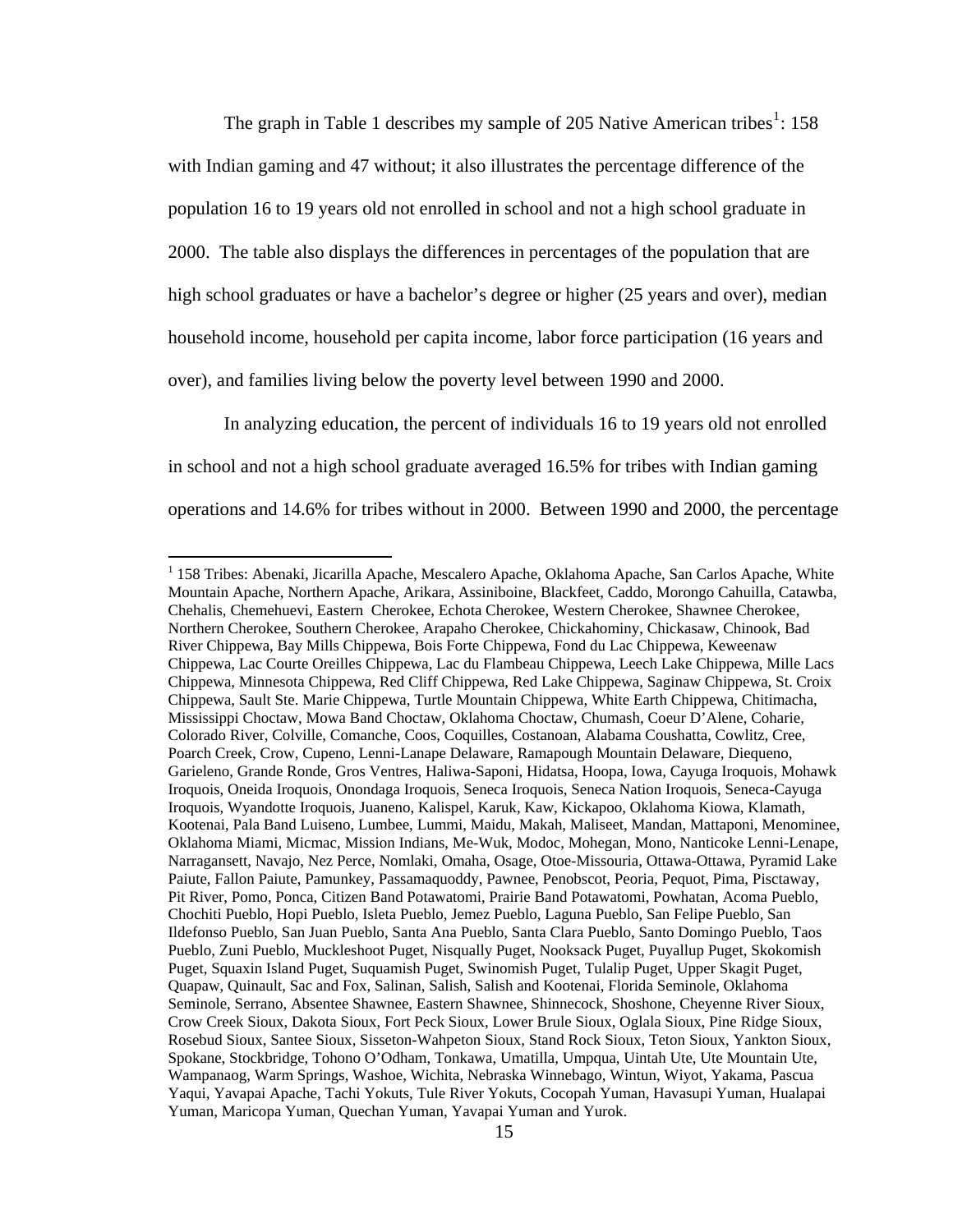of high school graduates 25 years and over increased an average of 11.66% for those tribes with no form of Indian gaming and 10.30% for tribes with gaming establishments – individuals 25 years and over with a bachelor's degree or higher increased 15.97% for tribes without Indian gaming and 25.54% for tribes with gaming on average.

In examining poverty and income, the patterns are clear: tribes without Indian gaming saw an average increase of 44.35% in median household income, 50.57% in household per capita income, and decreases in percentage of 16 years and older employed by 1.26% and 4.66% in families living below the poverty line. In contrast, tribes with gaming operations experienced average increases of 59.12% in median household income and 71.33% in household per capita income, an increase of 5.29% in the percent employed and a decrease of 24.41% in families living below the poverty line.

The average differences between 1990 and 2000 suggest tribes with Indian gaming are recording larger gains in bachelor's degree attainment, median household income, household per capita income, percentage employed, and a more significant decrease in families living below the poverty line. The percentage of the population 25 years and over that are high school graduates favored tribes without Indian gaming by 13.20% over tribes operating Indian gaming establishments. Also, tribes without gaming, in 2000, had a 13.01% lower rate of their population 16 to 19 years old not enrolled in school and not a high school graduate than tribes with gaming.

What has brought change in educational and economic stability among the 205 tribes studied? Do revenues produced by way of Indian gaming have an influence on the variables shown in Table 1? The failed governmental policy of the past to educate Native American children has placed them below national averages in every category of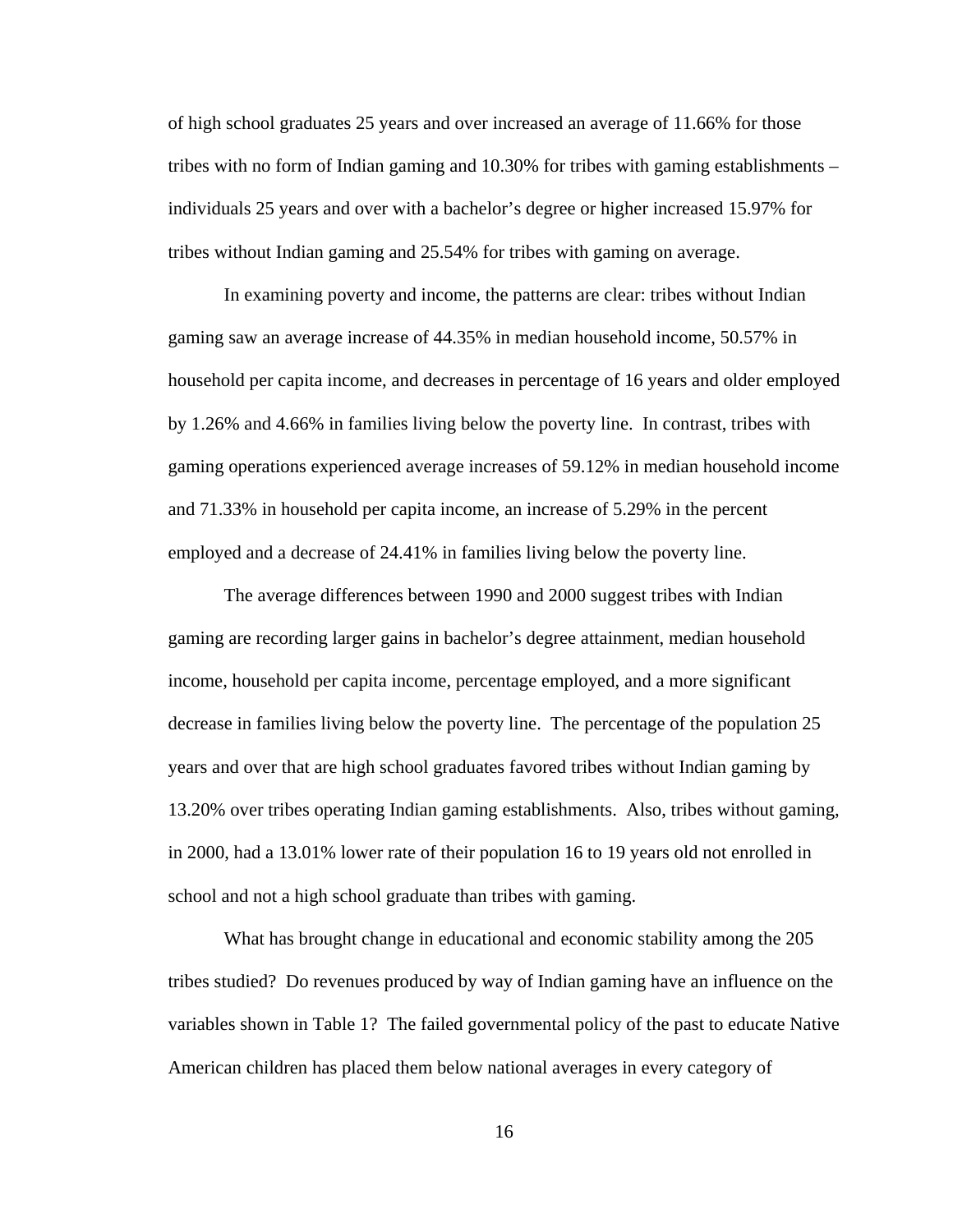<span id="page-26-0"></span>education. By realizing their right to sovereignty, many tribes have chosen the path of

Indian gaming and are establishing highly profitable casinos on their reservations.

**Table 1.** *Difference in Percentages for Population (16 to 19 years) Not Enrolled in High School and Not High School Graduate in 2000 and Average Percentage Differences in High School graduates and Bachelor Degree attainment (25 years and over), Median Household Income, Household Per Capita Income, Persons Employed (16 years and over) and Families living below Poverty Line between 1990 & 2000.* 

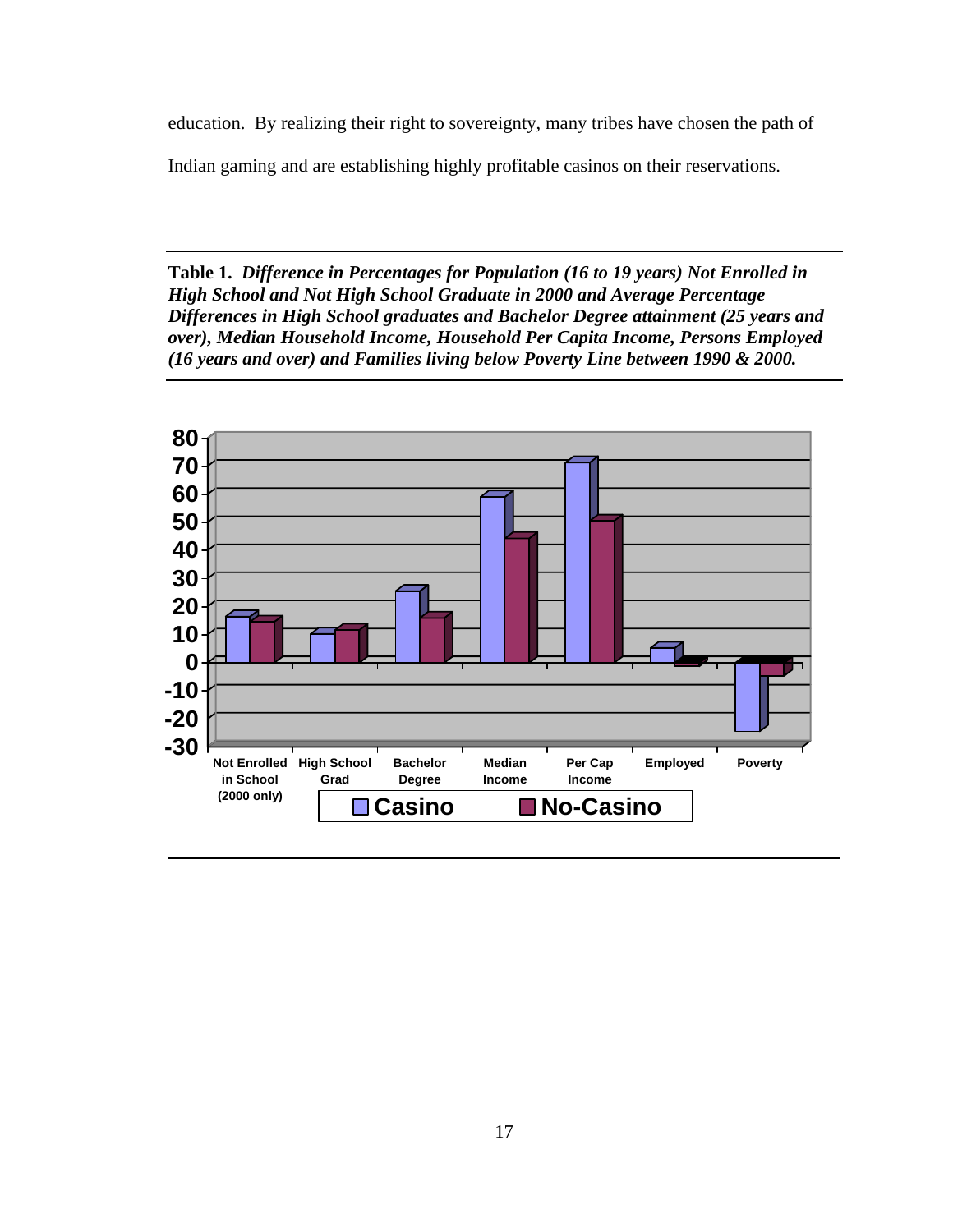#### **CHAPTER 3**

#### <span id="page-27-0"></span>**REVIEW OF RELATED LITERATURE: GAMING, EDUCATION & POVERTY**

The passing of the Indian Gaming Regulatory Act in 1988 made it lawful for Native American tribes to operate Indian gaming on their reservations. The stated purposes of the Act included a legislative basis for the operation and regulation of Indian gaming and the protection of gaming as a means of generating revenue and economic development. This abrupt and exogenous experience might help explain the changes in Table 1.

The amount of research conducted on Indian reservations describing the impact of Indian gaming on education and economic stability is minimal; however, there seems to be a spike of interest in this area and future endeavors appear to be promising due to the fact that since the passing of the Indian Gaming Regulatory Act, tribes are rapidly building casinos on their reservations.

My purpose thus far is to provide a framework outlining the failed history of Indian Education and its current-positive trend as indicated in Table 1. Poverty and education go hand-in-hand and revenues provided by way of Indian gaming may be improving on both these subjects. According to my hypothesis, the introduction of Indian gaming onto reservations may be the social force that increases educational attainment and economic stability. Two possible mechanisms have surfaced that might explain changes in socioeconomic status and educational attainment among Native American tribes. First, a tribes' capacity for educational spending may determine the success of its students. The amount of revenue supplied through Indian gaming for educational programs might have an influence on a student's academic progress and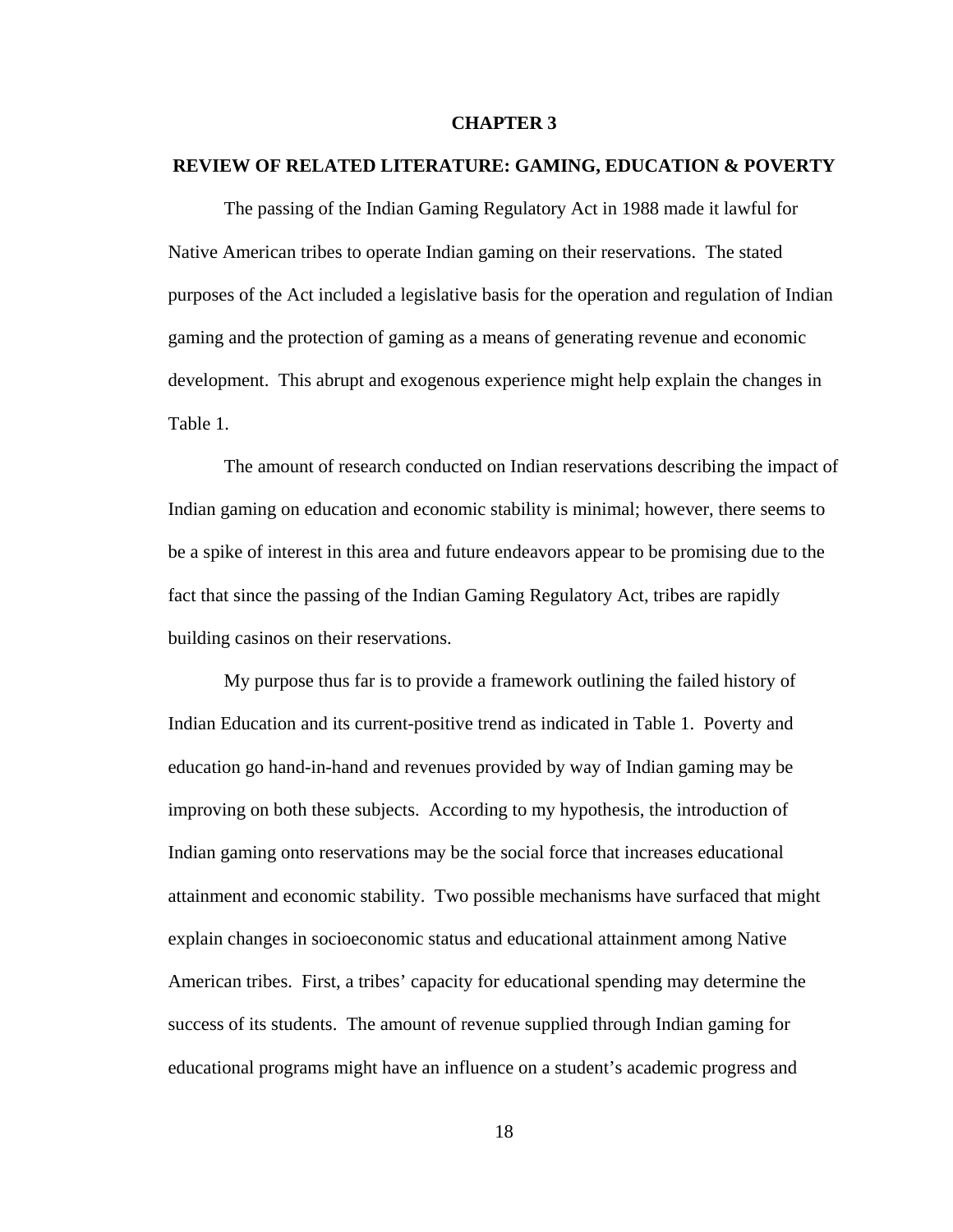<span id="page-28-0"></span>achievement. Secondly, Indian gaming supplies revenues and employment opportunities for tribal members that could initiate poverty reduction and income growth that can also lead to education improvement.

The following literature explores the different effects Indian gaming has on education and economic stability as well as the relationship between these two variables. *Indian Gaming and Education* 

Wayne J. Stein (1998) found that nations with gaming show improvement in grades and pride among Native American students. "Gaming revenues have provided greater educational opportunities for members of tribes that have chosen this strategy for economic development. Approximately 10.5 percent of net gaming revenues are being invested in new higher education scholarships, in K-12 facilities, in curriculum development for culture and language preservation and enhancement, or in existing educational institutions" (Stein, 1998:87). Gaming generating revenues have produced more resources to enhance the quality of education for Native American youth.

A more recent report states that "more than 20 percent of the net revenues from Indian gaming were used for education. Those revenues have helped build new head start buildings, day care centers, schools and libraries" (Stevens, 2007:14). The manner in which Indian gaming has an effect on education can be seen in a number of ways. Indian gaming's influence on increasing employment and decreasing poverty is one mechanism that might help explain any improvement in educational outcomes for Native Americans. Another is Indian gaming investments in educational programs, which differs by each tribe as previously mentioned. These two mechanisms offer details that might help explain changes in educational outcomes for many Native American students.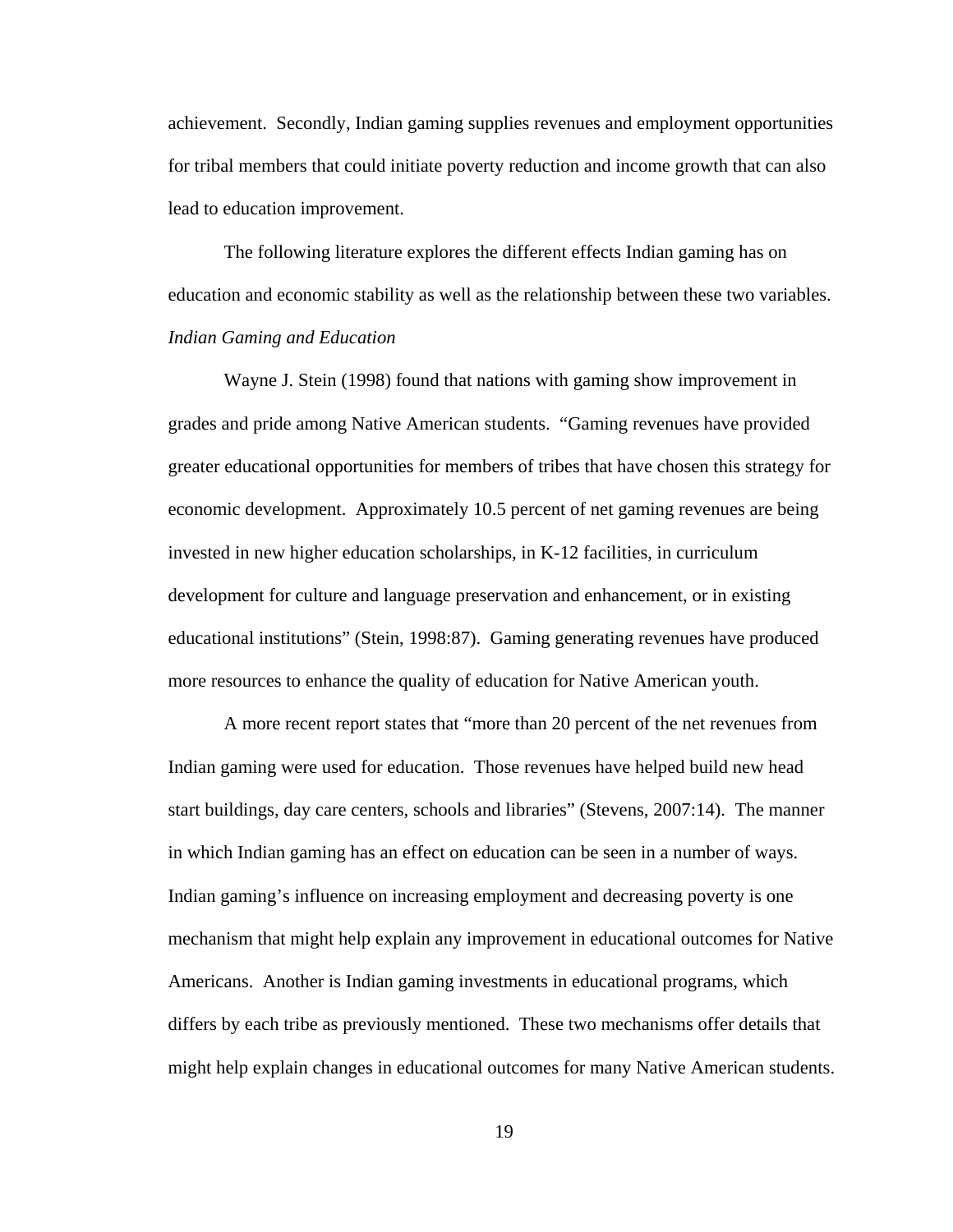<span id="page-29-0"></span>The Harvard Project on American Indian Economic Development provided compelling evidence from their study on education (Kalt and Taylor, 2005). Though their study did not provide information in support of the above-mentioned mechanisms, it did distinguish between gaming and non-gaming tribes. Among their fourteen socioeconomic indicators, the importance of education is exemplified in their study on college and high school graduates. They show an increase in college graduates by 1.7% for non-gaming reservations and a 2.6% increase on reservations with gaming. High school graduates decreased by 0.3% for non-gaming areas and increased 1.8% for reservations with gaming. "For some Indian areas (areas other than the Navajo Reservation), the gains in college and high school graduates have brought Indians to a position comparable to the U.S. as a whole within the ten year span" (Kalt and Taylor, 2005:44). Yet, a gap remains as the percentage of Indian college graduates is still only half of the U.S. averages as a whole.

#### *Culture and Corruption*

Many tribal leaders see gaming as a threat to tribal culture as it provides materialism and monetary gains that undermine traditional ways. More importantly, they discourage the enthusiasm over the benefits of Indian gaming because the revenues generated do not cover the unmet needs of Indian Country and they will continue to be dependent on the United States government. The introduction of gaming onto reservations has also increased the probability of corruption and theft among its members.

The loss of culture is highly contested and one of the most cited concerns among elders of casino established reservations. They fear the casino has "created rampant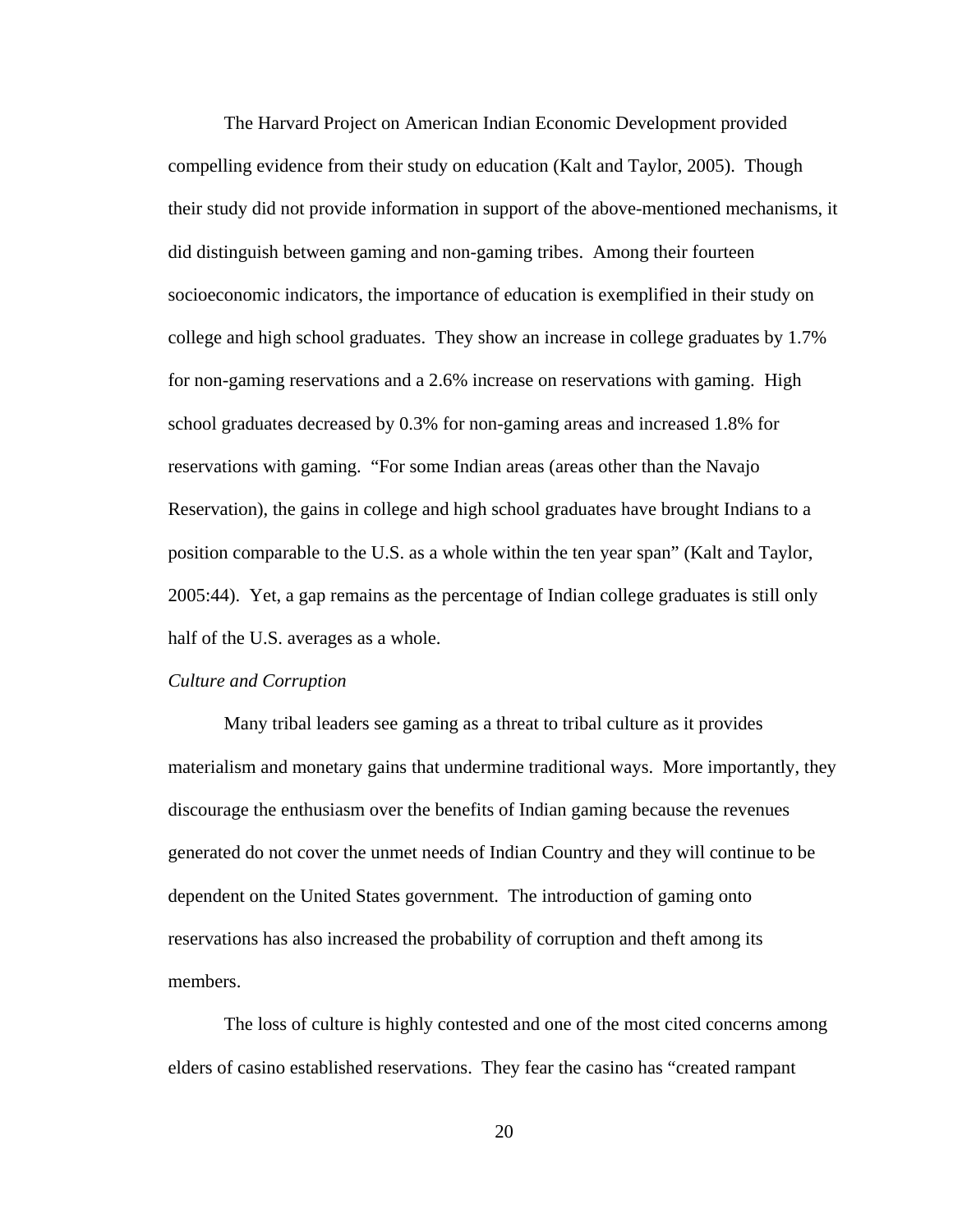materialism, which is undermining the traditional religion and leading youth away from higher education and into drugs and underemployment" (Foley, 2005:296). Others feel the casino is a conspiracy by the government to shed Native Americans of their history and culture. In fact, most opponents to Indian gaming agree that casinos "will weaken tribal cultures and traditional values; increase domestic abuse and tribal factionalism; and increase corruption, especially of tribal leaders" (Peroff, 2000:150).

Gary C. Anders elaborates on the financial and regulatory issues of Indian gaming; he claims "due to the nature of the business – primarily on a cash basis without receipts or other written records – there are opportunities for theft, embezzlement, and criminal infiltration and because of the enormous profit potential, gaming may undermine the cultural integrity of Native American communities" (1998:104). Consequently, the revenues produced through Indian gaming are not always invested in education – they are often misplaced in the hands of unlawful individuals.

Many tribal leaders also view gaming as a plan set in place by the government in relation to previous termination policies. Ernest Truetongue, a tribal leader, states; "they finally figured out a way to strangle us – our religion and our language. Money is the god now. It's making us greedy, splitting us apart" (Foley, 2005:298). Many Native American people have become compulsive gamblers and quickly return any proceeds that tribes have furnished them back to the casino.

Furthermore, the larger majority of tribes with Indian gaming provide disbursements to their members that vary greatly. For example, smaller tribes with large metropolitan populations, such as the Mashantucket Pequot's Foxwoods Casino, may provide cash disbursements of \$35,000 or more a year. In contrast, larger tribes with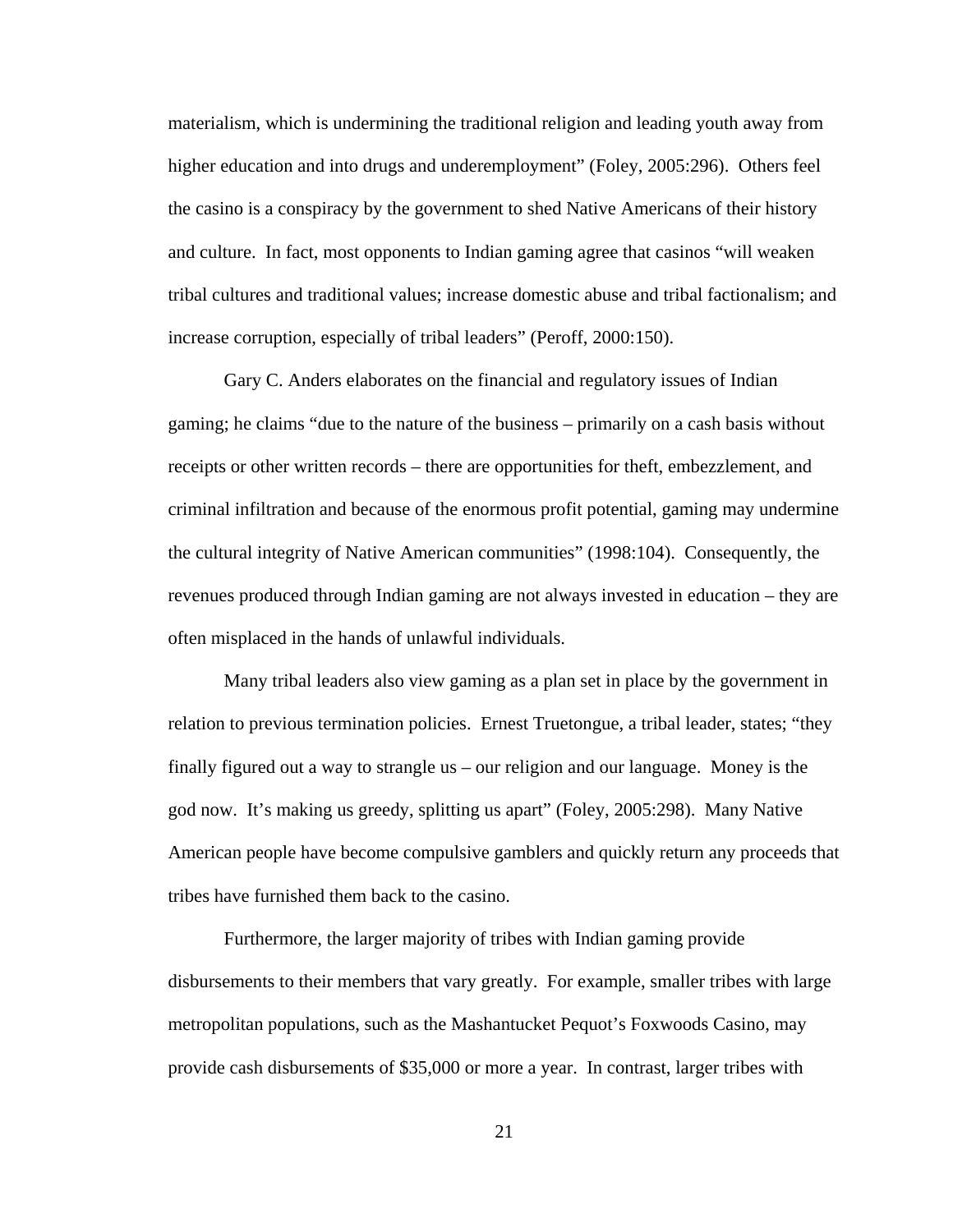<span id="page-31-0"></span>small populations supporting their establishments offer their members far less. These differences of disbursements may play a role in the level of materialism and commitment to traditional beliefs. Tribal elders "fear that the monthly per caps have made their teenagers aimless and feared that the youth have little interest in either traditional ways or a modern White education" (Foley, 2005:303).

It appears that there is still considerable debate about the benefits and limitations of Indian gaming. "Breaking the cycle of dependency requires the commitment of many people over several generations, and very few indigenous groups have accomplished this in the face of such overwhelming odds: invasions, wars, stolen land, assimilation policies, and cultural submersion" (Duffie, 1999:58). Revenues produced by way of Indian gaming may provide aid in helping to close the gap between what the federal government has provided and what is needed for education to succeed.

#### *Economic Stability and Education*

Poverty affects all populations, but for Native Americans and their children it is more extreme. "Estimates in 2000 indicate that slightly more than 12% of the overall population, and 17% of all children under the age of 18, were living at or below the federal poverty level" (Biesanz, Burchinal, Cox, Mistry and Taylor, 2004:727). In comparison, Native Americans residing on reservations are among the poorest populations in the United States, "with median household incomes that are 60 percent lower and poverty rates that are five times higher than the national average" (Evans and Topoleski, 2002:1).

Several studies describe the relationship between education and economic stability. Biesanz, Burchinal, Cox, Mistry and Taylor's study offered support bridging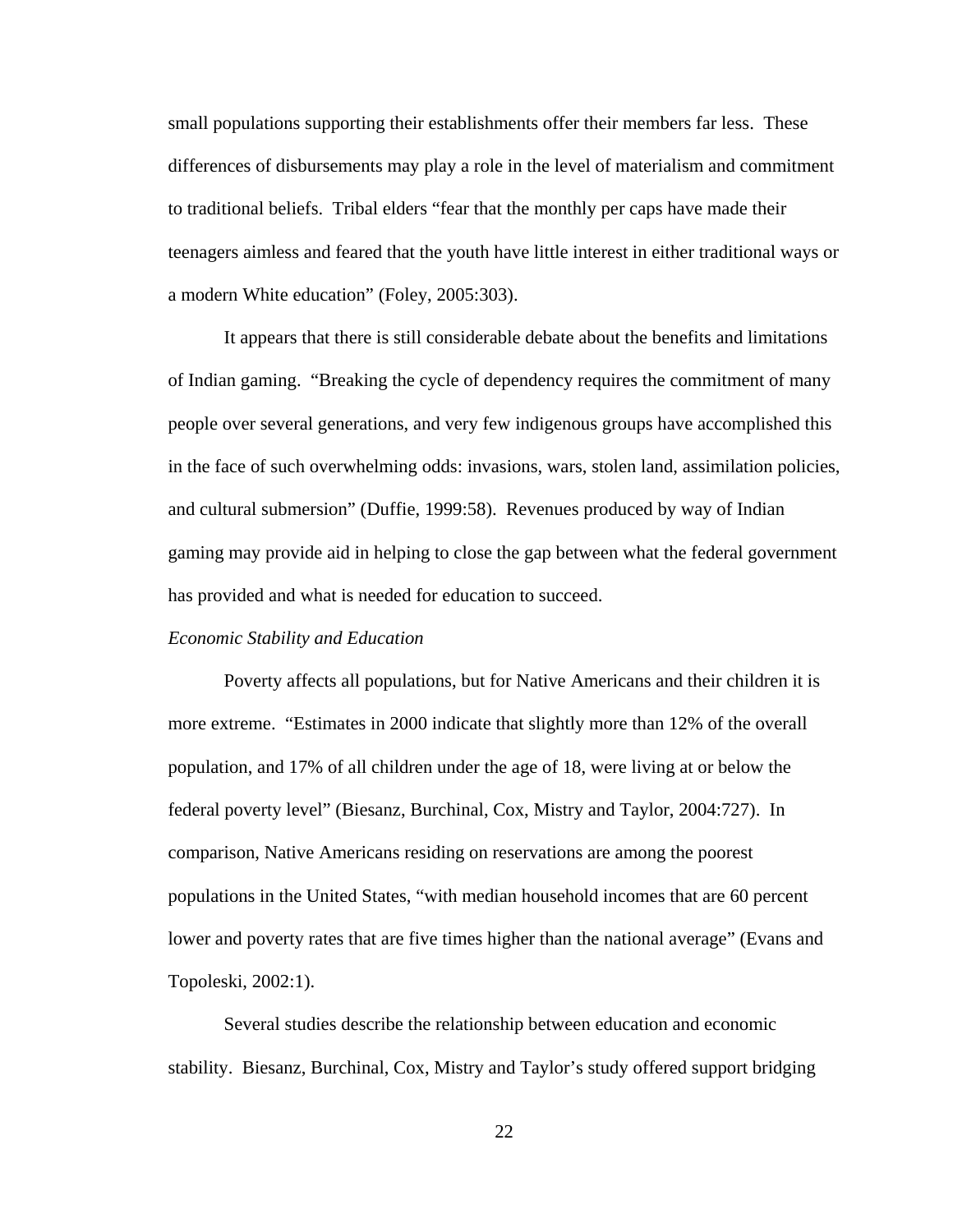<span id="page-32-0"></span>poverty and education. Their "results provide evidence that income matters for young children's development across a number of developmental domains and, further, that it appears to matter more for poor children than nonpoor children" (2004:743). Because many Native American children are living at or below the poverty line might provide some explanation as to why so many perform at an academic level lower than the national average.

 As Native Americans fight their way out of poverty, it becomes evident to them that education is important. Due to this correlation, it is easy to understand the connection between those groups who do not live in poverty and are highly educated and those living in poverty being the least educated. Indian Gaming may be providing enough revenue that many Native American tribes have increased funding for educational programs and provided economic stability to their members.

#### *Indian Gaming and Economic Stability*

Evans and Topoleski (2002) provide a thorough analysis of *The Social and Economic Impact of Native American Casinos*. Operating on a cluster of data, these authors provided a solid framework describing the costs and benefits of Indian gaming; however, they are concerned with future developments due to the immaturity of the data. While they did not focus on Indian gaming's impact on education, they did cover how Indian gaming affects poverty, which is highly correlated with education. The authors utilized a simple difference-in-difference framework where they compare economic outcomes at the tribal level before and after tribes opened casinos (the treatment group) to outcomes over the same period for tribes that do not adopt gaming (the comparison group) for the years 1983, 1989, 1991, 1993, 1995, 1997, and 1999. They relied on a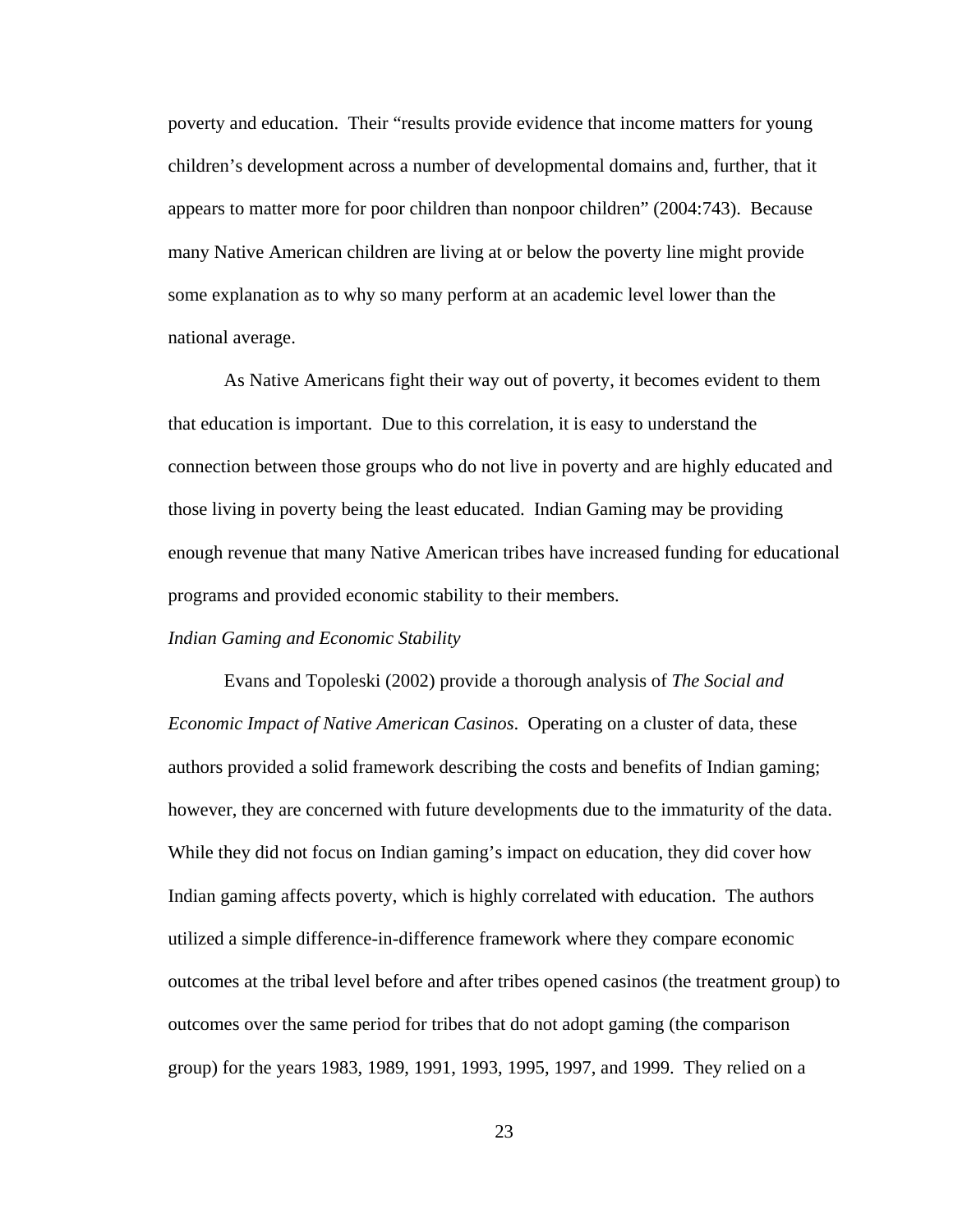variety of sources for their data including the Bureau of Indian Affairs, Indian Gaming Commission, Bureau of Economic Analysis and contacting individual tribes.

Their results show that four years after tribes open casinos, employment increased by 26%, unemployment rate decreased 10%, and the fraction of adults who work but are poor declined by 14%. To describe the individuals returning to the tribe, they run a set of regressions using the natural log of population for different segments of the population: under 16, those aged 16 to 64 and those 65 and over. "Four years after a casino opened, there is essentially no change in the population over the age of 65, but the population under age 16 and those 16-64 have increased by 18% and 15% respectively" (Evans and Topoleski, 2002:26). They also ran a basic model adding in two dummy variables (the first and second, and third and fourth years before a tribe opened a casino) to test whether tribes with poorer economic prospects were the ones most likely to adopt gambling. In all cases, the p-values are high showing that there is no statistically significant movement in the economic variables prior to a casino opening – meaning that even though tribes were poorer before the opening of a casino this was not a determining factor to incorporate Indian gaming into their way of life.

Therefore, the economic variables are more significant for larger tribes. In other words, the authors found that all tribal population groups show a rise in employment and population, but the results are only statistically significant for the two largest population groups. Those tribes with more than 1,250 members who open a casino see a statistically significant 10% point increase in the employment to population ratio and an equal-sized drop in the unemployment rate meaning larger tribes seem to benefit the most from Indian gaming.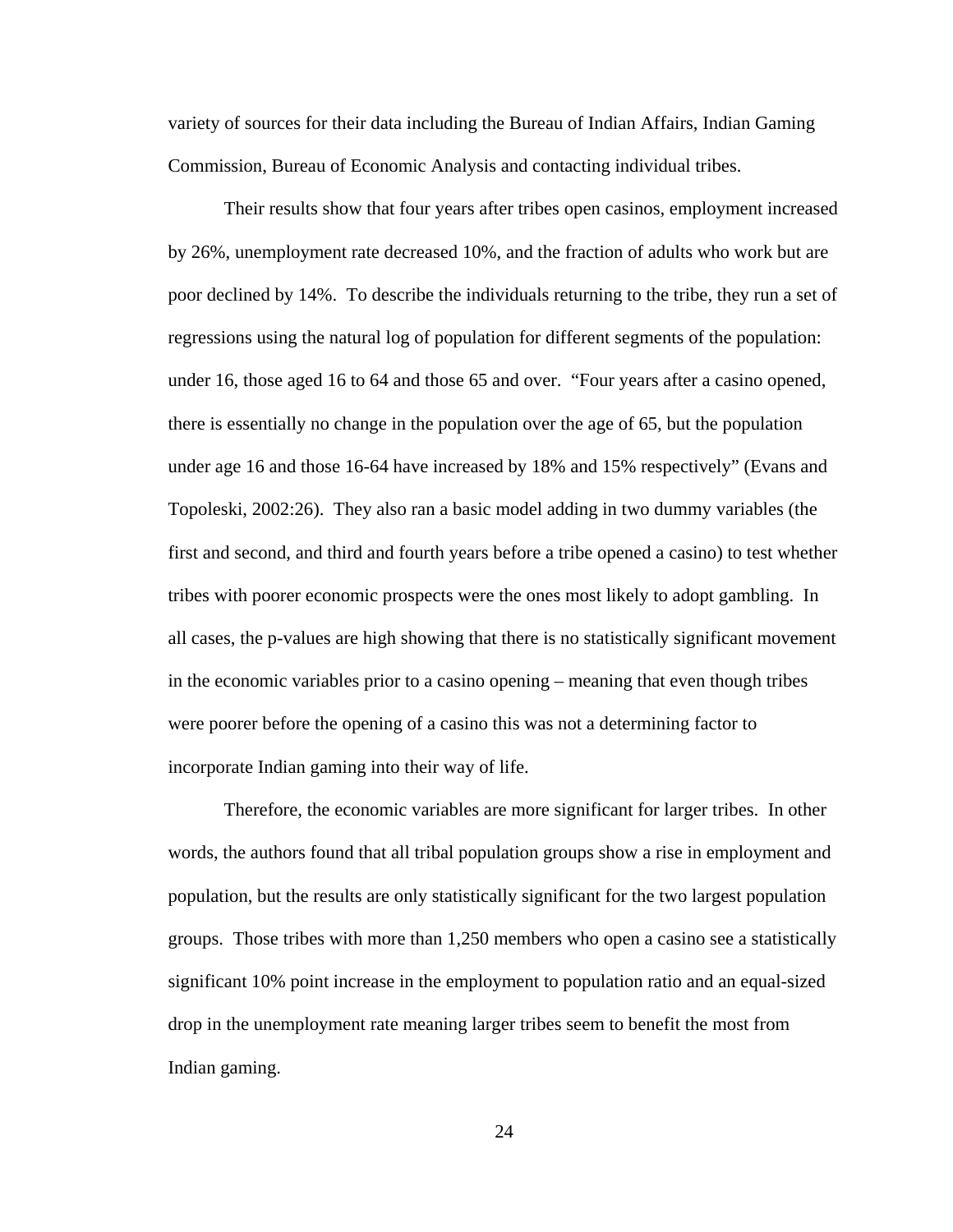The 2005 National Indian Gaming Association (NIGA) Annual Report highlights the many encouraging contributions Indian Gaming has to offer. The 2005 report provided "positive news on the effects of Indian gaming on the socio-economic conditions in Indian Country during the years of 1990 through 2000. NIGA and Member Tribes supported the study conducted by the Harvard Project on American Indian Economic Development. The study revealed that Native American tribes with Indian gaming experienced an average increase of 35 percent in their median household income" in ten years" (Kalt and Taylor, 2005:5).

In utilizing data from the 1990 and 2000 census, the report singled out the effects of poverty among Native American tribes with Indian gaming and non-gaming areas, including the Navajo Nation who recently, in 2008, adopted Indian gaming. "From 1990 to 2000, family poverty rates dropped by seven percentage points or more in non-gaming areas, and by about ten percentage points in gaming areas. Unemployment rates dropped by about two-and-a-half percentage points in non-gaming areas and by more than five percentage points in gaming areas" (Kalt and Taylor, 2005: i).

Of the fourteen socioeconomic indicators illustrated in the report, reservations with Indian gaming demonstrated greater improvement than reservations in non-gaming areas within twelve of the categories. Of these indicators real per capita income, median household income, family poverty and unemployment were most significant in connection with the Indian gaming and economic stability. Real per capita income increased for non-gaming reservations 21% and gaming reservations experienced a 36% increase; Median household income increased 14% for non-gaming reservations and 35% for reservations with gaming; family poverty decreased for both non-gaming and gaming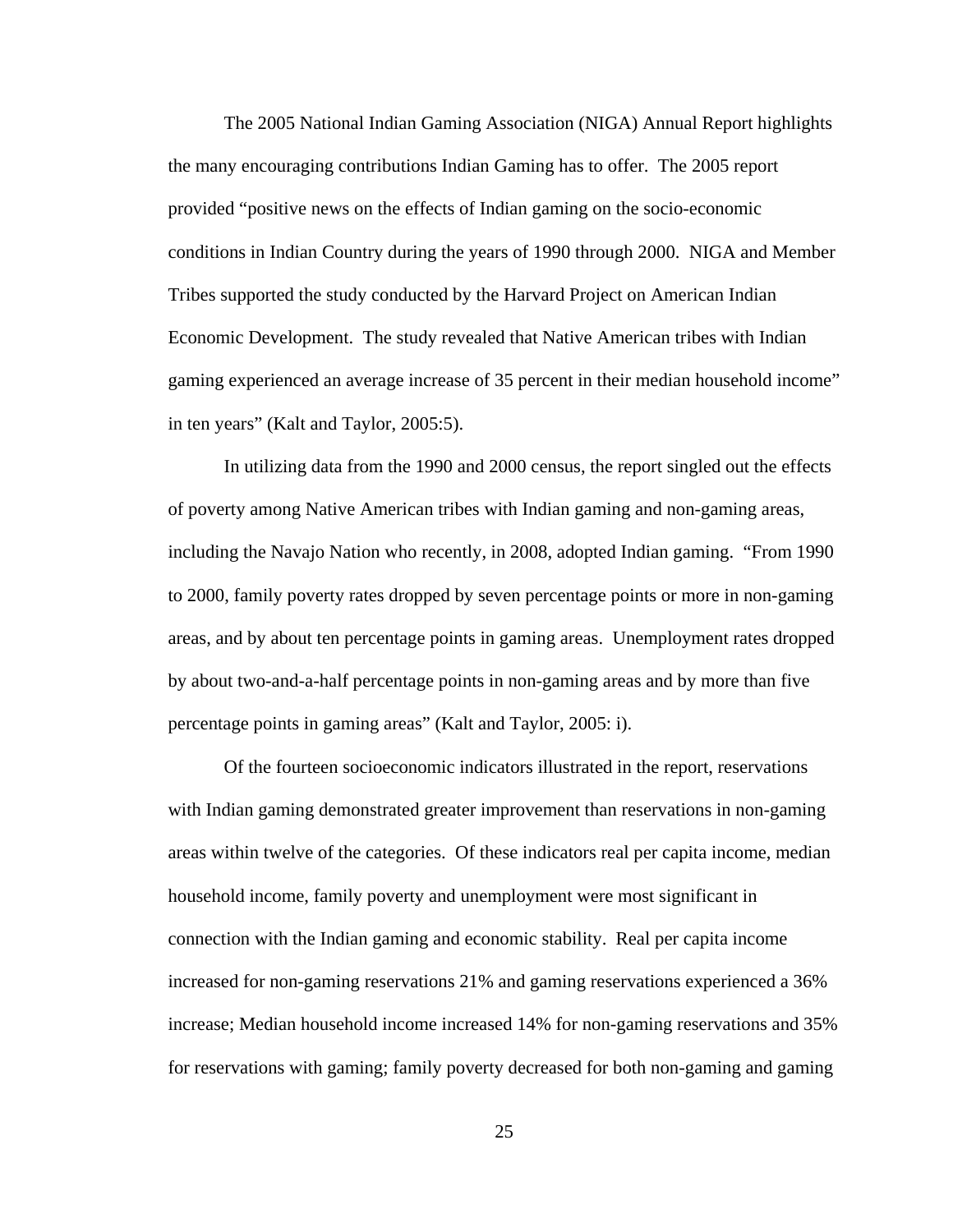reservations by 6.9% and 11.8% respectively; unemployment also decreased by 1.8% for non-gaming reservations and 4.8% for gaming.

These decreases in poverty, which may have been triggered by Indian Gaming are encouraging, but the authors stress there still remains a significant gap between Indian country and the U.S. averages. Indian country still lags behind U.S. averages by almost half in real capita income, real median household income, and unemployment.

Examining social and economic characteristics of 22 reservations without casinos and 13 reservations with casinos located in Arizona and New Mexico, Gonzales, Lyson and Mauer's study (2007) provided mixed results on the impact of Indian gaming on economic stability. According to their quantitative analysis of the 1990 and 2000 U.S. Census of Population and Housing, "casino gambling is associated with improvements in social and economic welfare for both the Indian and non-Indian populations alike. However, Indian gaming did not contribute to positive outcomes in all the reservations studied" (2007:405). The authors examined the total population, both Indian and non-Indian, living on reservations.

The five key variables included the changes between 1990 and 2000; in the number of jobs created or lost on the reservation, in median family income, in poverty rates, in rate of home ownership, and in median value of owner-occupied housing (2007:407). Assessing only the Indian population, the change in the average number of jobs on the 22 reservations with casinos increased 20.3% compared to 24.2% for the 13 reservations without a casino. Within the ten years between 1990 and 2000, reservations with a casino surpassed reservations without a casino whose median household income was higher in 1990 by an average difference of only \$2,307 between 1990 and 2000. A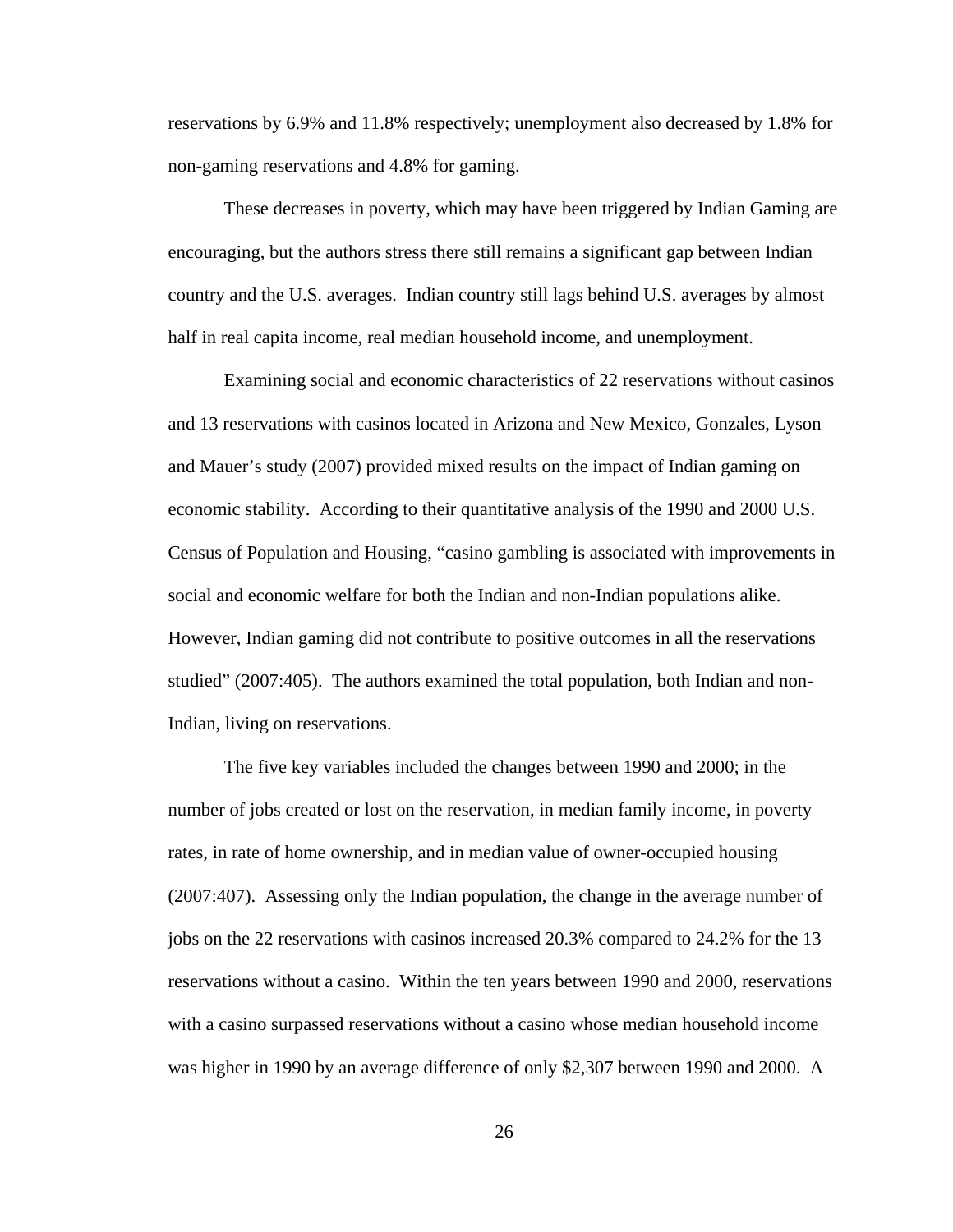decline in poverty rates was evident in all the reservations studied but more so for the reservations with a casino who experienced a 12.6% drop from 1990 to 2000 compared to only a 7.0% decrease for reservations without a casino. Still, "30% of the Indian population on both reservations with and without casinos still lived in poverty in 2000" (Gonzales, Lyson and Mauer, 2007:415).

More research is required to measure the interactions between social/economic characteristics and Indian gaming to gain a more complete understanding of this dynamic effect. The results provide support for Indian gaming and its impact on the number of jobs created or lost on reservations, median family income, and poverty rates. Yet, these results are not consistent throughout all the reservations studied and in some cases reservations without a casino outperformed reservations with casinos in many of these measurements. The authors believe "the effects of gaming are filtered through various structural and cultural contexts that shape who *wins* and who *loses* when a casino opens on a reservation" (2007:416).

# *Concerns*

In 2006, Evans and Kim developed an econometric framework demonstrating a difference-in-difference model to explain the economic growth for tribes that opened a casino before 1999 and those that did not. Their analysis of the 1990 and 2000 census includes all Native Americans who lived on federally-recognized reservations in the lower 48 states. Their final sample included 265 tribes, 142 consisting of tribes that had opened a casino by the end of 1998, pooling a total of 470,050 Native Americans. They claim "the rise of casino gaming on reservations increased labor force participation rates, employment, full-time/full-year employment, and wages" (Evans and Kim, 2006:23).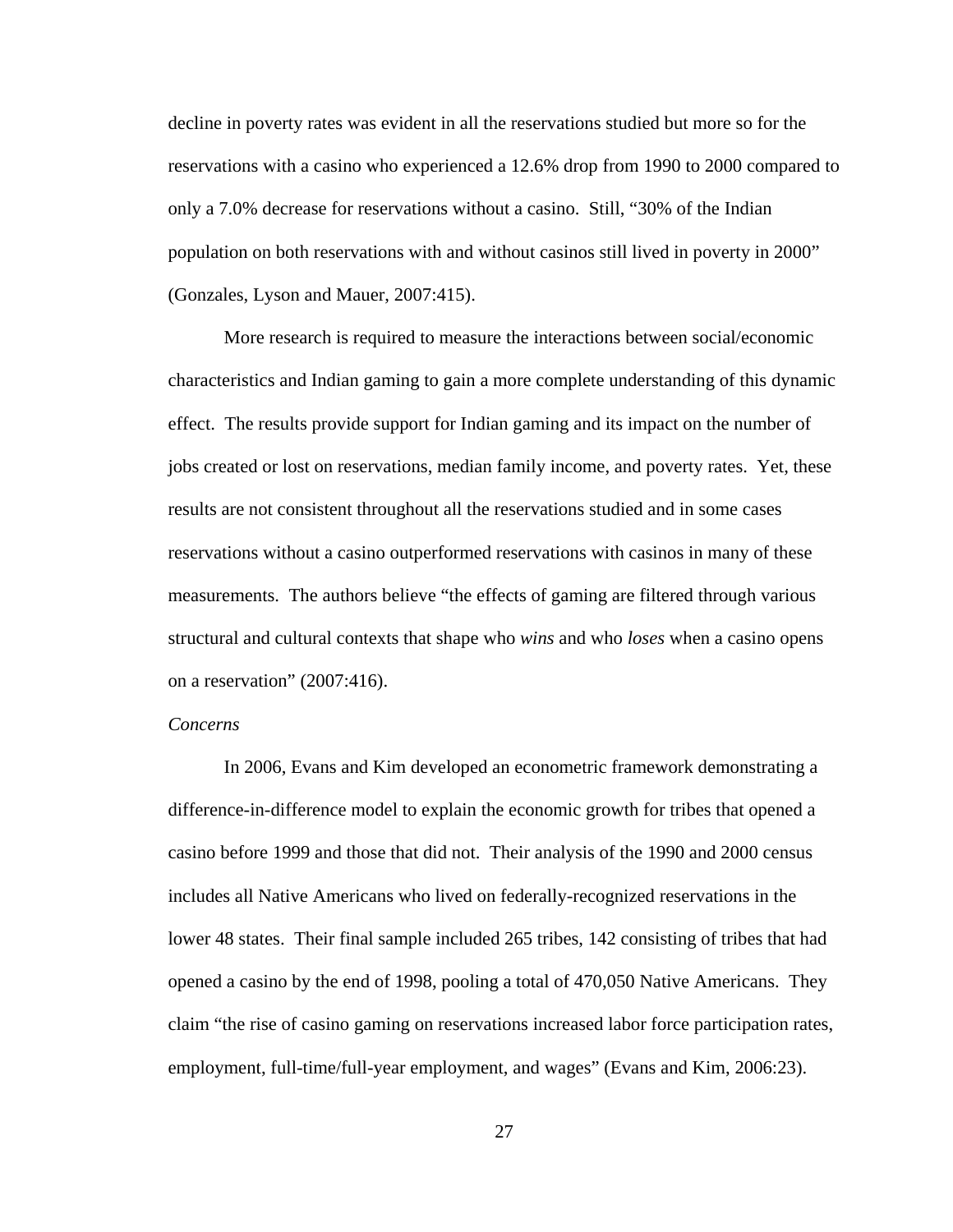The statistically significant results of Evan and Kim's (2006) study show a labor force participation increase of 6% for Native American women without a high school degree and a 3.4% increase for those with a high school degree or greater. For Native American men, Indian gaming increased the employment rate by 5.7% for those with less that a high school degree and by 6.7% for high school graduates. Therefore, employment for Native American women and men increased for all education levels subsequent to the opening of a casino. The results also generate changes in hourly wages for men and women after a casino opened. For men, hourly wages are \$1.78 higher for the least educated, \$1.68 higher for those with a high school diploma, and \$1.38 for those most educated. Wages for women are oddly different after the opening of a casino. Hourly wages for the least educated women increased \$0.51, \$1.22 higher for those with a high school diploma, and \$1.00 for the most educated group.

The authors believe that "family income is a strong predictor of education attainment so the better financial standing of Indian families after a casino opened may increase schooling of their children" (Evans and Kim, 2006:3). Unexpectedly, they claim Native American youth are dropping out of high school at a higher rate and college enrollment rates have also reduced due to the introduction of Indian gaming.

 Evans and Kim (2006) believe "because labor market opportunities have increased for Native American men and women with low levels of education and employment and wages of low-skilled workers have increased relative to higher-skilled workers, the expected returns to education have fallen" (24). In fact, they found Native Americans aged 17 to 18 show a statistically significant decline in high school enrollment on reservations with casino gaming. The rate is lower by 3.6% for 17 year-olds and by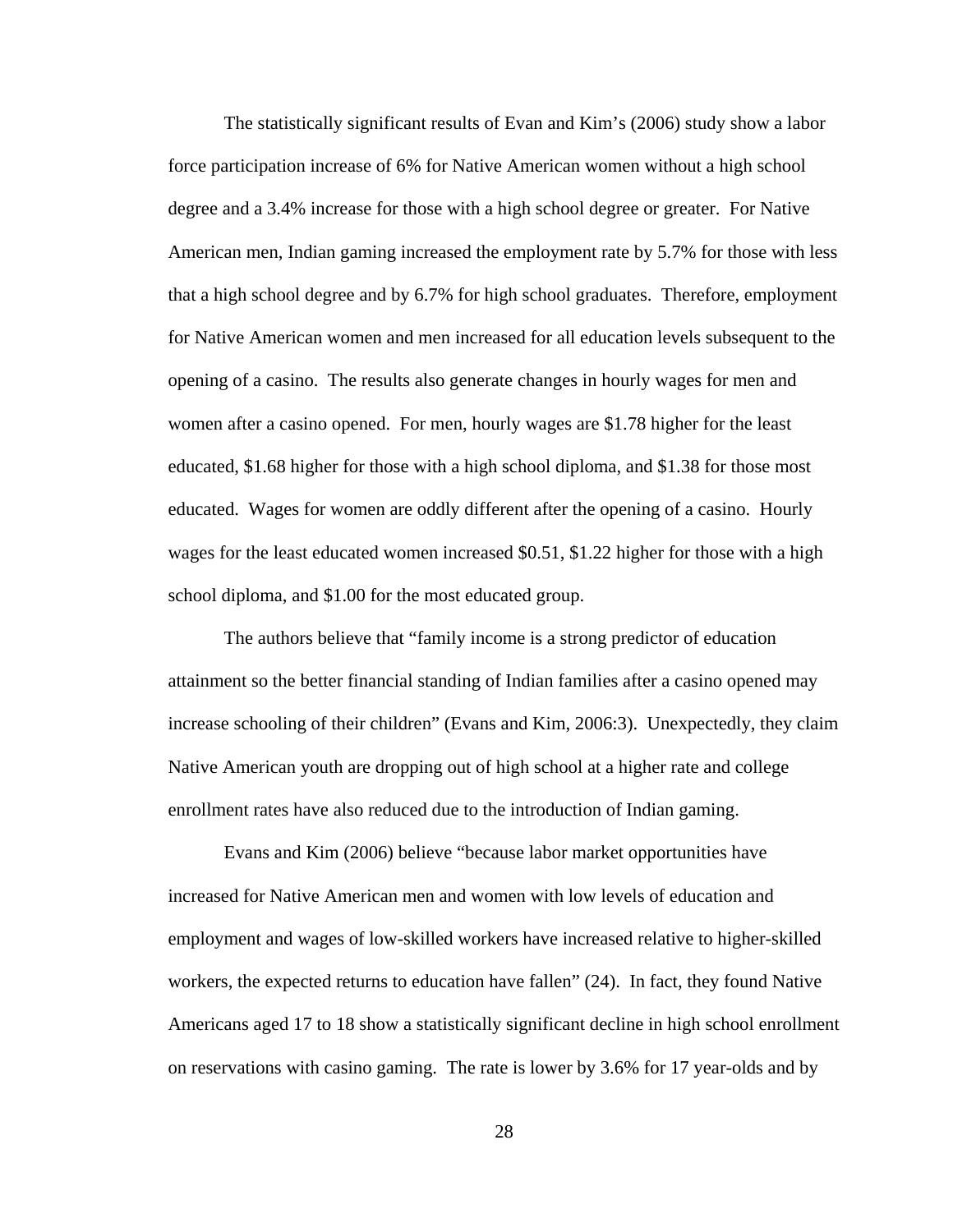6.6% for 18 year-olds living on reservations with a casino. They create a set of four dummy variables to measure the effect of age groups between 20 and 40; 20-24, 25-29, 30-34 and 35-40. Graduation rates for males dropped 9.6% for the 20-24 age group and 4.0% for the 25-29 age group. For females, the decline in high school graduation rates dropped 11.5% for the 20-24 age group and 9.3% for the 25-29 age group.

These changes also affect the decision for young Native Americans to attend college. Among the population aged 20-24, there is a statistically significant drop in college entrance of 5.3% for males and a 7.8% drop for females. Twenty-two percent of reservation populations aged 25 to 40 do not have a high school degree and only 43% have a college education. These estimates show "that increased availability of jobs for low skilled workers is associated with sharply lower levels of high school enrollment, high school completion, and college entrance" (Evans and Kim, 2006:31). The introduction of Indian gaming has little impact on increasing educational attainment according to their model.

As presented, the mechanism through which Indian gaming is associated with educational gains remains unclear and there is no consensus yet that Indian gaming is cause for the improvement in educational outcomes for Native American students. The following chapter provides the details of my research design, which include variables that test my hypothesis that the introduction of Indian gaming onto reservations increases educational attainment and economic stability by examining the percent of the population not enrolled in school and not a high school graduate, poverty, income, and the percent of the population employed.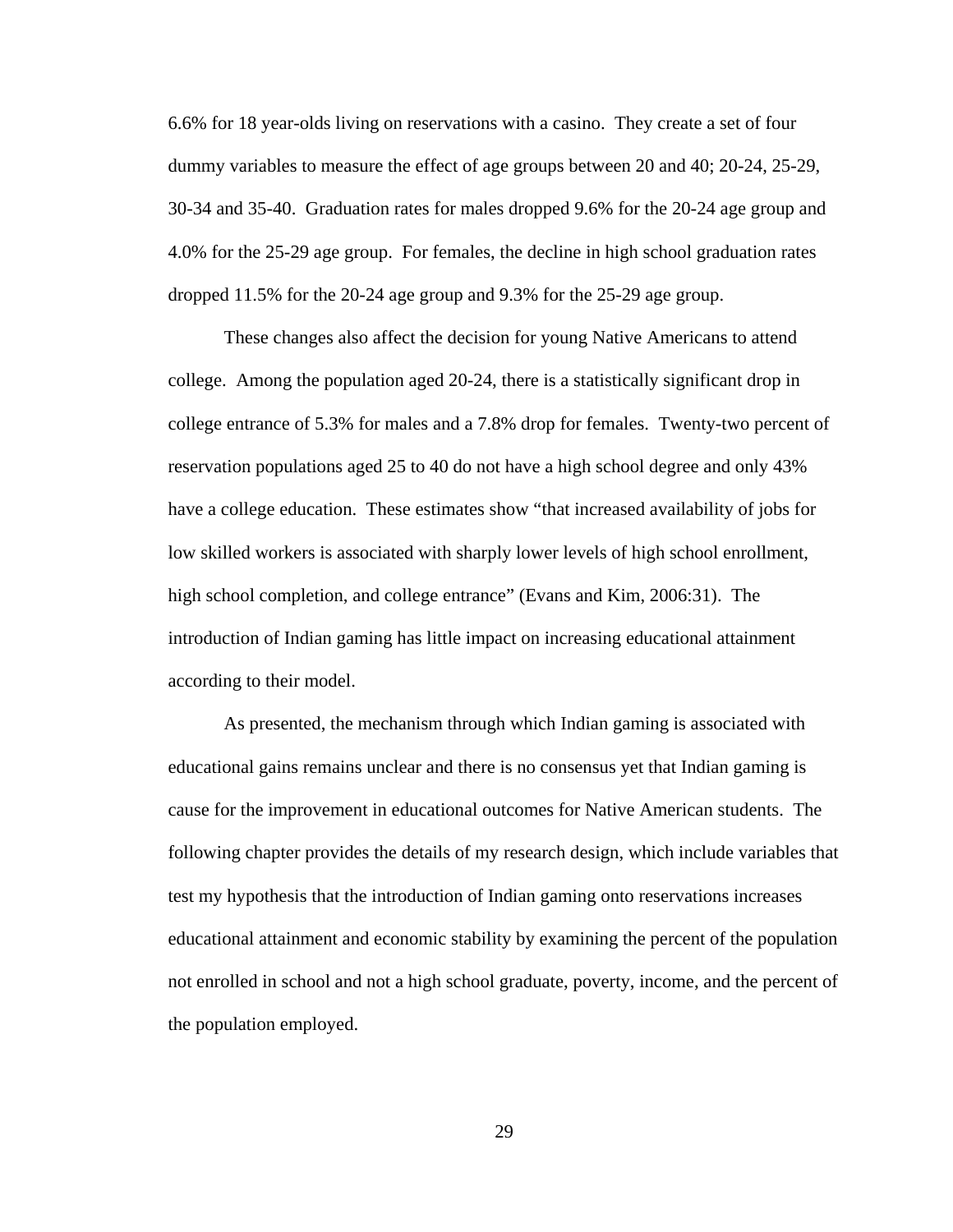# **CHAPTER 4**

# **RESEARCH DESIGN**

By examining both cross-sectional data and longitudinal case studies, I anticipate a more complete understanding on the impact of Indian gaming on educational attainment and enrollment and also the dynamics of how this relationship occurs. Examining 1990 and 2000 census data provides a picture of how Indian reservations with gaming have changed – in terms of education and economic stability – in contrast to those reservations without gaming. Due to the difficulties of matching variables from the 1990 and 2000 census data to create a more cohesive model looking at the differences in education and economic measures within a ten year span, I draw only from the data in 2000 describing the *Characteristics of American Indians and Alaska Natives by Tribe and Language* collected from the United States Census Bureau as my primary data source. The Census Bureau is one of the leading sources of data describing the trends in the American people, particularly in their demographics. Individual level data is collected and categorized by tribal affiliation based on self-identification on the "race" question in the Census. It does not necessarily correspond to the actual number of individuals living on the reservation, nor does it prove that every individual self-identifying as belonging to a tribe is a certified member. Race is a social construct rooted in the idea of classifying individuals based on hereditary and physical characteristics.

Native American tribes, both federally recognized and non-recognized, are my unit of analysis based on their census tribal identification. I have personally chosen to include non-recognized tribes to easily categorize alongside the tribes that did not operate Indian gaming establishments between 1990 and 2000. Non-recognized tribes are not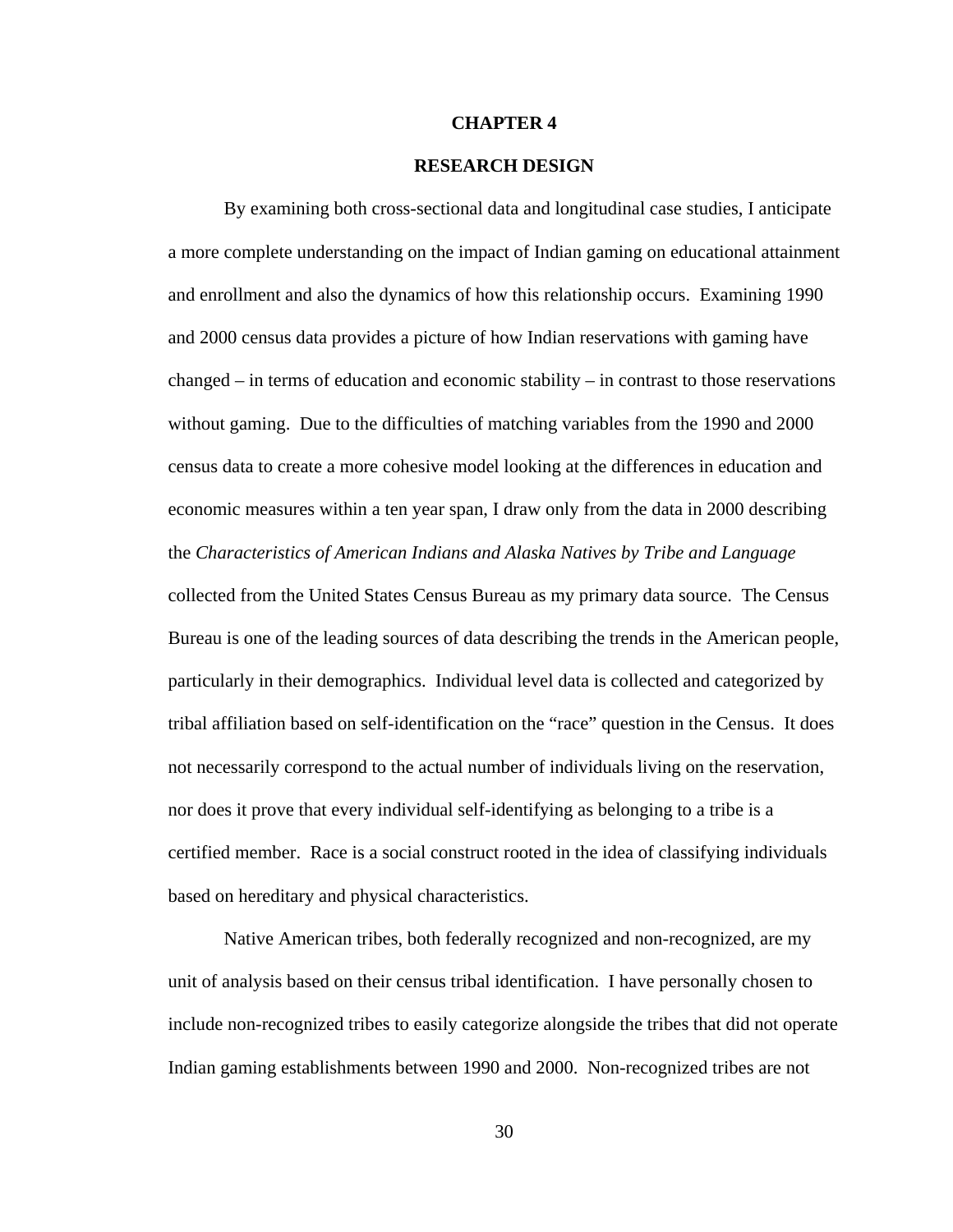<span id="page-40-0"></span>allowed to establish gaming operations legally on their reservations according to the Indian Gaming Regulatory Act of 1988; therefore non-recognized tribes did not operate Indian gaming establishments between 1990 and 2000. In addition, research on a selection of rapidly changing tribes in respects to economic stability and education will serve as my case studies. The quantitative sample was selected based on the criteria that I would be able to distinguish gaming from non-gaming tribes and match these tribes with the data supplied by the 2000 census.

To determine gaming from non-gaming tribes, data<sup>[2](#page-40-0)</sup> was collected from the National Indian Gaming Commission website, which provides the year selected Native American tribes are approved to pursue the establishment of Indian gaming on their reservations. The 1988 Indian Gaming Regulatory Act requires that each Tribe submit a Tribal Gaming Ordinance that must be approved by the National Indian Gaming Chairman before any Indian gaming operations begin. While this information may be biased due to the fact that many Native American tribes were operating gaming establishments long before their ordinance was approved and some have taken several years to establish gaming following their approved ordinance, it provides the best possible measure of how long selected Native American tribes operated Indian gaming during 1990 and 2000. In my final analysis, I selected to study 205 Native American tribes in the United States both federally recognized and non-recognized: 158 with Indian gaming 47 without, representing the vast array of cultures.

Presenting the percentage of the population 25 years and over who are high school graduates or higher and the percentage of this population with a bachelor's degree

 $2^2$  A new data set was created on the information obtained from the National Indian Gaming Commission website.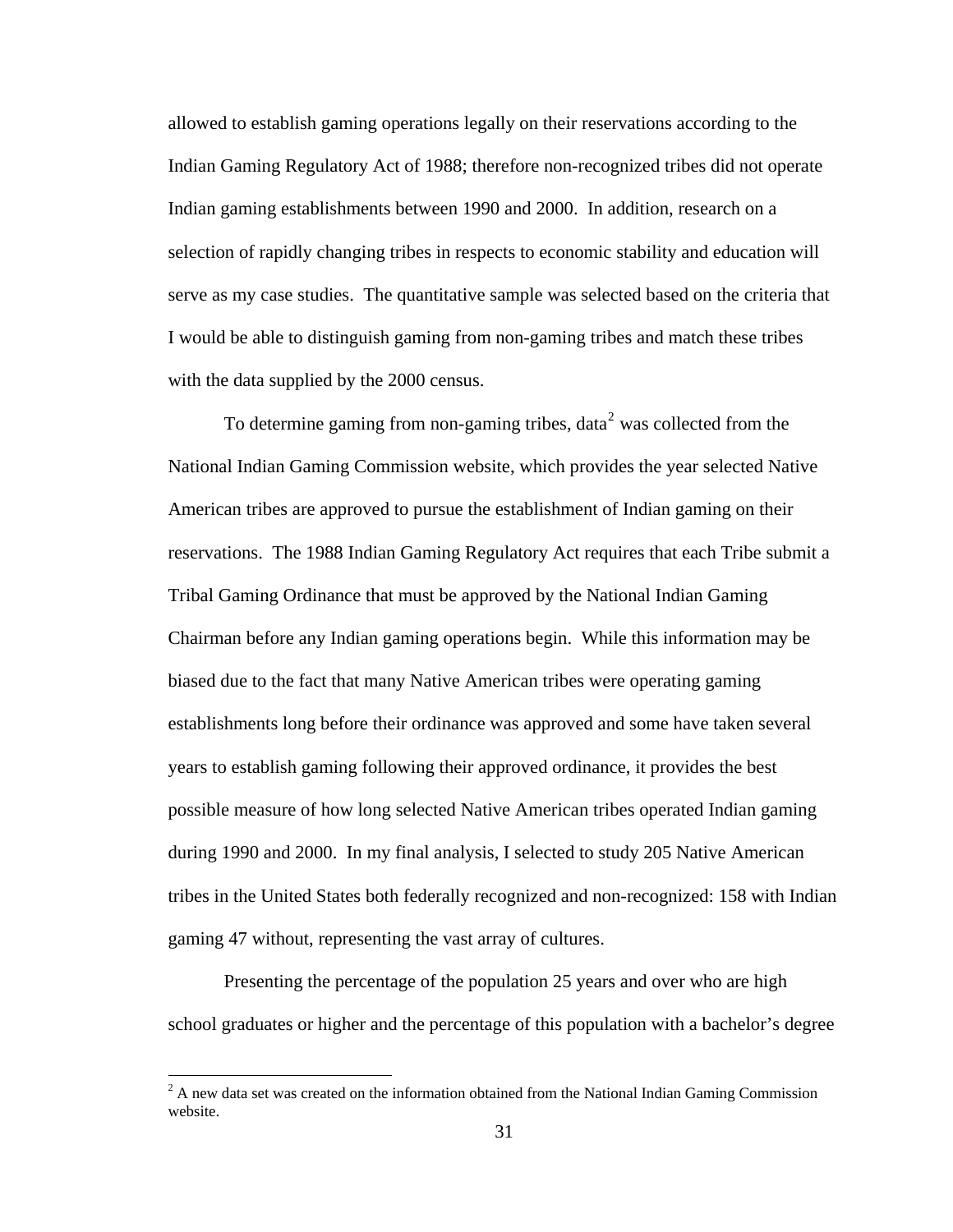or higher was key in providing evidence for changes in educational outcomes between 1990 and 2000 in Table 1. However, due to the fact that my gaming variable is measured by the number of year's Native American tribes have conducted gaming operations under the approval of the National Indian Gaming Commission between 1990 and 2000, including the population 25 years and over would be biased because this sample would not have been impacted by Indian gaming during this time span due to their age. The population sample of 25 years and over in 2000 was 15 years and over in 1990 and this measurement does not coincide with the 10 years of possible Indian gaming influence.

In the current paper, I examined the effects of Indian gaming and economic stability on education while controlling for other variables which might influence education. Through these models, I tested my hypothesis on the impacts of Indian gaming on educational enrollment or economic stability among Native American Tribes. Then in the separate analyses, I examined the effect of having Indian gaming on four measures of economic stability.

Now I turn to a more detailed discussion of different models. Models 1-8 examine the effects of Indian gaming on education. Education (dependent variable) was measured as the percentage of 16 to 19 years old not enrolled in school and not a high school graduate in 2000. Indian gaming was indicated by the number of years a tribe has operated Indian gaming establishments under the approval of the National Indian Gaming Commission during 1990 and 2000. To examine my second question on the effect of economic stability on education, Models 1-8 also include four economic measures (the percentage of families living below the poverty line, median household income,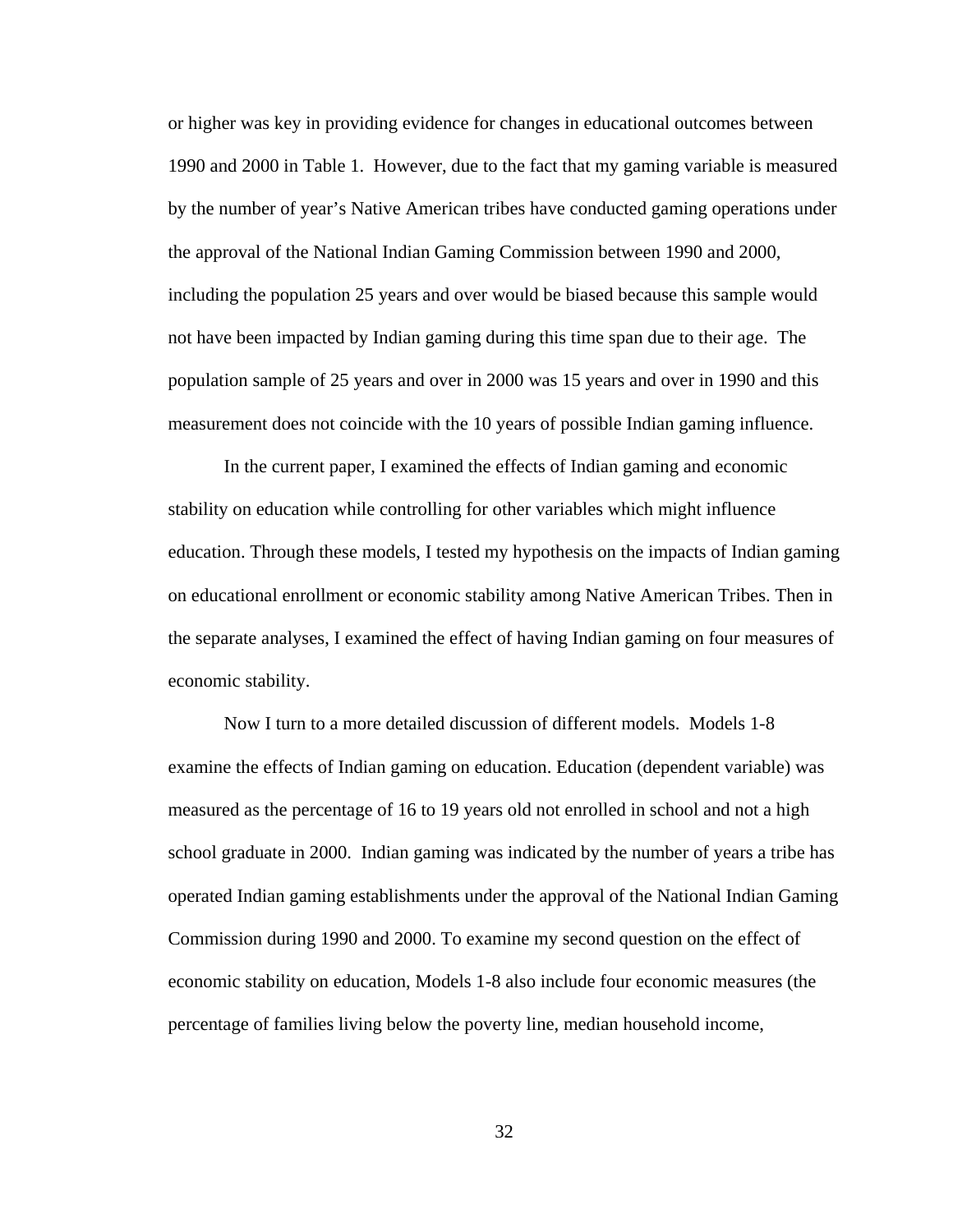household per capita income, and the percentage of the population 16 years and older employed in 2000) as independent variables.

The control variables for this set of models included various measures of household stability such as the percentages of married-couple and female householder (no husband present) families in 2000. The percentages for married-couple and female householder families were calculated by dividing the number of married-couple families and the number of female householders by the total number of households and multiplying by 100.

Because of high correlation among independent variables, I used a series of multiple regression models (Models 1-8). Models 1-8 alternate independent variables in response to issues of multicollinearity. (For example, married couple families and female householders had a correlation of -.632. Among the economic variables, poverty was highly correlated with median household income  $(-.838)$ , household per capita income  $(-.838)$ .750), and the population employed (-.669); median household income was correlated with household per capita income (.800) and the population employed (.578); and household per capita income and the population employed had a correlation of .565). Leaving important independent variables out of the model could lead to misspecification, possibly biasing the estimated effects of other independent variables.

Models 9 to 16 explored the effect of Indian gaming on economic stability. I considered four measures for economic stability based on studies that examined the relationship between Indian gaming and economic stability (Evans and Kim, 2006; Evans and Toopleski, 2002; Gonzales et al., 2007). Economic stability was measured by the percentage of families living below the poverty line (models 9 and 10), median household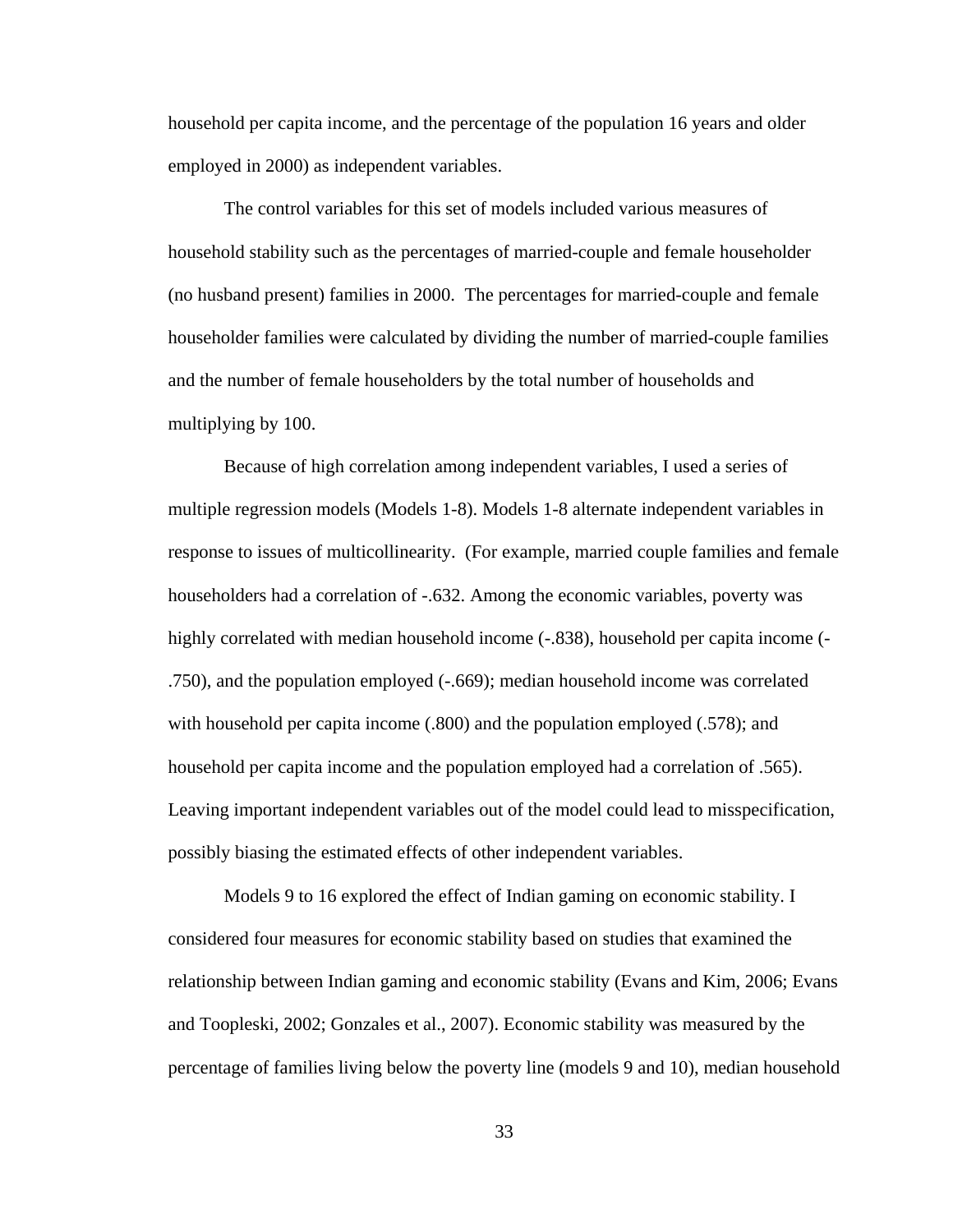income (models 11 and 12), per capita household income (models 13 and 14), and the percentage of the population 16 years and older employed (models 15 and 16). I logged median and per capita household income to capture the effect of independent variables on those measures of economic stability in multiplicative terms. My primary independent variable in Models 9 to 16 is the number of years a tribe has operated Indian gaming establishments under the approval of the National Indian Gaming Commission during 1990 and 2000. Control variables for this set of models included the percentages of married-couple families, and female householders (no husband present). Again, I alternated the independent variables due to multicollinearity.

These sixteen models allow me to examine the direct effect of Indian gaming on education, and also the indirect effect of Indian gaming on education through economic stability, in support of one of the two described mechanisms. Utilizing a combination of tables and graphs I reveal the results of my quantitative analysis. Table 1 illustrates the percentage differences in education and economic variables between 1990 and 2000 and the percentage of 16 to 19 years olds not enrolled in school and not a high school graduate in 2000, Table 2 provides the correlation coefficients testing the relationship between selected variables in 2000, and Table 3 presents the results of my multiple regression analysis for the 2000 data.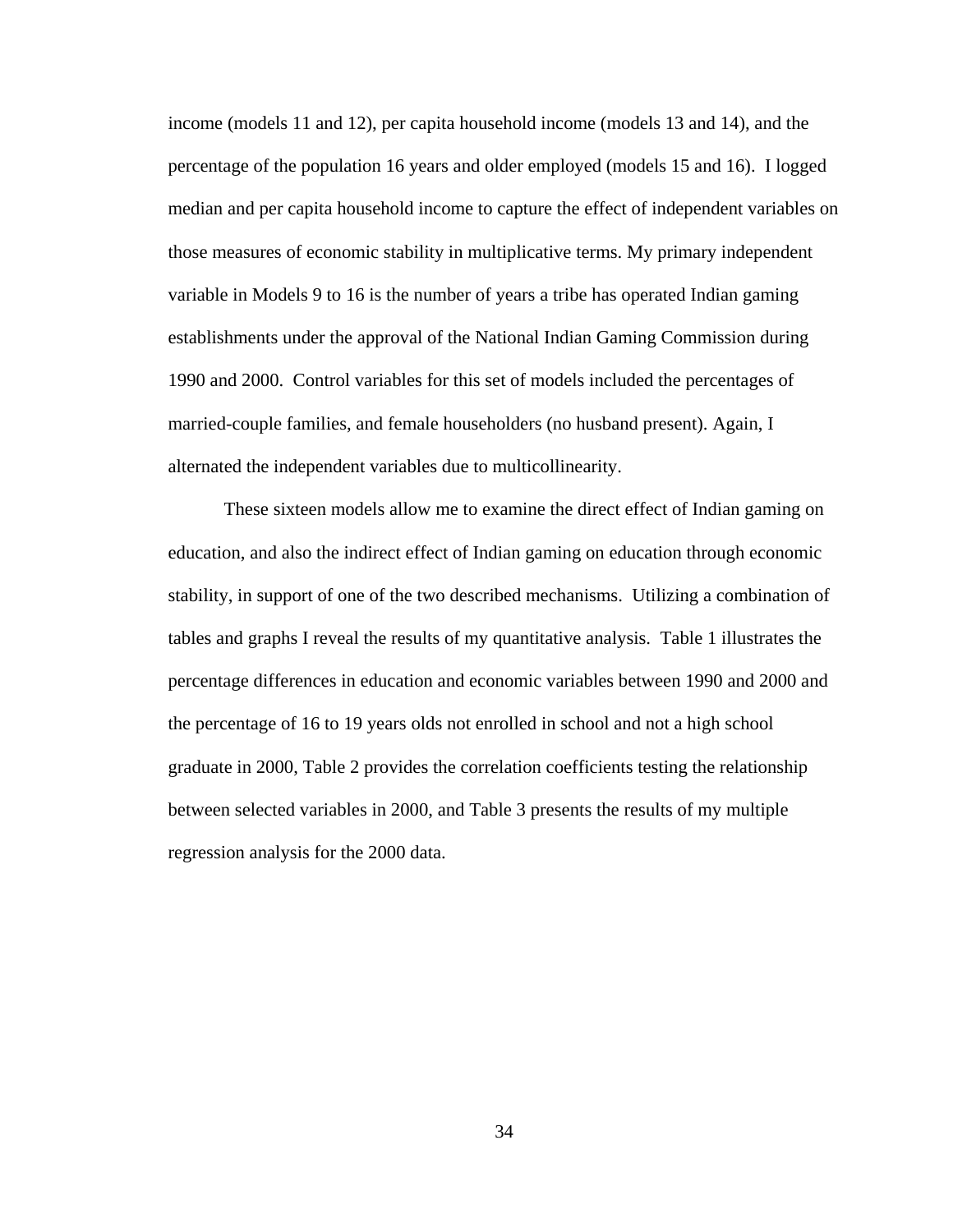## **CHAPTER 5**

# **RESULTS**

In this section, I provide the results of the correlations and cross-sectional multiple regression analysis using the 2000 census sample. Also, five longitudinal case studies are selected to describe three possible outcomes for tribes with and without Indian gaming and comparing their successes in economic stability and education. The focal point of my study is to test the impact of Indian gaming on educational attainment and enrollment among selected Native American tribes. My findings are summarized in the following tables and illustrations.

First, I will examine the bivariate relationship between key independent variables and dependent variables by correlation analysis. Table 2 represents the correlation coefficients for key independent variables and dependent variables.

### *Indian Gaming and Education Model*

 The correlation between Indian gaming and the percentage of 16 to 19 year olds not enrolled in school and not a high school graduate was not statistically significant, indicating no bivariate relationship between Indian gaming and educational deficiency. *Economic Stability and Education Model* 

Poverty was positively correlated with education  $(r = .290)$ . The weak correlation suggests that as the percentage of families living below the poverty line increases, the percentage of population not enrolled in school and not a high school graduate also increases, but this pattern is not highly consistent. Median income and education were negatively correlated. The weak negative correlation of -.187 suggests that median household income decreases as the percentage of population not enrolled in school and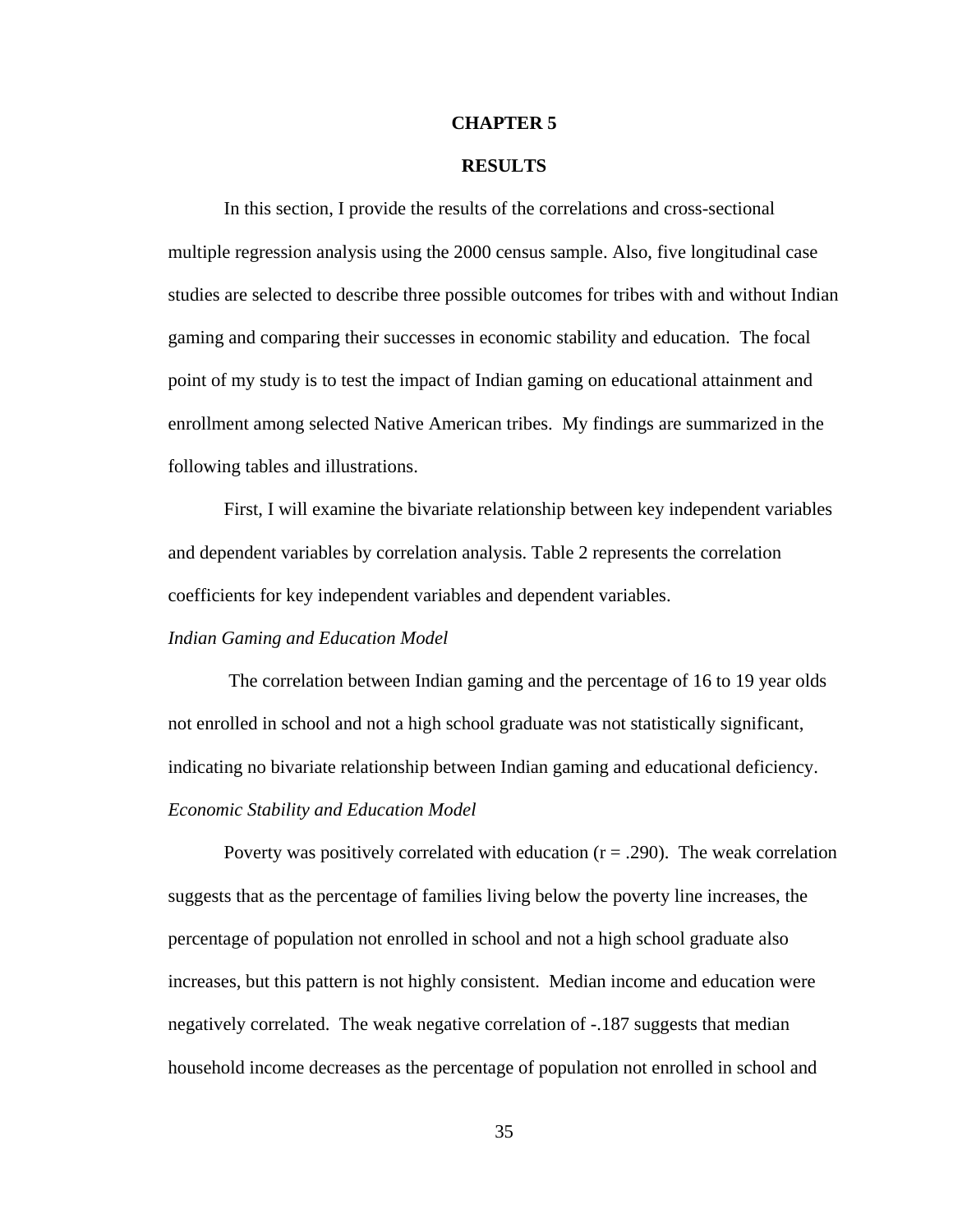not a high school graduate increases, but again in an inconsistent pattern. Household per capita income was negatively correlated with education  $(r = -.287)$ . As household per capita income decreases, the percentage of population not enrolled in school and not a high school graduate increase, again in a fairly weak relationship. The correlations between the population 16 years and older employed and the population 16 to 19 years old not enrolled in school and not a high school graduate was -.429. This suggests that as the percentage of persons employed 16 years and older decreases, the percentage of population not enrolled in school and not a high school graduate increases, and that this pattern is moderately strong.

# *Indian Gaming and Economic Stability Model*

Poverty was positively related to Indian gaming (.147). The positive correlation suggests that as the percentage of families living below the poverty line increases, the number of years of having Indian gaming also increases, but its small value indicates that this overall pattern is not very consistent. Indian gaming and median income were negatively correlated. The weak negative correlation of -.192, suggests the number of years of having Indian gaming increases, median income decreases, but with many exceptions to this pattern. The correlation between Indian gaming and household per capita income was also weakly negative (-.136). The number of Indian gaming years increases as household per capita income decreases, but in a rather inconsistent pattern. The correlation between Indian gaming and percentage employed was not statistically significant.

Most of these bivariate relationships between main independent and dependent variables were statistically significant, except for the relationship between Indian gaming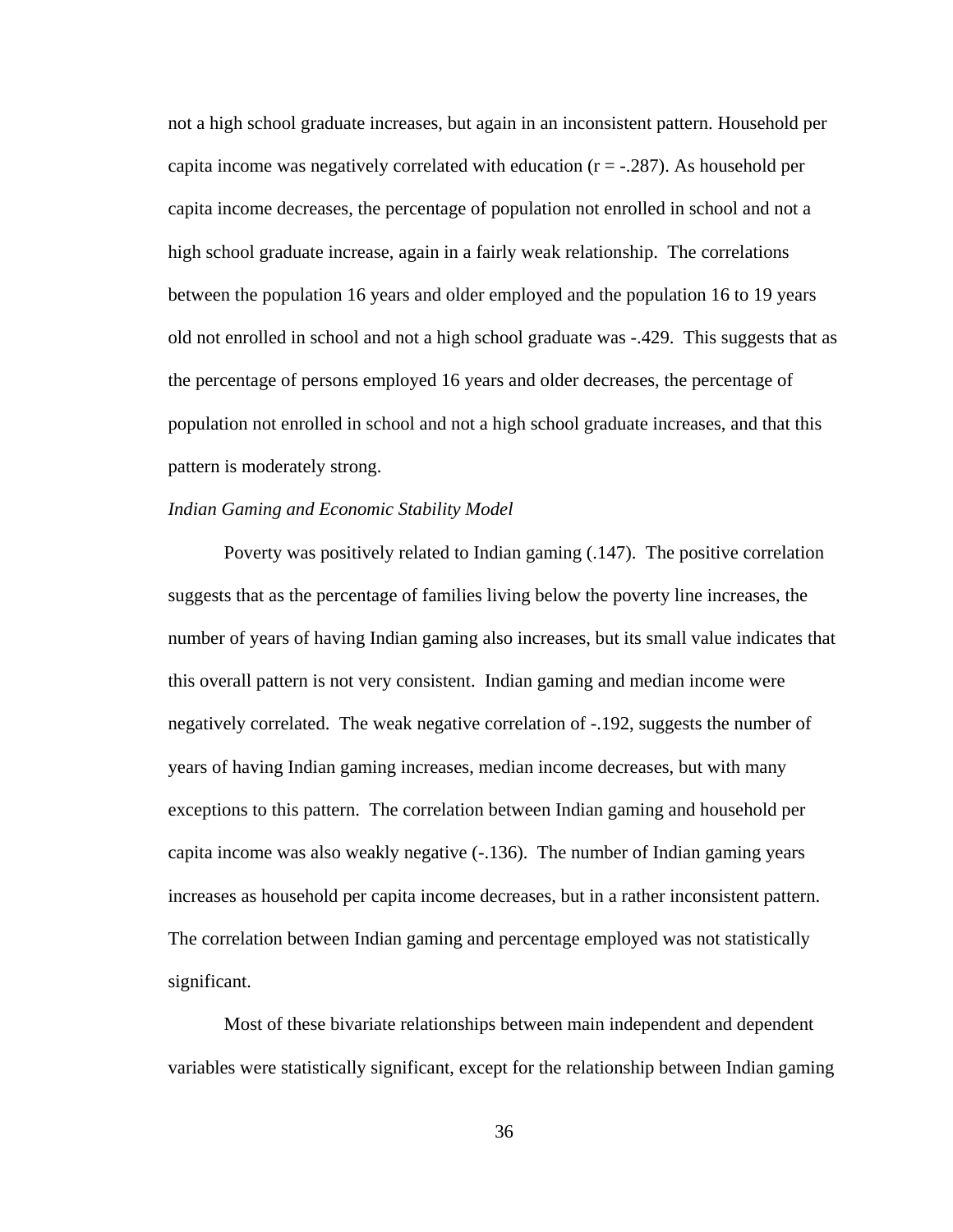<span id="page-46-0"></span>and education, and between Indian gaming and the percentage employed. However, most correlations were weak, suggesting weak relationships between the main independent and the dependent variables. The direction of the bivariate relationship between key variables did not support my hypothesis. The positive relationship suggests, as the number of years of having Indian gaming increase the percent of the population not enrolled in school and not a high school graduate also increase.

| Table 2. Pearson Correlations, 2000.                                     |                     |
|--------------------------------------------------------------------------|---------------------|
| <b>Indian Gaming and Education Model</b>                                 | <b>Correlations</b> |
| Indian Gaming and Not Enrolled in School and Not a High School           |                     |
| Graduate (16 to 19 years)                                                | .031                |
| <b>Economic Stability and Education Model</b>                            |                     |
| Poverty and Not Enrolled in School and Not a High School                 |                     |
| Graduate (16 to 19 years)                                                | $.290**$            |
| Median Household Income and Not Enrolled in School and                   |                     |
| Not a High School Graduate (16 to 19 years)                              | $-.187*$            |
| Household Per Capita Income and Not Enrolled in School and               |                     |
| Not a High School Graduate (16 to 19 years)                              | $-.287**$           |
| Population Employed (16 years and older) and Not Enrolled in             |                     |
| School and Not a High School Graduate (16 to 19 years)                   | $-.429**$           |
| <b>Indian Gaming and Economic Stability Model</b>                        |                     |
| <b>Indian Gaming and Poverty</b>                                         | $.147*$             |
| Indian Gaming and Median Household Income                                | $-.192**$           |
| Indian Gaming and Household Per Capita Income                            | $-.136*$            |
| Ind <sup>3</sup> ian Gaming and Population Employed (16 years and older) | $-.064$             |
| **Correlation is significant at the 0.01 level (2-tailed)                |                     |
| *Correlation is significant at the 0.05 level (2-tailed)                 |                     |

 $\overline{a}$ <sup>3</sup> Correlations for all variables: Not Enrolled in School and Not a High School Graduate and: Couple HH (-.280\*\*) and Female HH (.479\*\*); Indian Gaming and: Couple HH (-.150\*) and Female HH (.127); Median Income (log) and: Per Cap Income (log) (.800\*\*), Poverty (-8.38)\*\*, Couple HH (.524\*\*), Female HH (- .537\*\*) and Employed (.578\*\*); Per Cap Income (log) and: Poverty (-.750\*\*), Couple HH (.346\*\*), Female HH (-.531\*\*) and Employed (.565\*\*); Poverty and: Couple HH (-.461\*\*), Female HH (.605\*\*) and Employed (-.669\*); Employed and: Couple HH (.434\*\*) and Female HH (-.448\*\*); and Couple HH and: Female HH (-.632\*\*).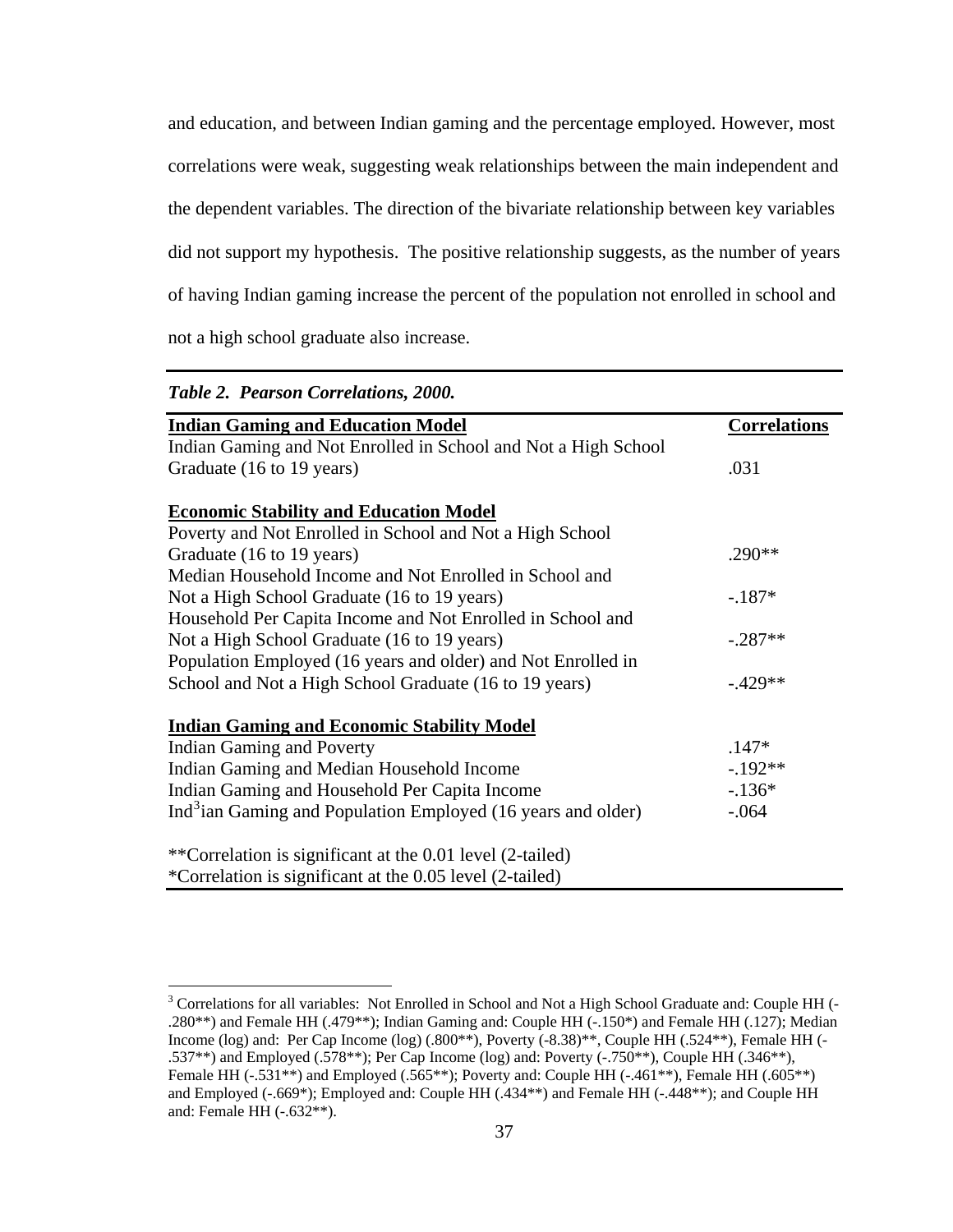Table 3 lists the results of multiple regression analysis examining the effects of Indian gaming and economic stability on education (Model 1-8), and the effects of Indian gaming on economic stability (Model 9-16).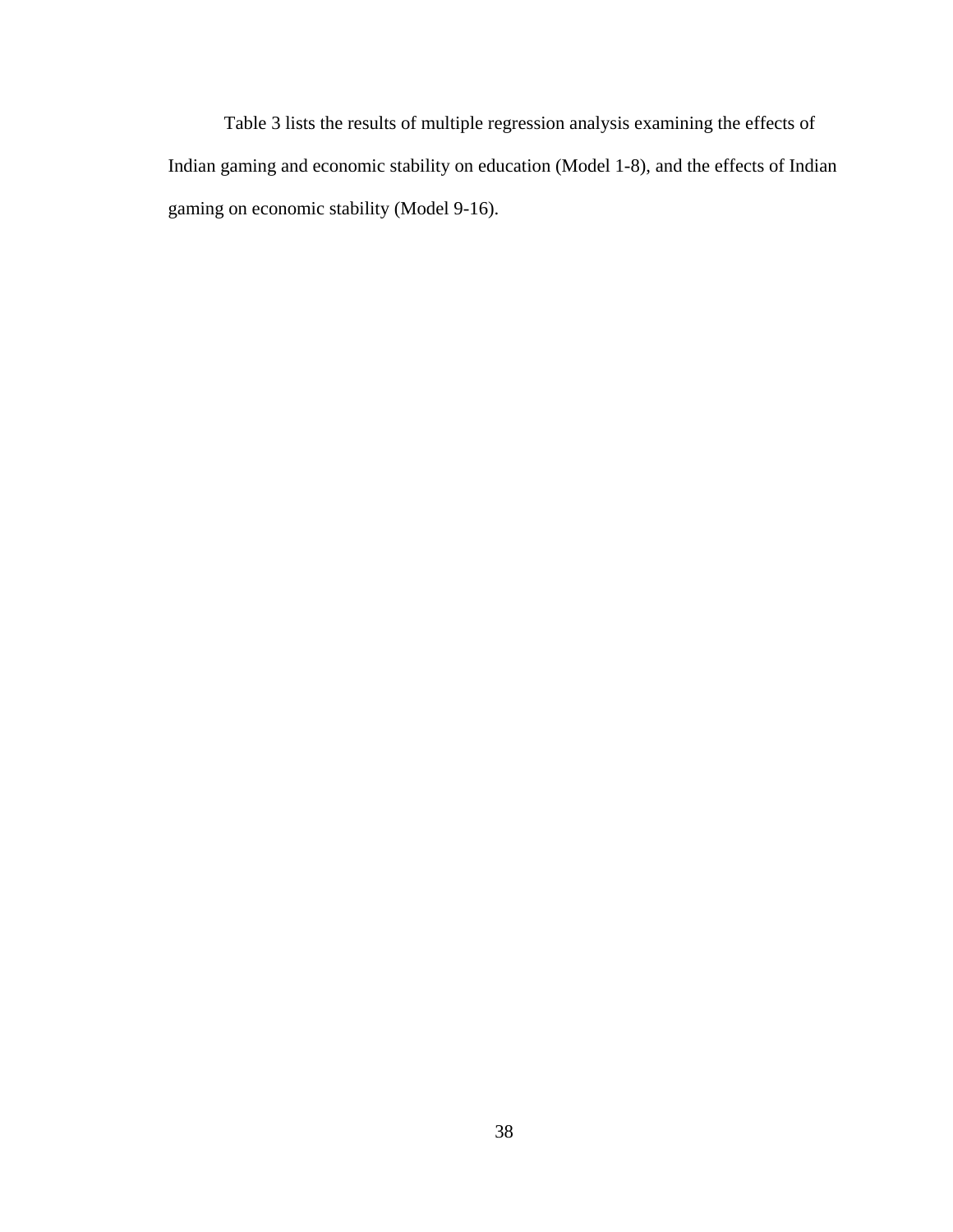| <b>Independent Variables</b>                                      |                     |                            | <b>Not Enrolled in School/HS Grad</b> |                     |                     |                       |                           |                   | <b>Poverty</b>           |                          |
|-------------------------------------------------------------------|---------------------|----------------------------|---------------------------------------|---------------------|---------------------|-----------------------|---------------------------|-------------------|--------------------------|--------------------------|
|                                                                   | Model 1<br>$-.172*$ | <b>Model 2</b><br>$\omega$ | Model 3<br>$-0.229*$                  | Model 4<br>$\sim$   | Model 5<br>$-.187*$ | Model 6<br>$\omega$   | <b>Model 7</b><br>$-.111$ | Model 8<br>$\sim$ | Model 9<br>$-.449*$      | Model 10<br>$\equiv$     |
| <b>Married Couple Families</b>                                    | (.074)              | $\overline{\phantom{a}}$   | (.078)                                | $\sim$              | (.070)              | $\blacksquare$        | (.069)                    | $\blacksquare$    | (.063)                   | $\overline{\phantom{a}}$ |
| Female Householder                                                | $\blacksquare$      | .483*                      | $\overline{\phantom{a}}$              | .544*               | $\blacksquare$      | .467*                 | $\blacksquare$            | $.357*$           | ۰                        | $.656*$                  |
|                                                                   | $\blacksquare$      | (.084)                     | $\blacksquare$                        | (.080)              | $\omega$            | (.081)                | ÷,                        | (.076)            | $\overline{\phantom{a}}$ | (.062)                   |
| <b>Indian Gaming</b>                                              | $-.042$             | $-.068$                    | $-.029$                               | $-.047$             | $-.026$             | $-.067$               | .002                      | $-.055$           | .296                     | .265                     |
|                                                                   | (.248)              | (.230)                     | (.252)                                | (.229)              | (.247)              | (.230)                | (.236)                    | (.223)            | (.233)                   | (.208)                   |
| Families living below                                             | $.182*$             | .003                       |                                       |                     |                     |                       |                           |                   |                          |                          |
| the Poverty Line                                                  | (.071)              | (.074)                     | $\blacksquare$                        |                     |                     |                       |                           |                   |                          |                          |
| Median Household Income (log)                                     |                     |                            | $-1.908$                              | 3.557               | $\sim$              |                       |                           |                   |                          |                          |
|                                                                   |                     | $\blacksquare$             |                                       | $(2.830)$ $(2.638)$ |                     |                       |                           |                   |                          |                          |
| Household Per Capita Income (log)                                 |                     |                            |                                       |                     | $-6.458* -956$      |                       |                           |                   |                          |                          |
|                                                                   |                     |                            |                                       | $\blacksquare$      |                     | $(2.286)$ $(2.400)$ - |                           | $\overline{a}$    |                          | $\overline{\phantom{a}}$ |
| <b>Population Employed</b>                                        |                     |                            |                                       |                     |                     |                       | $-.421*$                  | $-.279*$          |                          |                          |
| (16 years and older)                                              |                     |                            |                                       | $\blacksquare$      |                     | $\blacksquare$        | (.083)                    | (.083)            |                          |                          |
| Not Enrolled in School and                                        |                     |                            |                                       |                     |                     |                       |                           |                   |                          |                          |
| Not a High School Graduate<br>$(16 \text{ to } 19 \text{ years})$ |                     |                            |                                       |                     |                     |                       |                           |                   |                          |                          |
| R <sub>2</sub>                                                    | .112                | .230                       | .081                                  | .238                | .119                | .230                  | .196                      | .276              | .219                     | .371                     |

# *Table 3. Unstandardized Coefficients from the Regression of Education Variables on Independent Variables, 2000.*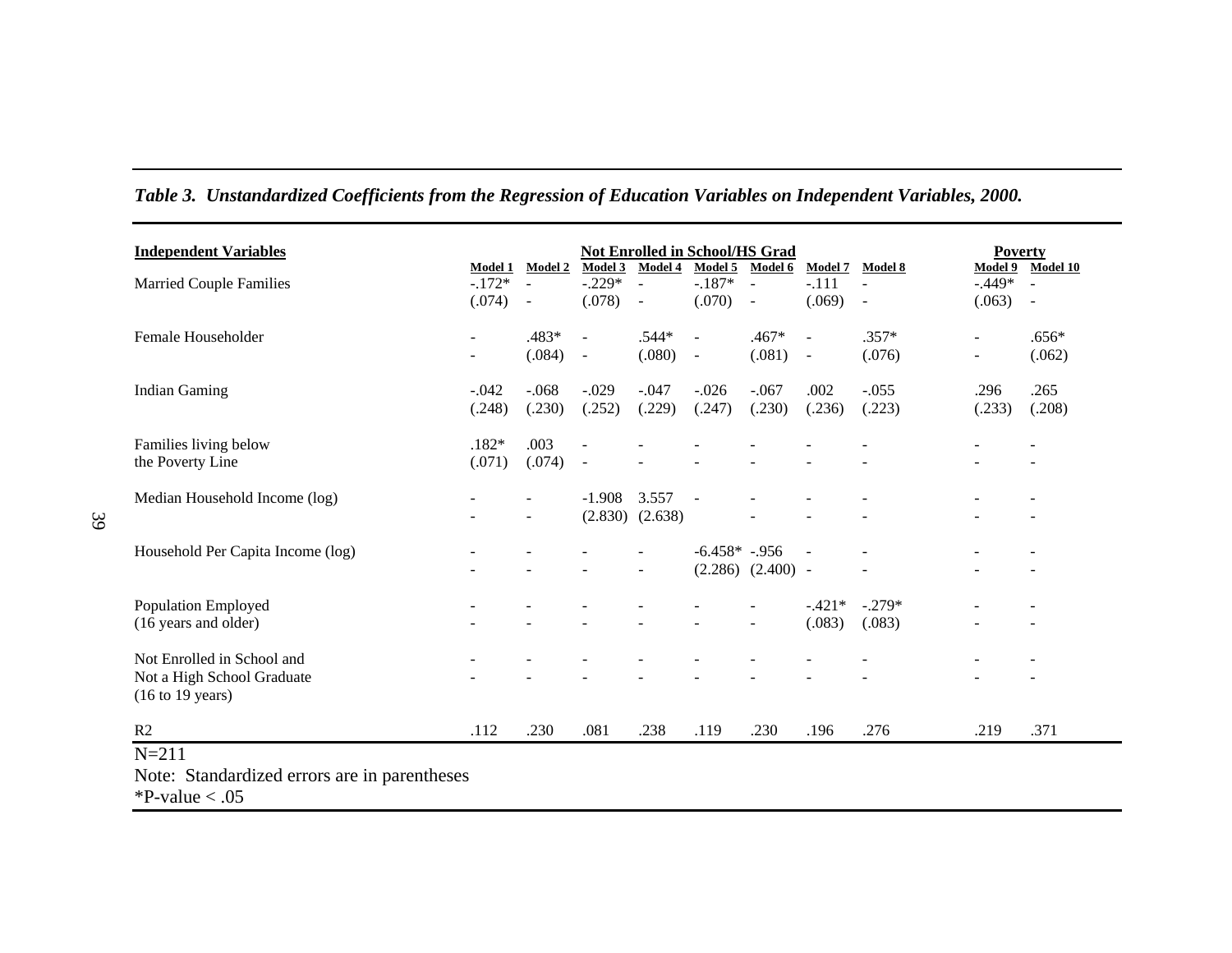| <b>Household Income (log)</b>                                     |                |                             |                |                             |                                                 |                          |  |  |  |
|-------------------------------------------------------------------|----------------|-----------------------------|----------------|-----------------------------|-------------------------------------------------|--------------------------|--|--|--|
| <b>Independent Variables</b>                                      |                | <b>Median</b>               |                | Per Cap                     | <b>Population Employed</b><br>Model 15 Model 16 |                          |  |  |  |
| <b>Married Couple Families</b>                                    | $.014*$        | Model 11 Model 12<br>$\sim$ | $.010*$        | Model 13 Model 14<br>$\sim$ | $.337*$                                         | $\sim$                   |  |  |  |
|                                                                   | (.002)         | $\sim$                      | (.002)         | $\overline{\phantom{a}}$    | (.050)                                          | $\sim$                   |  |  |  |
| Female Householder                                                | $\blacksquare$ | $-.016*$                    | $\blacksquare$ | $-0.017*$                   | $\blacksquare$                                  | $-.381*$                 |  |  |  |
|                                                                   | $\blacksquare$ | (.002)                      | $\blacksquare$ | (.002)                      | $\blacksquare$                                  | (.054)                   |  |  |  |
| <b>Indian Gaming</b>                                              | $-.012$        | $-.013$                     | $-.009$        | $-.008$                     | .003                                            | $-.022$                  |  |  |  |
|                                                                   | (.006)         | (.006)                      | (.007)         | (.007)                      | (.184)                                          | (.182)                   |  |  |  |
| Families living below                                             |                |                             |                |                             |                                                 |                          |  |  |  |
| the Poverty Line                                                  | $\blacksquare$ |                             |                |                             |                                                 | $\overline{\phantom{a}}$ |  |  |  |
| Median Household Income (log)                                     |                |                             |                |                             |                                                 |                          |  |  |  |
|                                                                   | $\blacksquare$ |                             |                |                             |                                                 |                          |  |  |  |
| Household Per Capita Income (log)                                 |                |                             |                |                             |                                                 |                          |  |  |  |
|                                                                   |                |                             |                |                             |                                                 | -                        |  |  |  |
| Population Employed                                               |                |                             |                |                             |                                                 |                          |  |  |  |
| (16 years and older)                                              |                |                             |                |                             |                                                 | $\overline{\phantom{a}}$ |  |  |  |
| Not Enrolled in School and                                        | $\blacksquare$ |                             |                |                             |                                                 | $\overline{\phantom{a}}$ |  |  |  |
| Not a High School Graduate<br>$(16 \text{ to } 19 \text{ years})$ |                |                             |                |                             |                                                 | $\blacksquare$           |  |  |  |
|                                                                   |                |                             |                |                             |                                                 |                          |  |  |  |
| R2                                                                | .287           | .304                        | .127           | .287                        | .189                                            | .201                     |  |  |  |

**Table 3.** *Unstandardized Coefficients from the Regression of Education Variables on Independent Variables, 2000* **Continued** 

 $P$ -value  $< .05$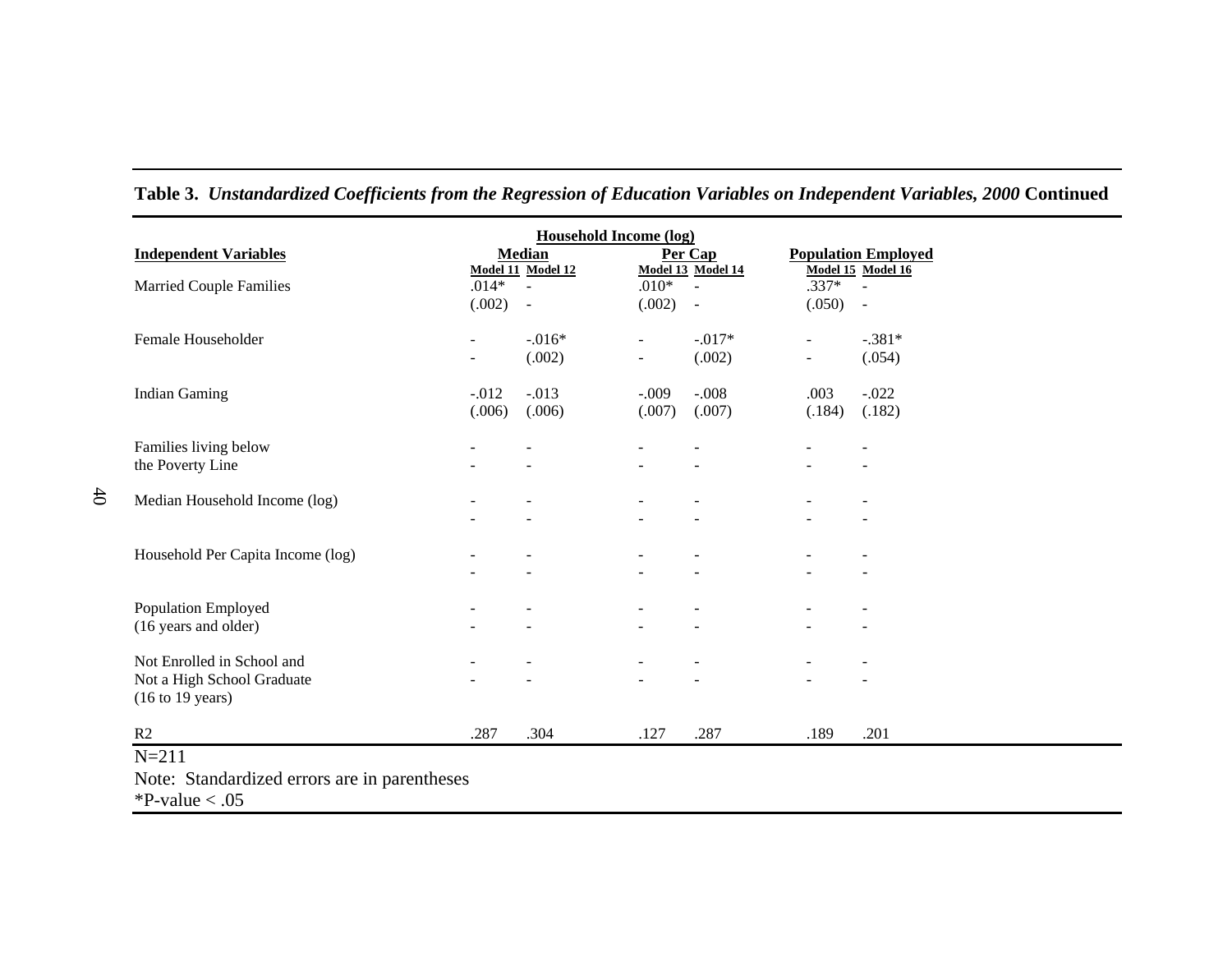The summary of the multiple regression analysis indicates some interesting results. First, due to the nature of my study and the difficulty of obtaining valuable data on additional independent variables, it was difficult to obtain a good fit as indicated by the low values of R-square, ranging from .112 to .371, throughout my models. This may be related to the limitations of the available data. As previously stated, the Census data includes anyone who self-identified as belonging to a particular tribe; this group does not necessarily coincide with the group of tribal members enrolled or living in a particular tribe's territory. For example, someone who self-identifies as being of the San Felipe Pueblo may not actually be an enrolled member or living in the Pueblo. I make use of the variables available that fit my criteria in dealing with education and economic stability among the selected Native American tribes. The low R-squares might also be suggesting that some important independent variables are missing.

 To test the possibility that Indian gaming has a direct effect on education, I chose to examine the relationship between Indian gaming and education and elaborate on economic measures only if this relationship exists. In models 1-8, I tested my dependent variable, as indicated by the population 16 to 19 years old not enrolled in school and not a high school graduate in 2000, with several independent variables. The results are as follows.

 In models 1-8, the impact of Indian gaming on education was not statistically significant. The results do not support my hypothesis that more years of having had Indian gaming decrease the level of educational deficiency.

However, several other independent variables were statistically significant in models 1-8. Three economic stability variables (families living below the poverty line in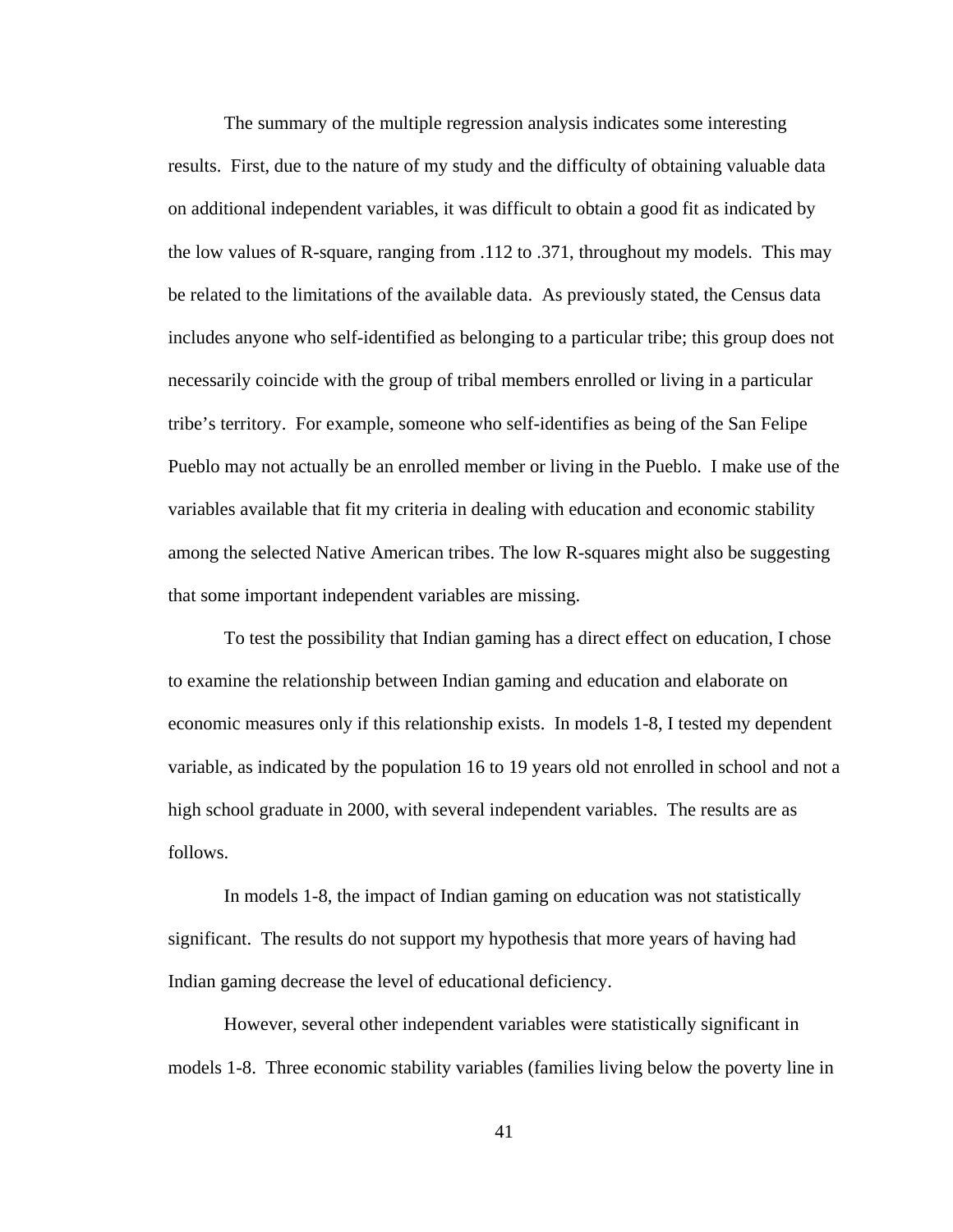<span id="page-51-0"></span>model 1, household income per capita in model 5, and the percentage of employed in model 7 and 8) had statistically significant effects on the percentage of population 16 to 19 years old not enrolled in school and not in school; these effects were in the expected direction. However, median income did not have a statistically significant effect on education in any models. The effects of married couple families (in models 1, 3 and 5), and female headed households (in models 2, 4, 6, and 8) were also statistically significant.

 Although the effects of poverty and household income on education were statistically significant, the effects seem fairly small in real terms. According to model 1, for every 1% increase in the percentage of families living below the poverty line, the percentage of 16 to 19 year olds not enrolled in school and not a high school graduate increases by .182%. Model 5 indicates that as household per capita income increases 10%, the percentage of 16 to 19 year olds not enrolled in school and not a high school graduate decreases  $0.62\%$ , controlling for other variables<sup>[4](#page-51-0)</sup>. The effect of the percentage employed seems to be large enough to have a real impact. As the percentage employed increases 1%, the percentage of 16 to 19 year olds not enrolled in school and not a high school graduate decreased .42% (in model 7) or .28% (in model 8).

 Looking at the control variables, the household status measures consistently had significant effects on educational deficiency (in the expected direction) across different models. According to models 1, 3, and 5, as the percentage of married couple families increase 1%, the population not enrolled in school and not a high school graduate decreases .17% to .23%, holding Indian gaming and the several economic measures

 $\overline{a}$ 

<sup>&</sup>lt;sup>4</sup> Figure was calculated by multiplying -6.458 x log 1.10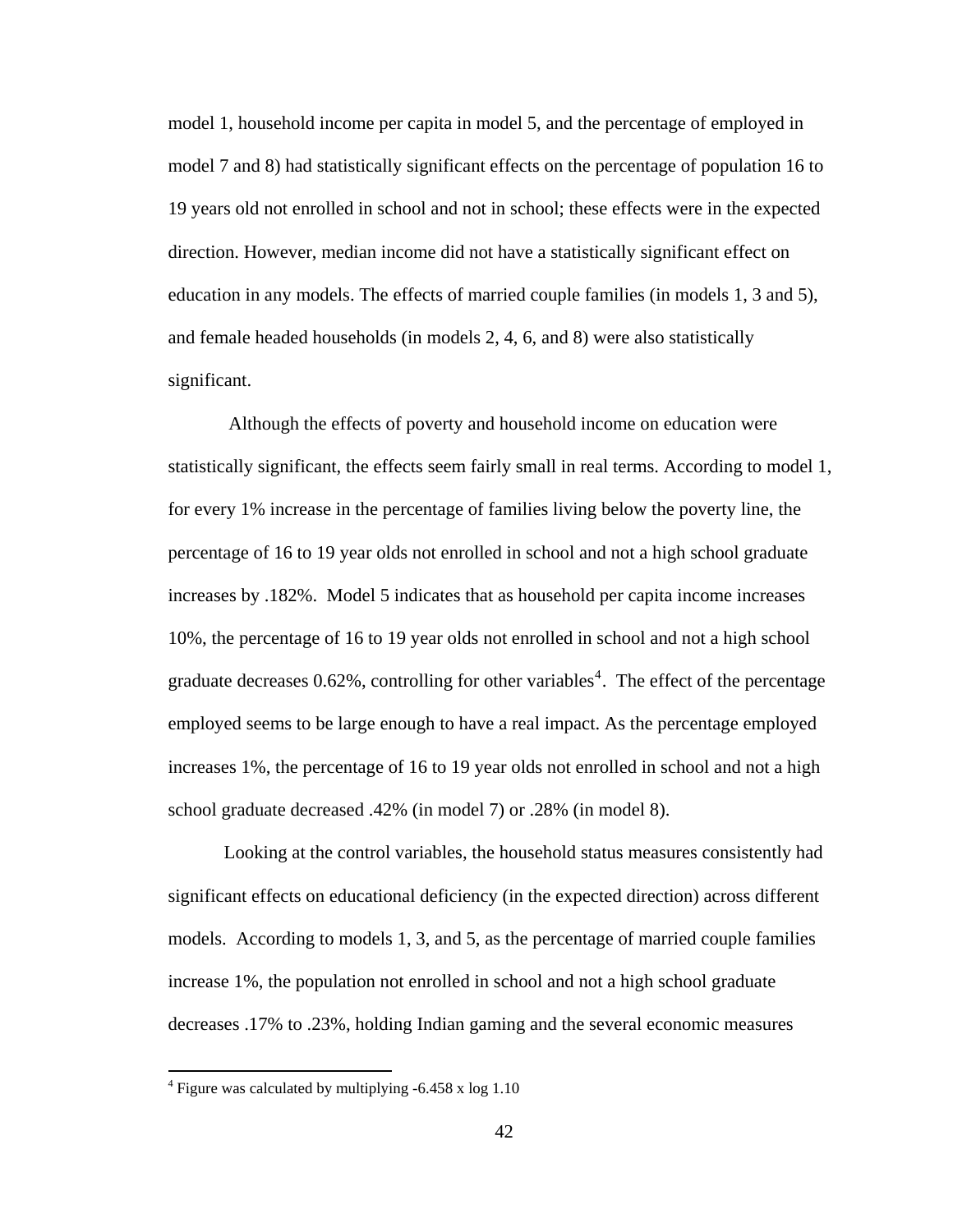<span id="page-52-0"></span>constant. Models 2, 4, 6, and 8 indicate that the percentage not enrolled in school and not a high school graduate increases .36% to .54% as the female headed household measure increase 1%.

 In the models testing the relationship between education and economic stability (models 9 to 16), years of Indian gaming did not show statistically significant effects on any measures of economic stability (poverty in models 9 and 10, median household income in models 11 and 12, household per capita income in models 13 and 14, and the % employed in models 15 and 16).

However, household stability variables (married couple families and female headed households) had statistically significant effects on all four economic measures. The percentage of families living below the poverty line is predicted to decrease .449% as the percentage of married couple families increases 1%, controlling for Indian gaming (model 9). Median income increases 1.4% as the percentage of married couple families increases 1%<sup>[5](#page-52-0)</sup>. Married couple families had a similar effect on household income per capita. Results also indicated that population employed increased .34% as married couple families increased 1%. Female headed households had similar effects on economic measures (see models 10, 12, 14, and 16) as those of married couple families, but in the opposite direction. For example, families living under poverty line were predicted to increase .66% as female headed households increased 1% in model 10.

The cross-sectional analysis of the 2000 census data, along with the data collected from the National Indian Gaming Commission, suggests that no link exists between Indian gaming and improvements in educational attainment. In other words, the results

<sup>&</sup>lt;sup>5</sup> Figure was calculated by multiplying  $e^{.014}$  = 1.014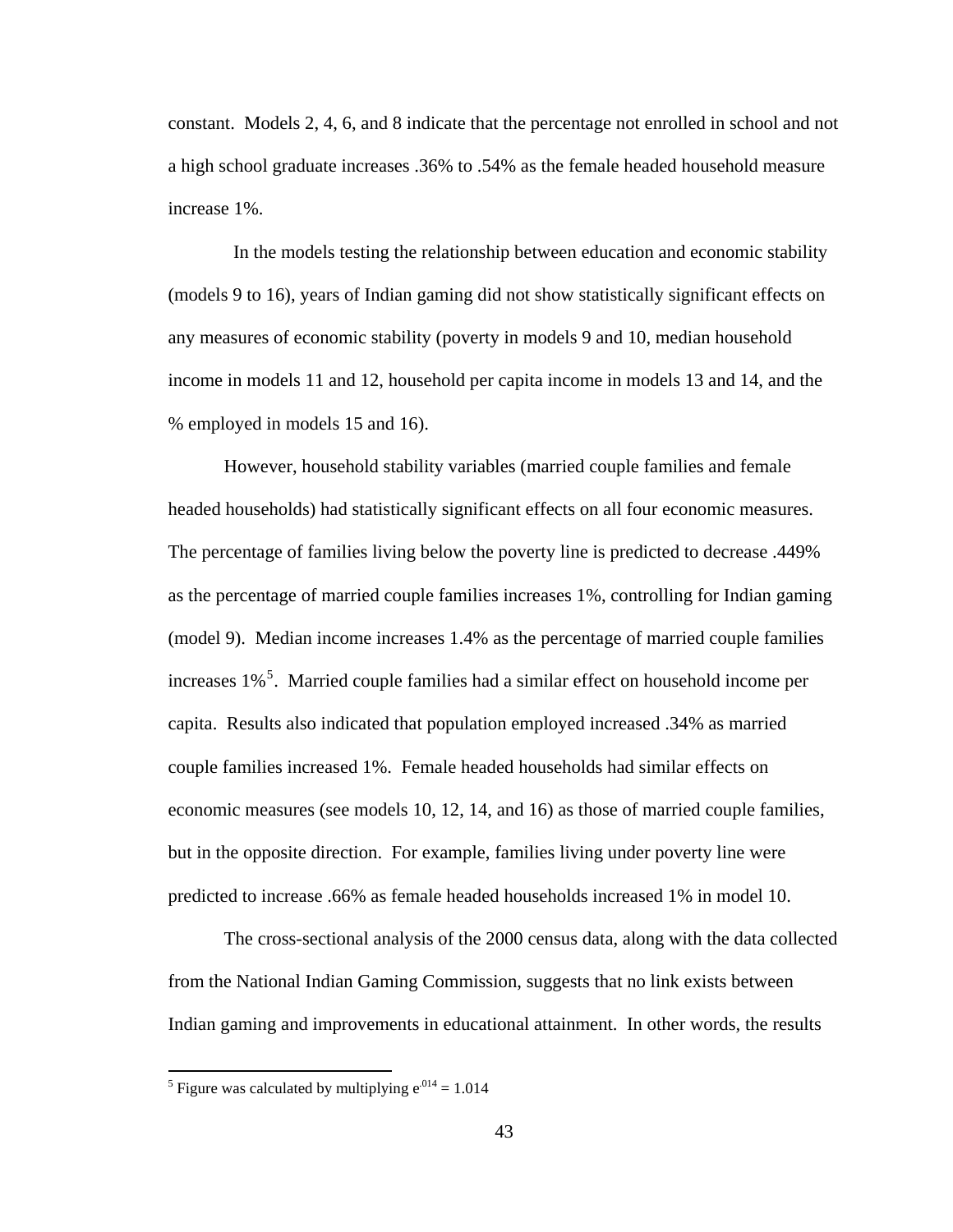indicate no evidential claim that Indian gaming has a direct impact on education. The results did indicate that education, as measured by the population 16 to 19 years old not enrolled in school and not a high school graduate, was influenced by the status makeup of the households, families living below the poverty line, household per capita income, and the population 16 years and older who are employed. While my current data show no relationship between Indian gaming and economic stability, tribes can make a conscious effort to use revenues from Indian gaming to increase economic stability. If so, educational outcomes might eventually improve due to evidence from studies that support the link between economic stability and education. Also, all the economic variables were influenced by household status.

#### *Longitudinal Case Studies*

Because of the bias measure of Indian gaming as determined by the approval of tribal gaming ordinances by the National Indian Gaming Commission, the goal of my case study research is to provide further explanation to describe the relationship between Indian gaming and education in my quantitative analysis. I will compare three control groups as identified by federal tribal affiliation. The first control group will consist of two tribes selected on the criteria that they do not have any form of Indian gaming before the year 2000 (one federally recognized and one not federally recognized). The following control groups consist of tribes that are federally recognized and therefore legally bond to operate Indian gaming establishments. The operation of a less profitable Indian gaming establishment provides the conditions for the second control group. And the third control group is comprised of two tribes selected on the provisions that it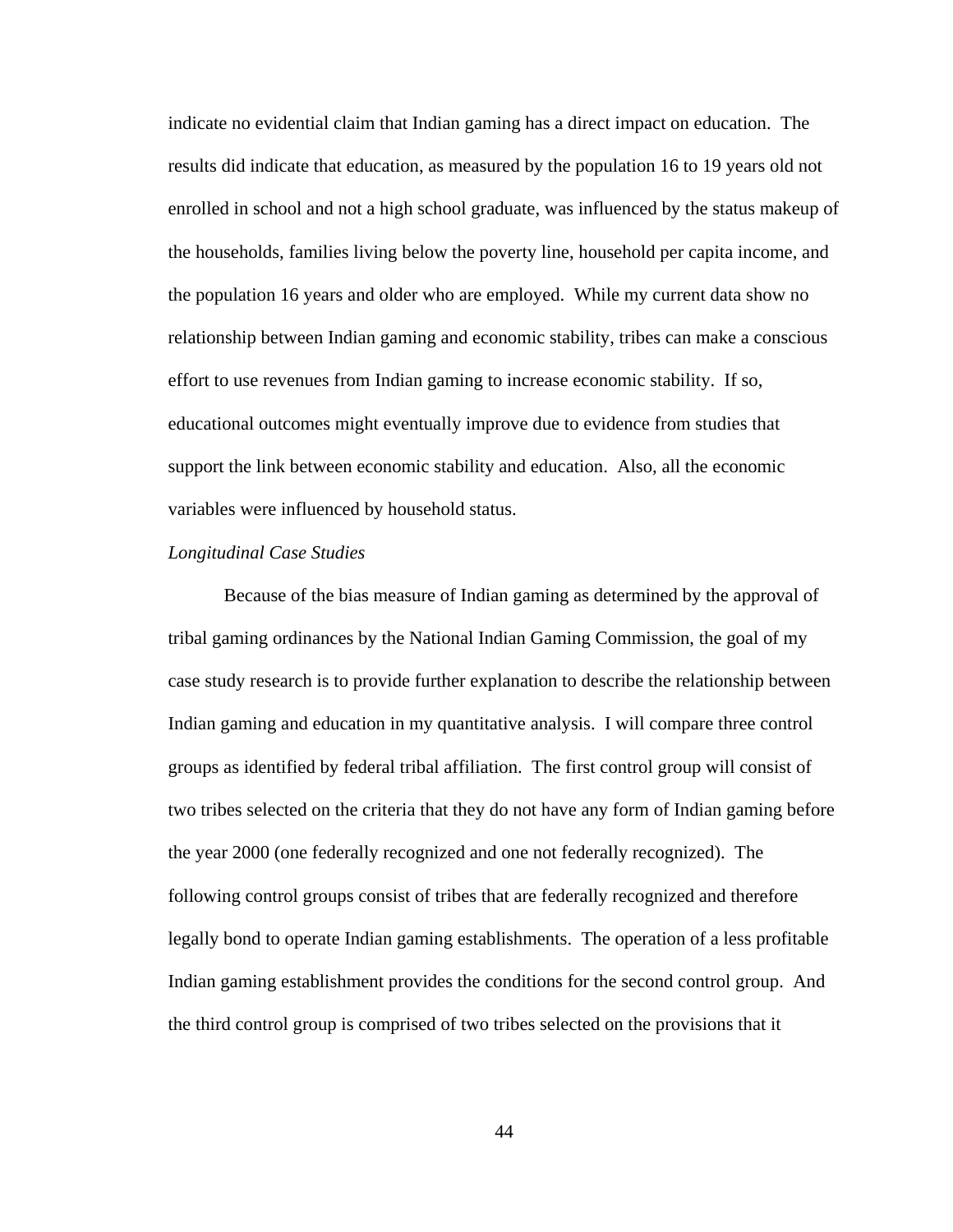operates highly successful and profitable gaming establishments. I will also examine their successes in education.

The Lumbee and Navajo tribes fall well below the average educational trend. The population of the Lumbee tribe 16 to 19 years old not enrolled in school and not a high school graduate was set at 16.2% in 2000. Their high school graduation rate consisting of the population 25 years and over increased from 51.6% in 1990 to 64.7% in 2000 and bachelor degree attainment for the same population increase from 9.4% in 1990 to 12.5% in 2000. The percent of Navajo's population not enrolled in school and not a high school graduate in 2000 is 13.8%. The percent of high school graduates increased from 51.0% to 62.7% and those individuals obtaining a bachelor's degree increased from 4.5% to 6.9% between 1990 and 2000.

These tribe's differ in region, size and culture, but more importantly, both tribes did not have Indian gaming establishments on their reservation between 1990 and 2000. The Lumbee tribe is faced with the task of federal recognition, which denies their claim to Indian gaming. As the largest tribe in the U.S., the Navajo nation is fully recognized by the federal government as a sovereign nation with treaty rights but they did not open a casino until 2008. Both are in need of education reform due to high percentages of their population 16 to 19 years old not enrolled in school and not a high school graduate and low averages of their population 25 years and over earning a high school diploma and bachelor's degree.

 The Lumbee tribe, consisting of 50,000 members, is located in North Carolina and is considered one of the largest tribes in the United States without having the status of federal recognition. "Almost 50 years ago, Congress recognized the Lumbee as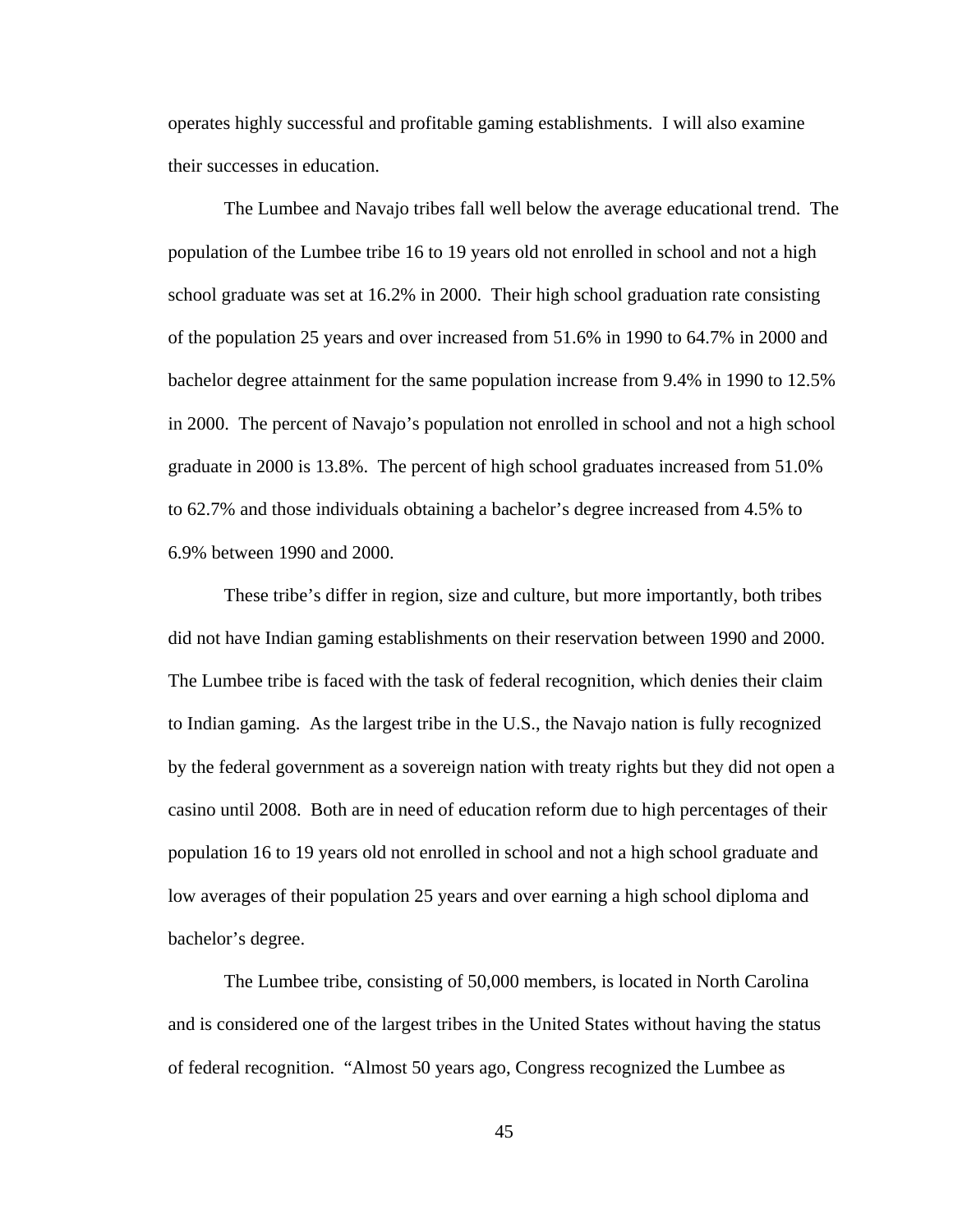Indians but denied them federal benefits" (Reiss, 2005:1B). Tribal leaders have challenged Congress to grant them full recognition but their efforts have fallen short. Their neighbors – the Eastern Band of Cherokee Indians – are concerned and protest the Lumbees desire for recognition in fear that a new casino would damper the progress of their own. Other concerns are due to their enormous population. The Lumbees would decrease the already meager funding provided by the government for recognized tribes and would cost taxpayers millions of dollars if they gained full acceptance. Opponents also argue that the "Lumbees don't have the historical documentation to prove their heritage" (Barrett, 2006:A1).

In response, the Lumbee state they have no plans on using recognition benefits to establish Indian gaming enterprises on their reservation and insist they need federal funding to help in the areas of health care, housing and education. "The Lumbee, with its strong religious heritage and pattern of church leaders becoming tribal leaders offer another reason why they wouldn't push for gaming" (Barrett, 2006:A1). Most important, they long for a sense of dignity and pride that comes with being recognized. Recent attempts at recognition will surpass all others; in that, the tribe is gathering as much as \$500,000.00 to be given to the lobbying efforts in Washington.

"So while other tribes have reaped the benefits of federal recognition and some have become rich from casino gambling, the Lumbee have been left to fight long, lonely and frustrating battles for dignity, acceptance and a way out of the region's disheartening poverty" (Rogers, 2006:B1). Without the full recognition by the government, many Lumbees feel they are only *Second-Class Indians.* The millions in federal money would relieve some of the strains of poverty, but the development of a casino could dramatically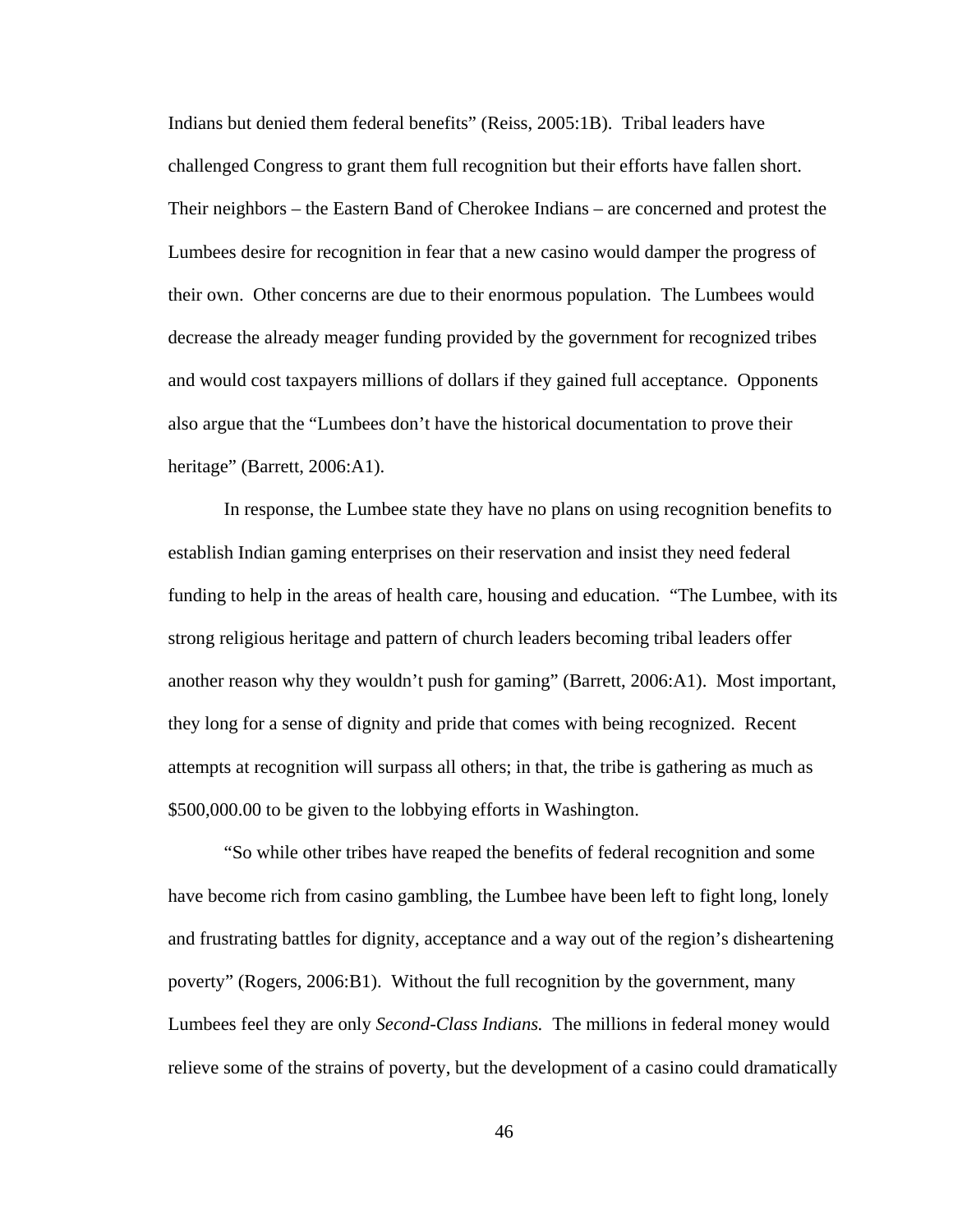increase measures of economic stability such as median household income and moving families out of poverty, thus, increasing their chances for a better education.

 The Navajo Nation resisted all forms of Indian gaming including casinos until 2008. The largest Indian reservation in the country with a current population of 250,000, the Navajo Nation is located in the four-corner regions of New Mexico, Arizona and Utah. In 2000, 33.8% of the Navajo population was living at or below the poverty line.

 Many Navajo communities supported the development of Indian gaming but the many legal barriers set in place by the tribe slowed down the process. For example, there was confusion over the distribution of revenues. According to the gaming ordinance of 2001, "all gaming operations on the reservation will be owned entirely by the Navajo Nation" (Linthicum, 2004:B1). Several Navajo communities proposed an alternative to revenue sharing. They felt the majority of profits from a newly established casino should go directly to the community in which the casino is located, then – as their conditions improve – the majority of profits would shift to another community in need. Others argued that the act of gambling should not be demonstrated by tribal members resulting in recycled money. They would rather have visitors and spectators provide the profits for the tribe.

 The future of the Navajo nation looks bright. With their first casino in full operation, they plan on building several more in the coming years. Since "there hasn't been much improvement for Navajo youths since No Child Left Behind became law in 2001, they have created their own department of education and inter-state school board to deal with the unique-cultural circumstances of educating Native American youth" across three different states (Bulkeley, 2005). The introduction of Indian gaming could increase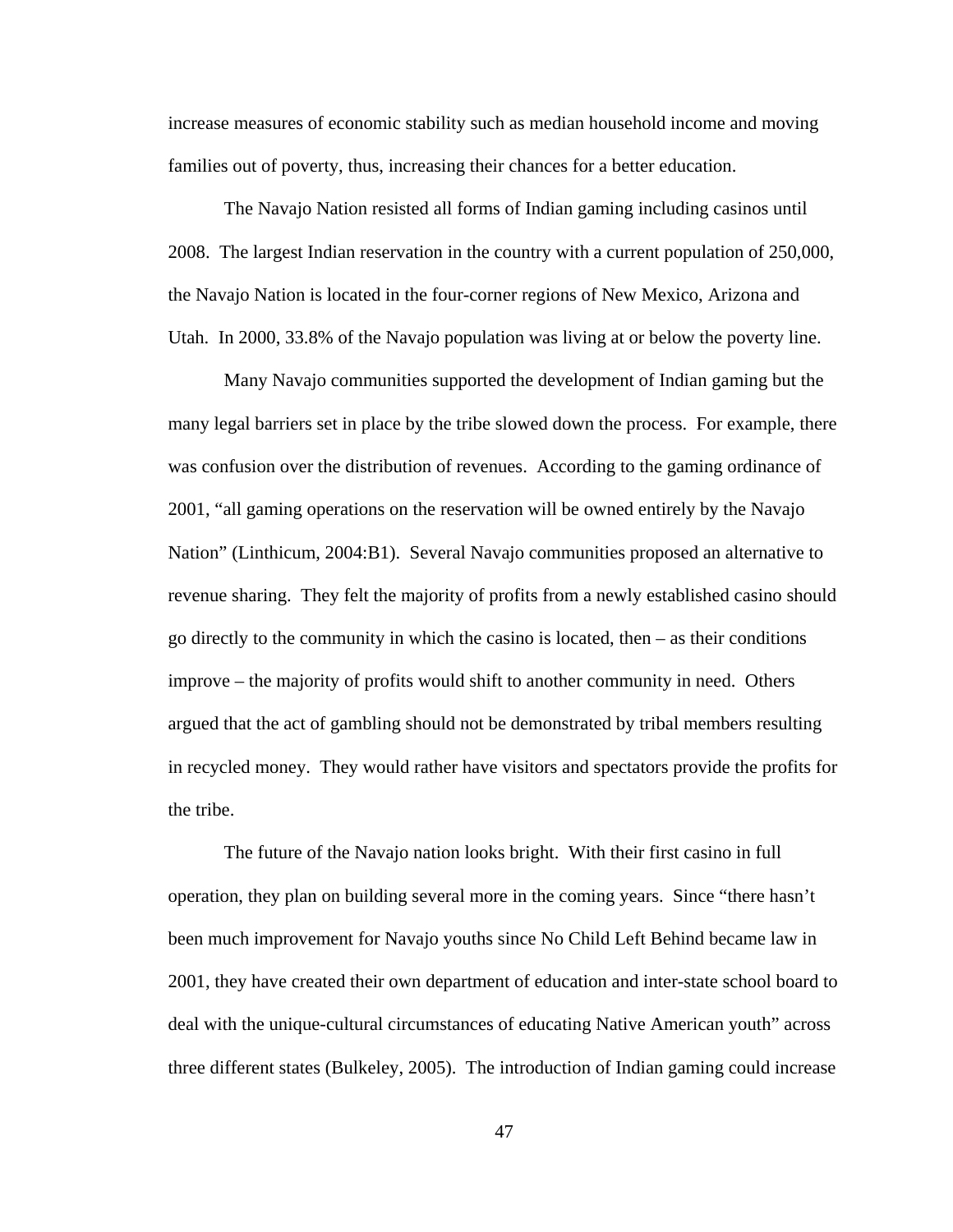funding for this newly established department by providing the economic leverage it needs to succeed.

 Originally established near Fort Stanton in 1873 and later moved to their original homelands in 1883, the Mescalero Apache reservation is located in the rocky mountains of southern New Mexico with a population of 3,156 in 2000. In 1975, the Inn of the Mountain Gods was built and operated as a hotel resort. Gaming was legally established in 1996 and a brand new hotel and casino barring the original name was reopened in 2005. The tribe experienced early success in gaming but is now struggling to produce profitable revenues. In 2000, 14.4% of their sample population 16 to 19 years old was not enrolled in school and not a high school graduate in 2000. High school graduates 25 years and over increased from 67.8% in 1990 to 76.9% in 2000 and individuals receiving a bachelor's degree or higher increased from 6.9% to 10.3% between 1990 and 2000.

 "The tribe's 273-room luxury resort below snow-capped Sierra Blanca, along with a casino sparkling with nearly 1,000 slot machines, is the centerpiece of tribal economic development" (Romo, 2008:1). But the debt of \$200 million due in 2010 has some worried. According to files forwarded to the Securities and Exchange Commission, their financial standings show net losses of \$28.4 million from May 2005 to the end of January 2008 and a net income of only \$88,761 in the quarter that ended in January 2009. In fact, "the Inn of the Mountain Gods Resort and Casino has generated net profits in only three of the eleven quarters since the rebuilt resort and casino opened in 2005" (Romo, 2008:2).

 Attracting visitors to this remote location is one of the difficulties. The occupancy rate of the new Inn of the Mountain Gods "averaged 76% for the nine months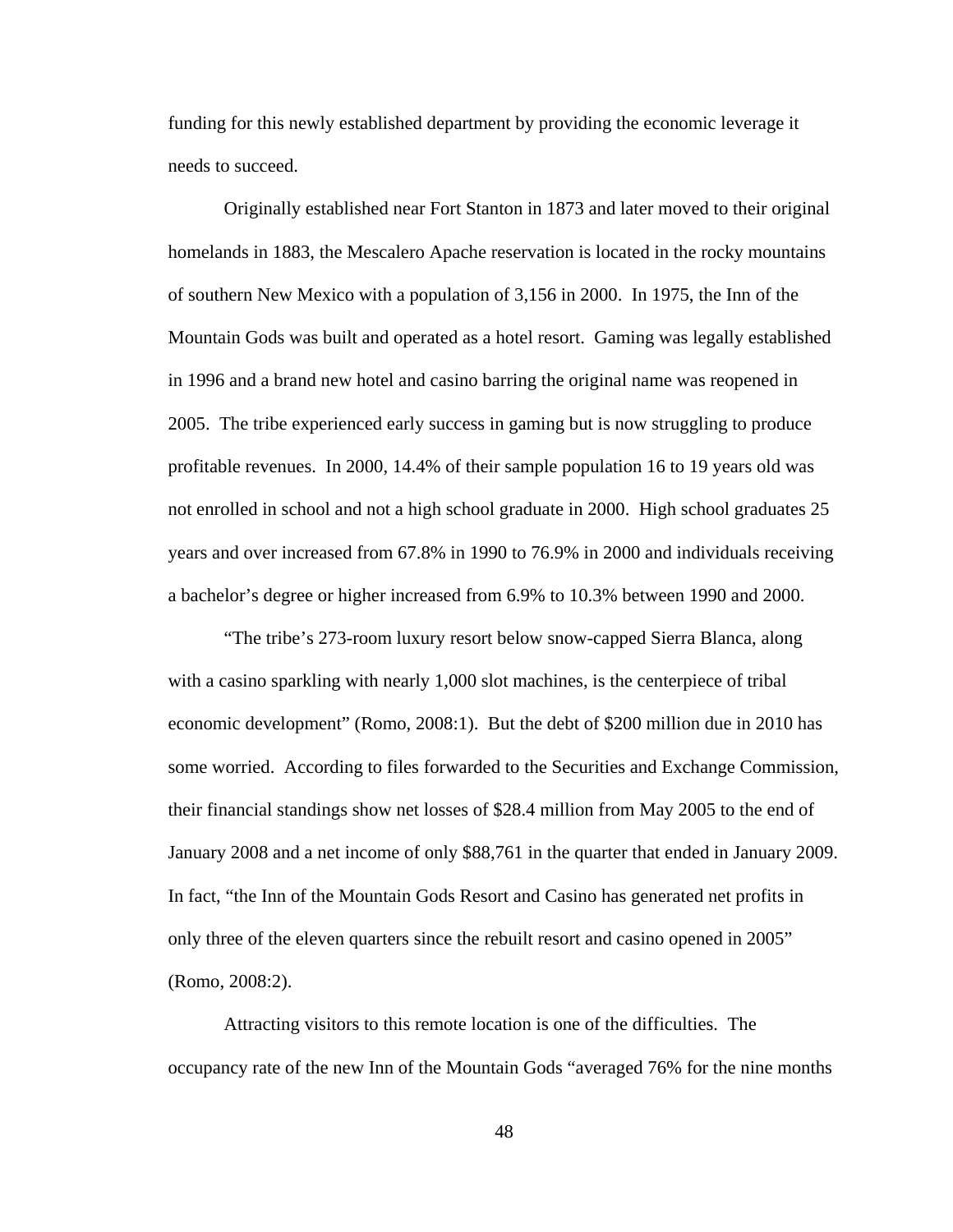that ended in January 2008, but fell to 61% in the third quarter" and these trends are continuing (Romo, 2008:1). El Paso, Texas offers the only metropolis area within 150 miles (132 miles), with a population over 50,000, supporting this establishment.

 Finding suitable administration to manage the task of making Indian gaming profitable for the tribe is another hurdle in the way of success. Just recently, four top executives of the Inn of the Mountain Gods were fired by leaders of the Mescalero Apache tribal government according to the Albuquerque Journal (Romo, 2009:1). Chief operating officer, chief financial officer, director of marketing, and director of casino operations were all released of their duties. "The tenures of the chief operating officer and chief financial officer were brief. The chief operating officer was hired in June of 2008 at an annual salary of \$275,000, and the chief financial officer was hired in September of the same year at an annual salary of \$200,000" (Romo, 2009:1). They now have Warner Gaming subsidiary as their management consultants. The Mescalero Apache tribe is unique when it comes to Indian gaming operations. Due to the \$200 million public bond debt, the details of their financial records are on public display.

 In the end, the lack of educational funding provided by means of Indian gaming is going to have an impact on scholarships and resources to improve educational programs on the reservation. The enormous debt will take a lot to overcome but there is optimism and the change of leadership is one step towards improvement. Tribal president Carleton Naiche-Palmer explains, "even though we might have experienced some deficit, we're moving toward a better future" (Romo, 2009:2).

 In contrast, the Paiute and Potawatomi tribes are enjoying the benefits of fullfederal recognition and the rewards of their profitable casinos. Unlike the Lumbee and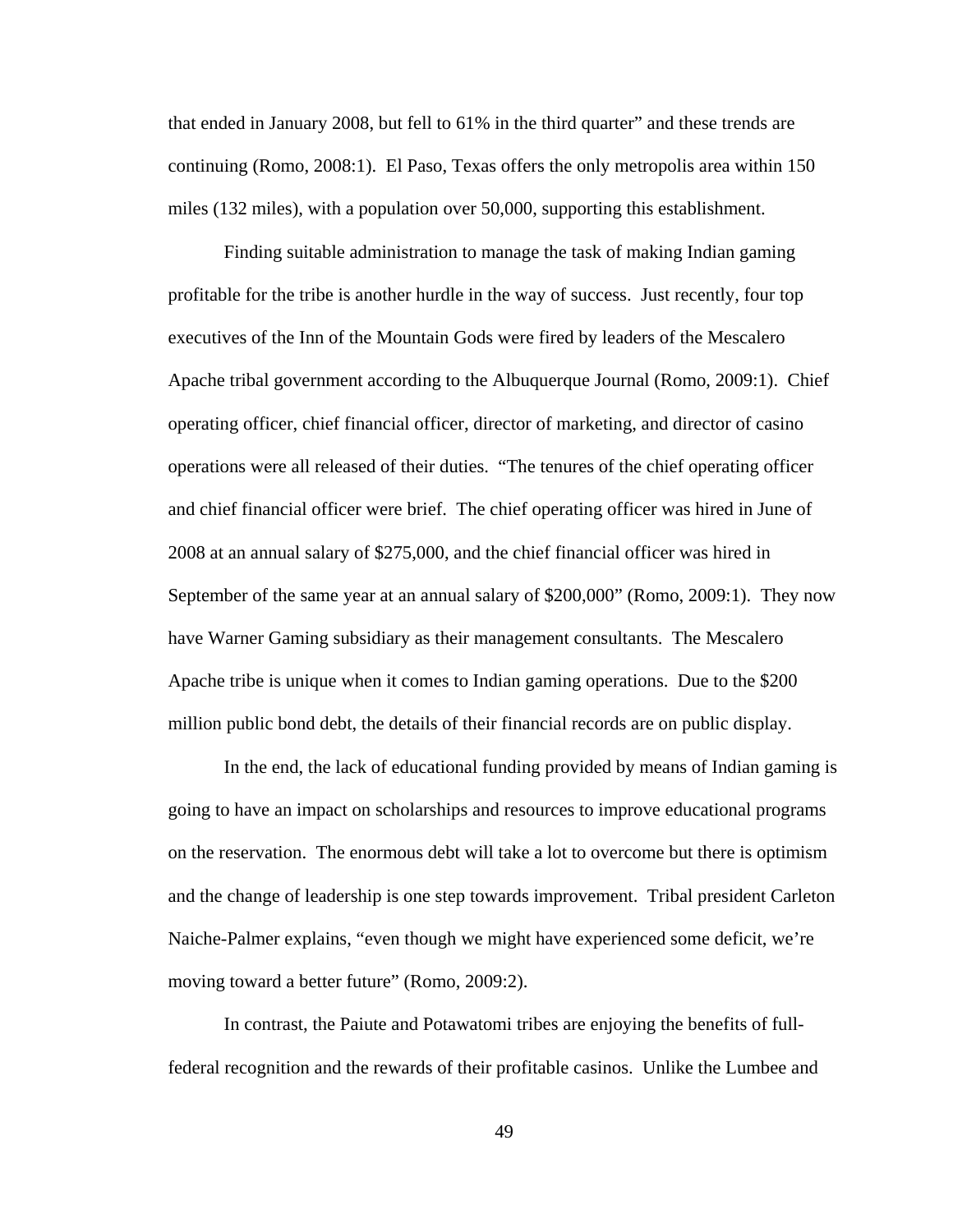Navajo tribes who did not have Indian gaming establishments between 1990 and 2000 and the Mescalero Apache tribe who is struggling to produce profits, these two tribes are experiencing success in both Indian gaming revenues and education. The Paiute tribe of Pyramid Lake had only 8.9% of their population 16 to 19 years old not enrolled in school or not a high school graduate. Of the population 25 years and over, the percent of high school graduates was 81.2% and those receiving a bachelor's degree or higher was 6.3% in 2000 compared to 73.3% for high school graduates and 4.2% for individual's receiving their bachelor's degree in 1990.

Only 4.2% of the population 16 to 19 years old was not enrolled in school and not a high school graduate for the Citizen Band of Potawatomi Indians. The percent of their high school graduates 25 years and over increased from 82.0% in 1990 to 86.4% in 2000, while the same population experienced increases from 17.1% to 27.8% in bachelor degree attainment between 1990 and 2000.

The Potawatomi tribe, including its 256,000 square-foot casino and bingo hall, is located just minutes from downtown Milwaukee, Wisconsin. Since the doors of the casino opened in 1991, the Potawatomi tribe has thrived in local and state economies. In fact, "a new casino deal between Gov. Jim Doyle and the Forest County Potawatomi tribe reinstates a payment schedule that will bring the state \$43.6 million this year" (Marley and Schultze, 2005:1). Everyone in the state benefits from the revenues produced by the casino.

 In addition, the Wisconsin Supreme Court granted permission for the Potawatomi tribe to expand. "Completed in 2008, the casino will add about 1,000 employees, for a total of nearly 3,000 part and full-time jobs and permit a doubling of slot machines at the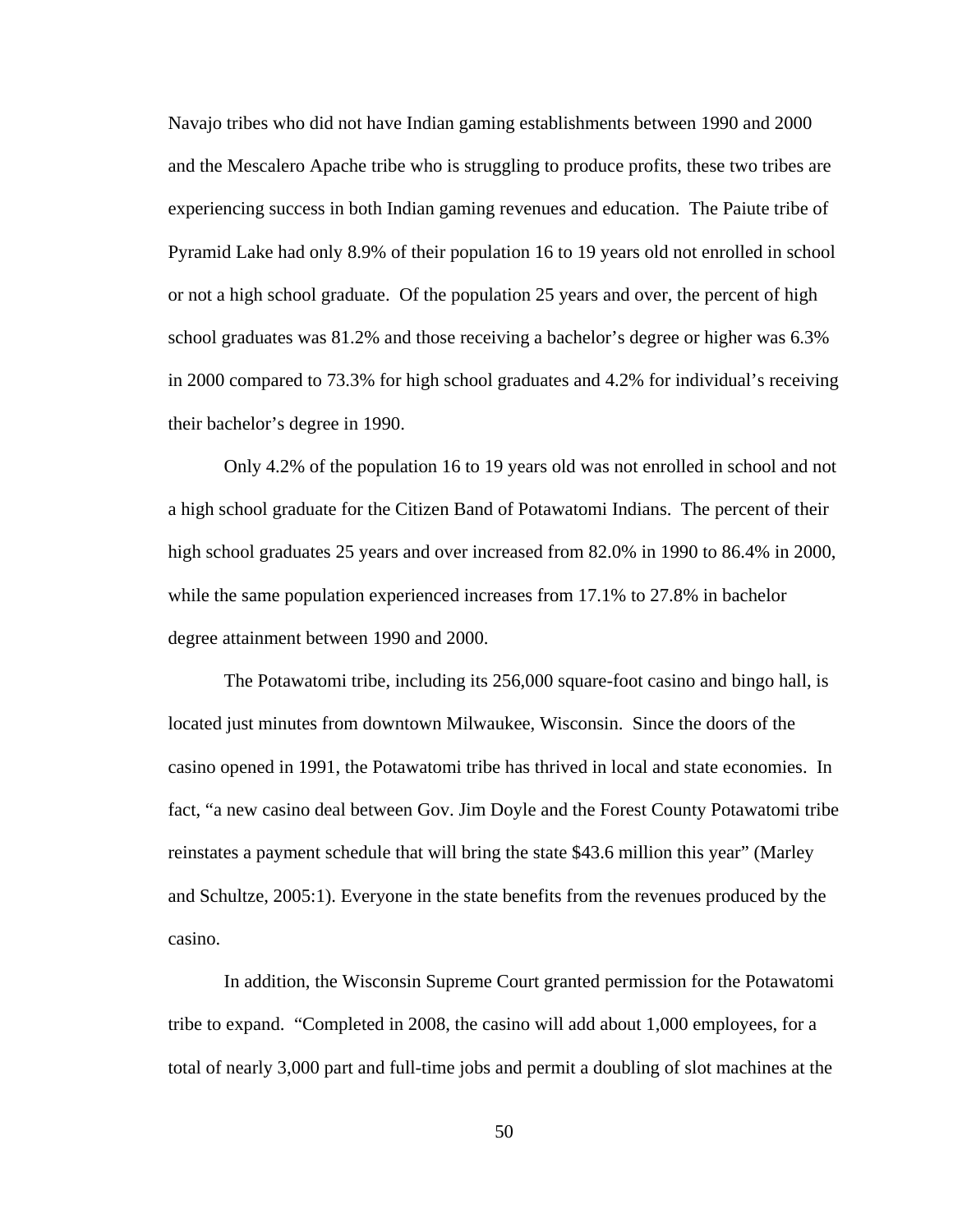casino to about 3,100 and table games also will double or triple from the current 50" (Schultze, 2006:1). Taken into perspective, this could double their current revenues and could generate up to an estimated \$570 million a year.

 With only 900 enrolled members in the Potawatomi tribe – the chance of them experiencing the same effects of the previously mentioned case studies are slim. Their school enrollment percentages are high; the percentages of the population graduating from high school or receiving a bachelor's degree are also high compared to the other control groups. The Potawatomi tribe has also increased their median household income from \$30,106 in 1990 to \$48,958 in 2000 for an astonishing 62.62% increase.

 Similar to the Potawatomi tribe, the Paiute tribe has flourished since the opening of their casino in 1995. Located in the eastern sierra mountains of California, the 2,000 enrolled members are seeing an increase of 109% in their median household incomes between 1990 and 2000. It appears that the size of and context of a tribe are the main explanation for the success or failure of Indian gaming.

The results of my cross-sectional analysis falsify my hypothesis while my longitudinal case study analysis sheds some light on the impact Indian gaming may have on education and economic stability and might help explain the lack of statistical results attributable to a weak measure of Indian gaming. According to Table 4, the Lumbee tribe had 16.2% of their population 16 to 19 years old not enrolled in school and not a high school graduate in 2000. Of their population 25 years and over, 64.7% were high school graduates and 12.5% received a bachelor's degree or higher in 2000. The Navajo Nation also had a high percentage of their population not enrolled in school and not a high school graduate at 13.8% in 2000. Their percent for high school graduates 25 years and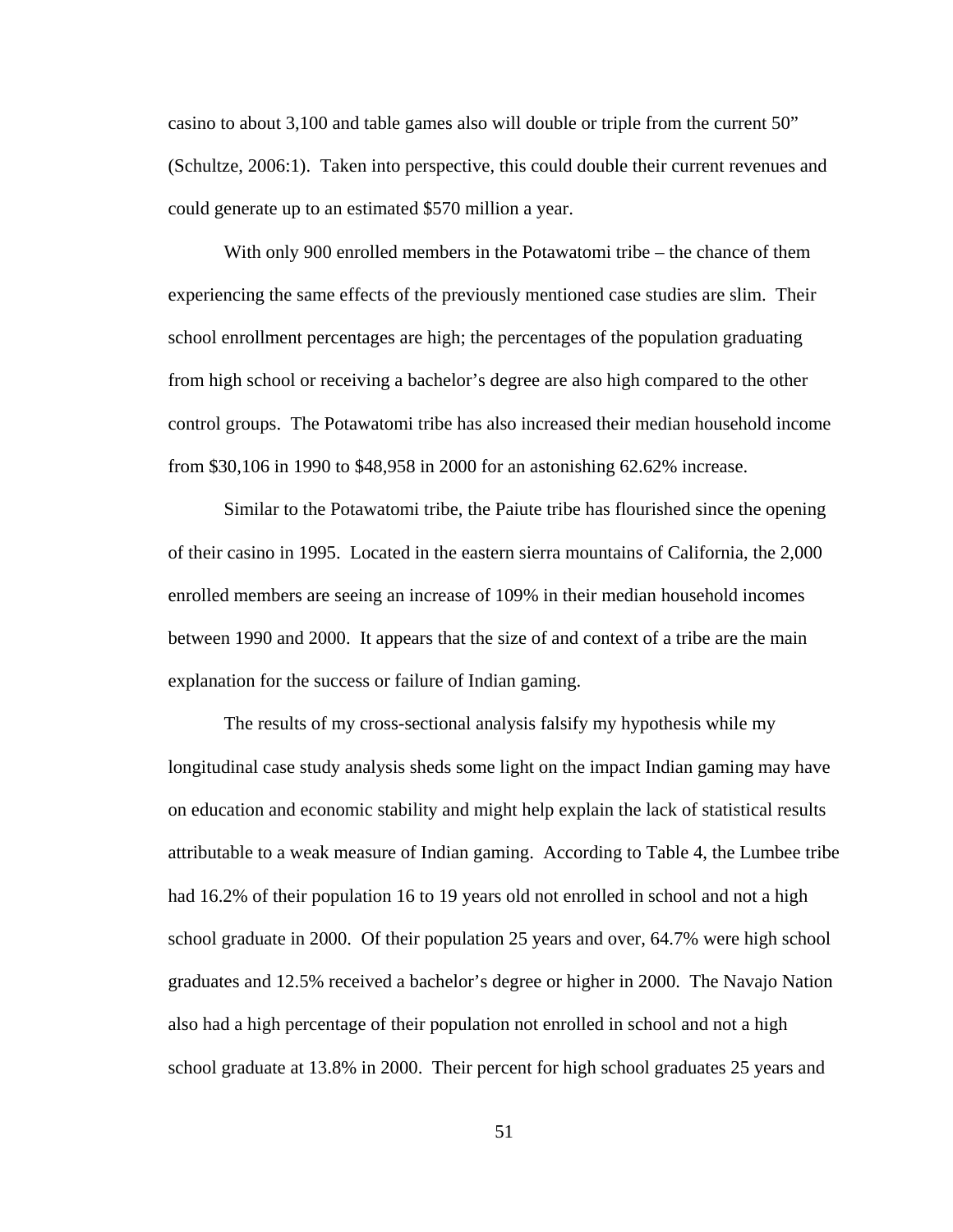over was 62.7% and individuals receiving a bachelor's degree or higher was 6.9% in 2000. Neither of these tribes operated any form of gaming between 1990 and 2000.

The remaining three tribes did have Indian gaming, some more successful than others. The Mescalero Apache tribe is struggling to payoff debt while generating profits and the percentage of their population 16 to 19 years old not enrolled in school and not a high school graduate stood at 14.4% in 2000. For the population 25 years and over, their high school graduation percentage was 76.9% and 10.3% was the average percentage of individuals receiving a bachelor's degree or higher in 2000.

The Paiute and Potawatomi tribes are very successful in gaming and both record low percentages of their populations 16 to 19 years old not enrolled in school and not a high school graduate. In 2000, the Paiute tribe stood at 8.9% and the Potawatomi's had only 4.2% not enrolled in school and not a high school graduate. Also in 2000, the percent of the Paiute tribe's population 25 years and over graduating high school was 81.2% and of that population 6.3% received a bachelor's degree or higher. Of all the case study tribes, the Potawatomi's recorded the highest percentages in high school graduates and individuals receiving a bachelor's degree or higher for their population 25 years and over in 2000. The percent of their high school graduates was a very high at 86.4% and 27.8% received a bachelor's degree or higher. It is important to note that these findings are not consistent across all tribes. In fact, several instances occurred that tribes without Indian gaming, academically and economically, outperformed tribes with Indian gaming.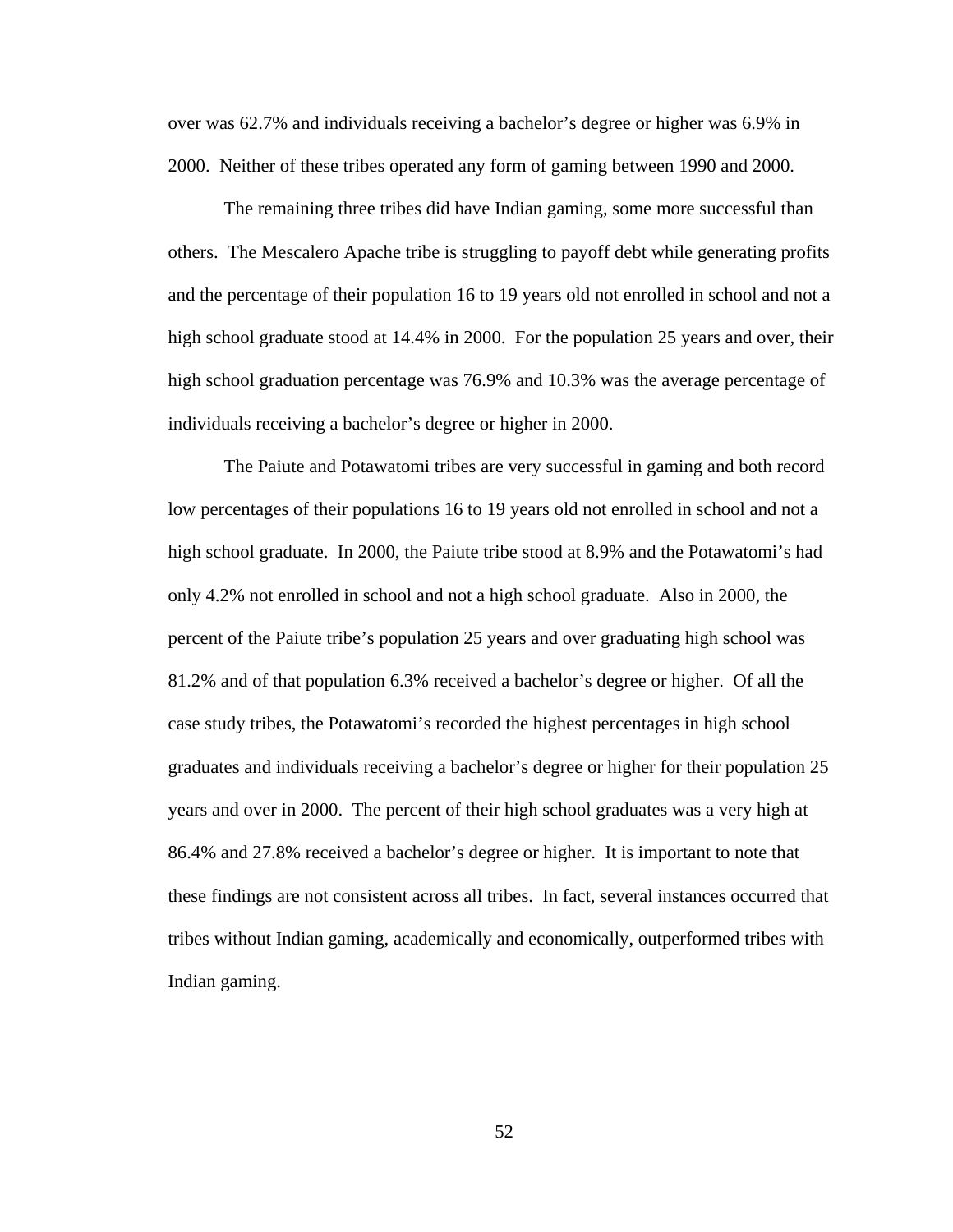

*Table 4. Differences in Educational Attainment among selected Case Studies, 2000.* 

Therefore, the question still remains: What can explain the inconsistencies in measuring Indian gaming's impact on education and why are Native American students, from gaming and non-gaming tribes, still struggling to succeed in education? Evans and Kim (2006) alluded to the fact that Native American students are dropping out of high school at a higher rate and college enrollment has reduced due to the labor market opportunities produced by way of Indian gaming. Of the mechanisms discussed, there is proof of income growth and poverty reduction as indicated in table 1. Gaming revenues are improving educational programs and creating scholarships, but Indian gaming proved to have no impact on education so these mechanisms do not support my hypothesis. However, success in either of these mechanisms should improve educational outcomes. I suspect something, other than money, has a profound impact on Native American student's determination to succeed in education.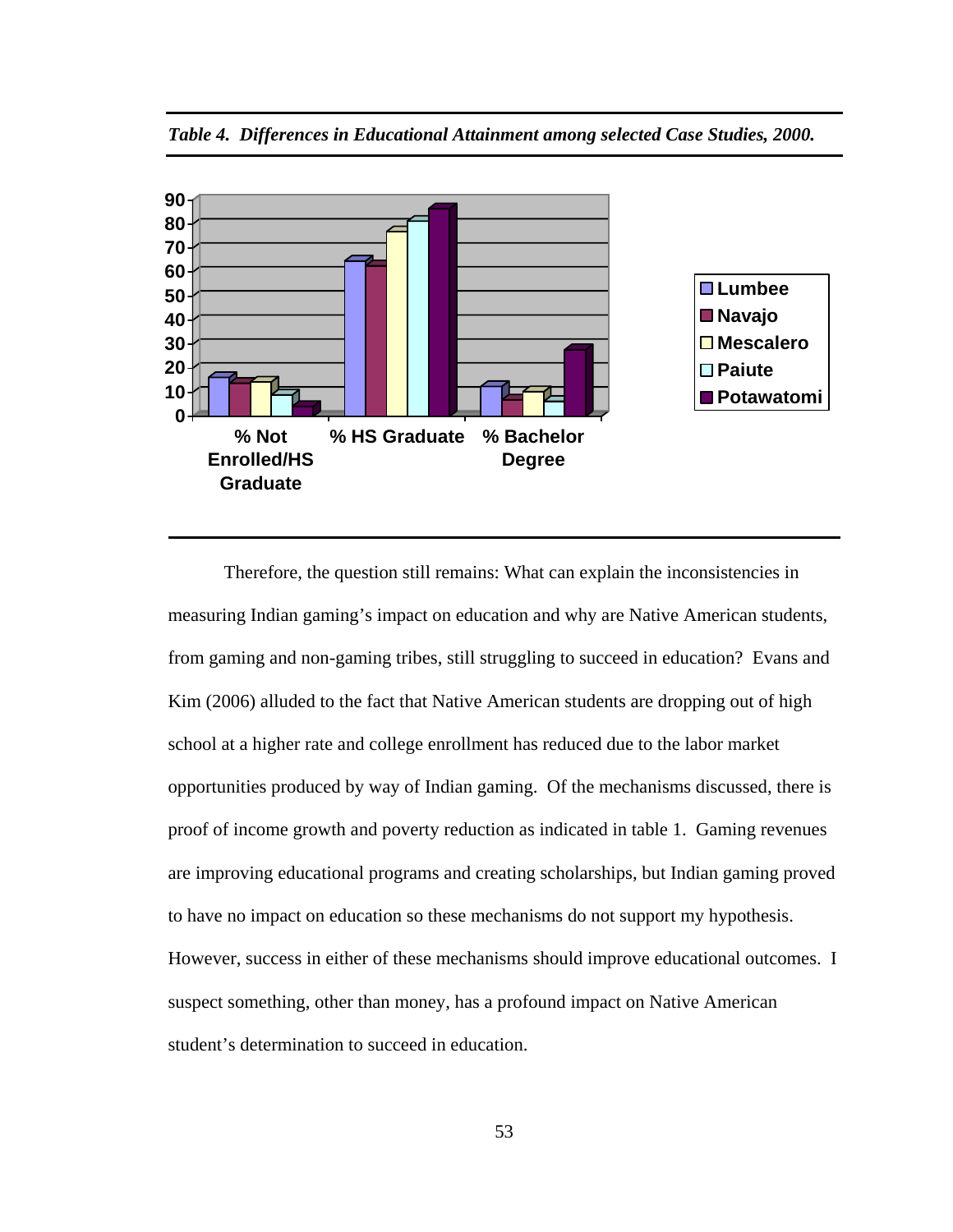One of the most important sociological case studies revealing the impact of family and community on academic achievement was conducted by Carol J. Ward on Northern Cheyenne high school students in southeastern Montana from 1987 to 1995. Utilizing a combination of qualitative and quantitative methods, the research examines the social and cultural processes affecting drop-out rates and asks the questions: "What are the cultural and social sources of differences in Cheyenne students' school outcomes? How do individual and family characteristics, school contexts, and school experiences affect students' educational performance and completion?" (Ward, 2005:10). The results of the study may provide the dynamics that may help explain educational attainment among gaming and non-gaming tribes.

High School drop-out rates are the most common variable used to measure educational attainment. The data set used for my study did not include drop-out rates among high school students which might have produced better results. Therefore, I selected the population 16 to 19 years old not enrolled in school and not a high school graduate as my education variable. The decision for students to either stay enrolled or drop-out of school can involve several reasons. These reasons can range from financial stability to substance abuse, but more importantly they provide researchers the opportunity to explore these interactions and their results may provide key strategies in keeping Native American students in school.

Three different high schools were included in the study; St. Labre Catholic Mission School, Colstrip Public School, and Busby Tribal School. St. Labre Catholic Mission School and Busby Tribal School educated only Indian students with 36% and 24% attendance, respectively. Colstrip Public School had the highest percentage of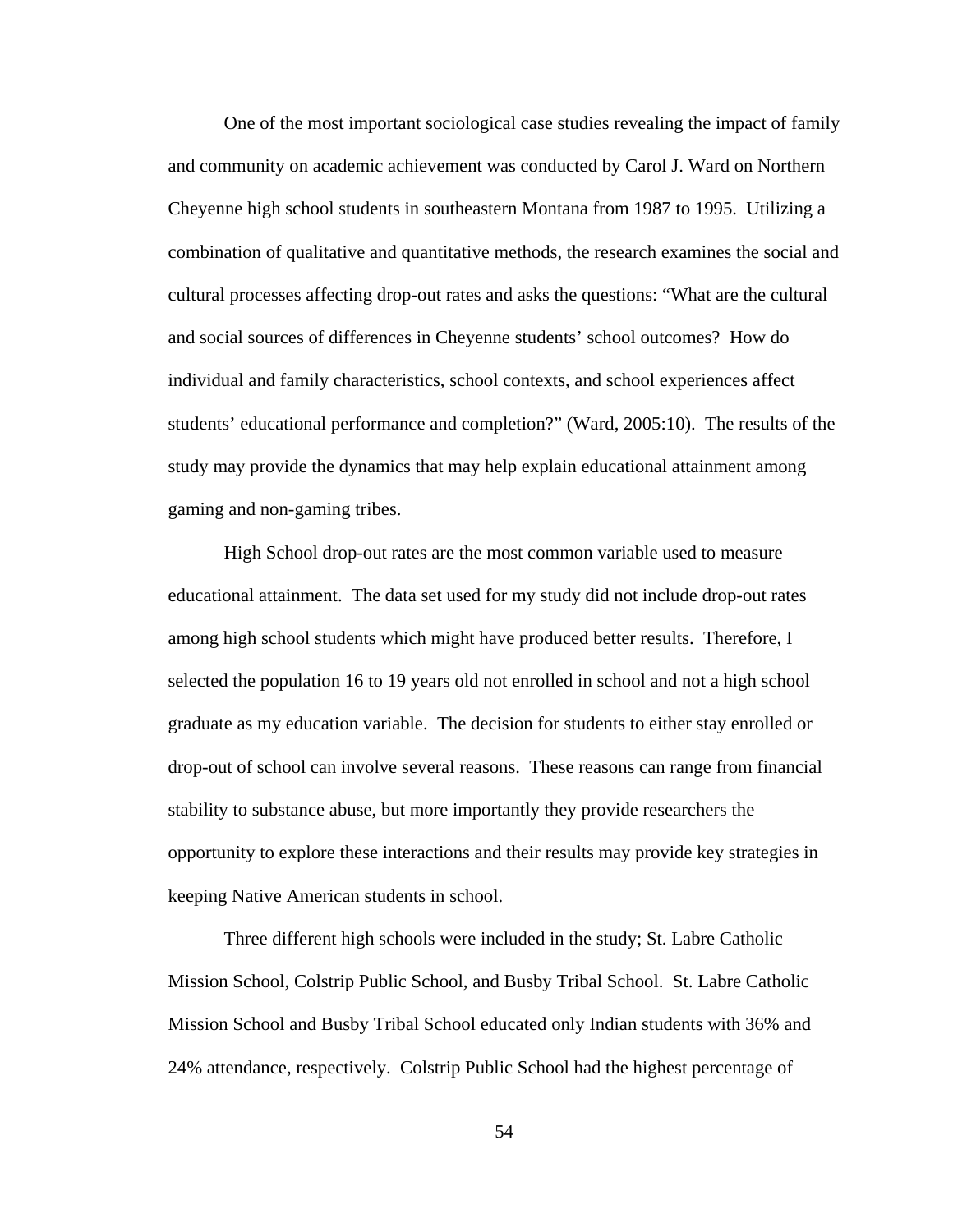Indian students attending at 40% and educates all racial identities. The results show that "Indian students had a higher drop-out rate than White students, and the drop-out rate for students at the three high schools, based on the total population, was 40% for Indian students, compared to 8% for White students" (Ward, 2005:111). The type of school attended by Indian students also affected school performance. In fact, "students attending the two Indian schools had higher performance levels compared to Indian students attending the public, non-Indian school" (Ward, 2005:148).

The author expanded by examining the effects of race, family and community on education and found these variables only to be significant among the two Indian schools. The familiar setting produced by the two Indian schools positively influenced Indian parents to actively engage in their child's education. Colstrip Public School, on the other hand, "revealed a negative social bias against Indian students" and parents often had limited resources to help their children succeed and more importantly, prevent them from dropping out.

"These results suggest that individual attributes related to community and reservation associations affect the schooling of Indian students. Parents and children are located within community and reservation contexts that define the meaning of schooling for their children" (Ward, 2005:209). In other words, in order for Indian students to be successful in education, the context of their schooling should match the context of their community and reservation. In this case, school and community "contextual elements are important to the explanation of the lower dropout rate of Indian students attending Colstrip Public School compared to the Indian schools" (Ward, 2005:221). Therefore,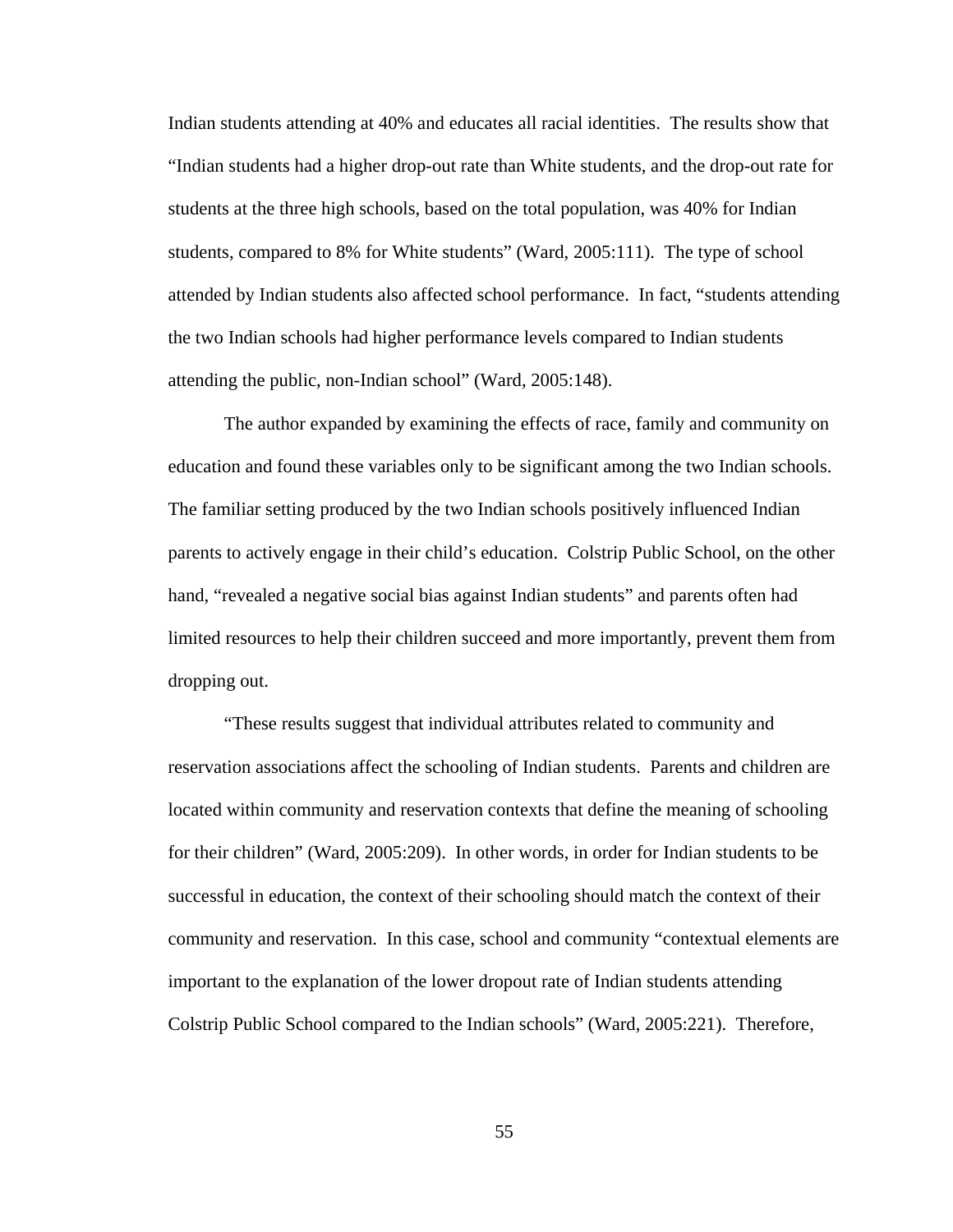the contextual composition of the Northern Cheyenne high school student's community and reservation had an impact on their education.

The research design of Ward's study resembled my study in several ways. We both measured the effects of family and school experiences on Native American student's academic achievement as measured in drop-out rates and enrollment. There is agreement that as social conditions improve, so should educational outcomes. However, given what Ward's study has done and what my study has shown (although similar in design) there remains an open question. Thus, more research is needed to answer these questions regarding Native American education.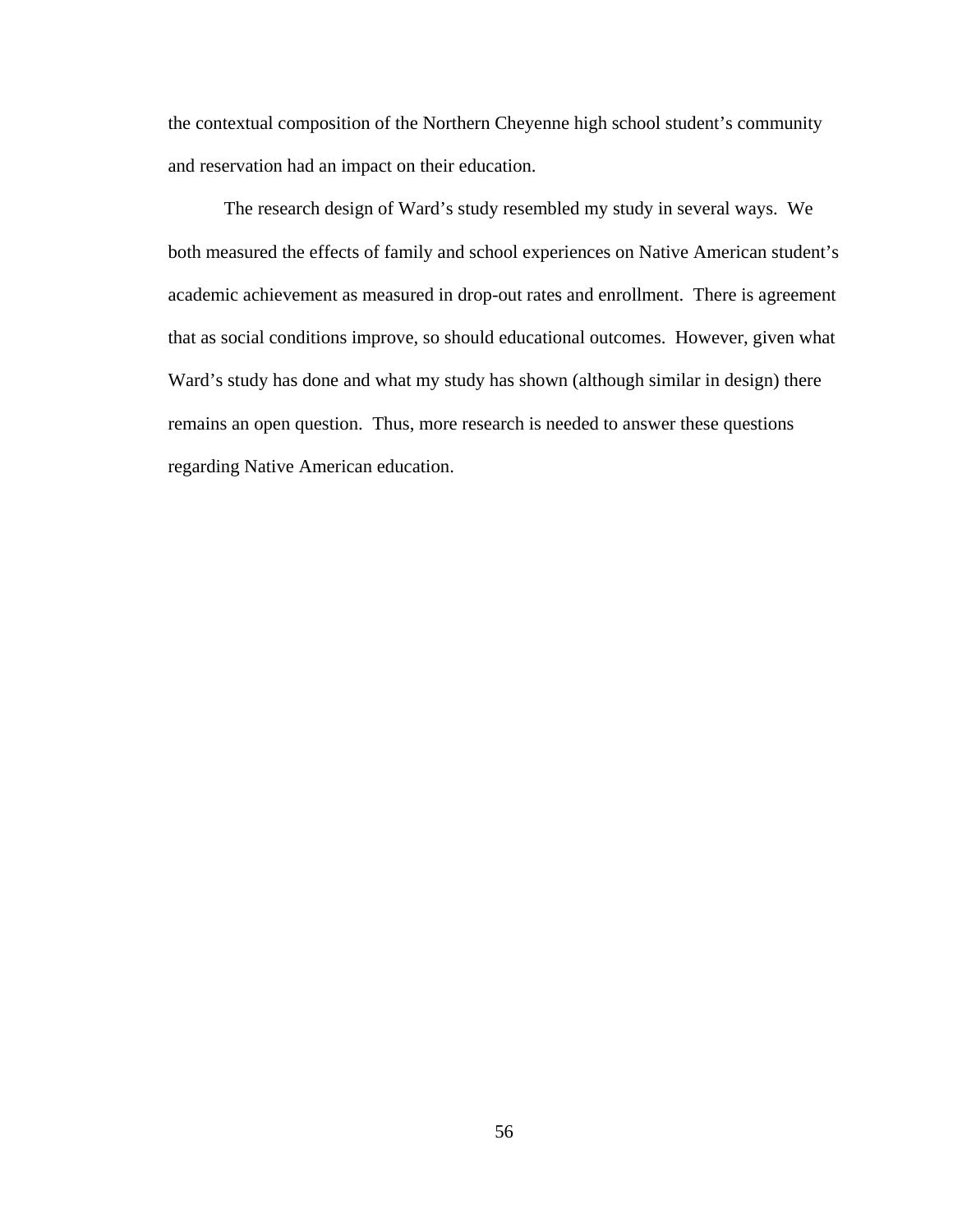## **CHAPTER 6**

# **DISCUSSION**

*The New Buffalo,* as many Native Americans have termed the casino, has harvested unforeseeable benefits and rewards to the tribes that are successful with Indian gaming. Due to their sovereignty, tribes with Indian gaming legally manage the structure of their casinos. "For Native Americans, tribal sovereignty is inherent and existed long before the arrival of the Europeans. Sovereignty is generally defined as the freedom from external control or authority and the source of tribal sovereignty is, and continues to be, the tribes themselves" (Peroff, 2000:148). The ability to express their sovereignty through the development of gaming has provided additional economic support. And with this economic boost, "tribal governments are now building health clinics, elderly and child care centers, cultural centers, and most importantly – they are building schools" (NIGA Annual Report, 2005:7).

 Indian gaming is also contributing to the economic stability of our country. NIGA 2005 annual report "revealed that in 2004 Indian gaming was responsible for creating 553,000 jobs nationwide. Seventy-five percent of those jobs were found to be held by non-Native people. Indian gaming also generated \$18.5 billion in gross revenues while federal tax revenues increased by \$5.5 billion. The federal government also saved an additional \$1.4 billion in reduced welfare payments and unemployment benefits."

The purpose of this study was to test the effects of Indian gaming on education and if a relationship did exist, to unpack the economic mechanisms influencing this connection. By mechanisms, I mean the manner in which Indian gaming could affect education. One method involves the amount of contributions supplied through Indian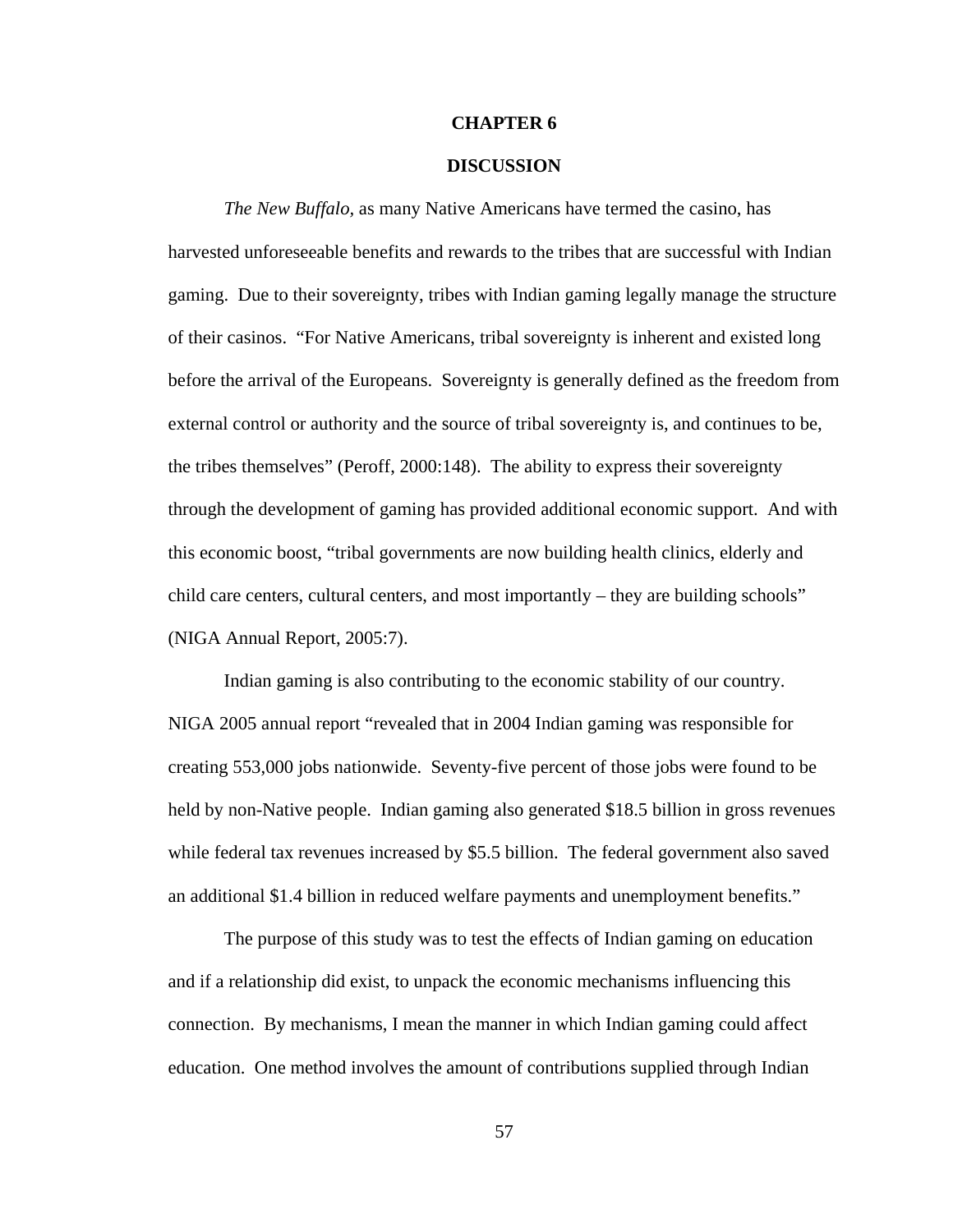gaming to improve educational programs including scholarships. It is a challenge in of itself to obtain reliable data on the revenues produced by way of Indian gaming. Even more difficult, is determining what percentages are used on education. The estimates for educational spending, provided by gaming revenues, in 1998 were 10.5 percent and increased to 20 percent in 2007 according to Stein (1988) and Stevens (2007). The impact of gaming revenues on increasing median household and per capita income, as indicated in Table 1, could provide a child's family with more income and wealth, thereby providing more educational opportunities.

However, according to my analysis, Indian gaming does not have a direct impact on education as measured by the percent of the population 16 to 19 years old not enrolled in school and not a high school graduate. My findings did indicate that education, as measured by the population 16 to 19 years old not enrolled in school and not a high school graduate, was impacted by the status of the household (couple and female headed), families living below the poverty line, household per capita income, and the population 16 years and older who are employed.

Many studies support the fact that a large portion of the Native American population have consistently lived at or below the poverty line. I trust that a tribe's commitment to end poverty has a considerable amount of influence on their decision to introduce gaming into their way of life. Table 1 did provide evidence that the percentage of families living below the poverty line is decreasing and median/per capita household incomes are increasing for all 205 Native American tribes studied between 1990 and 2000 and even more so for the tribes that have Indian gaming establishments.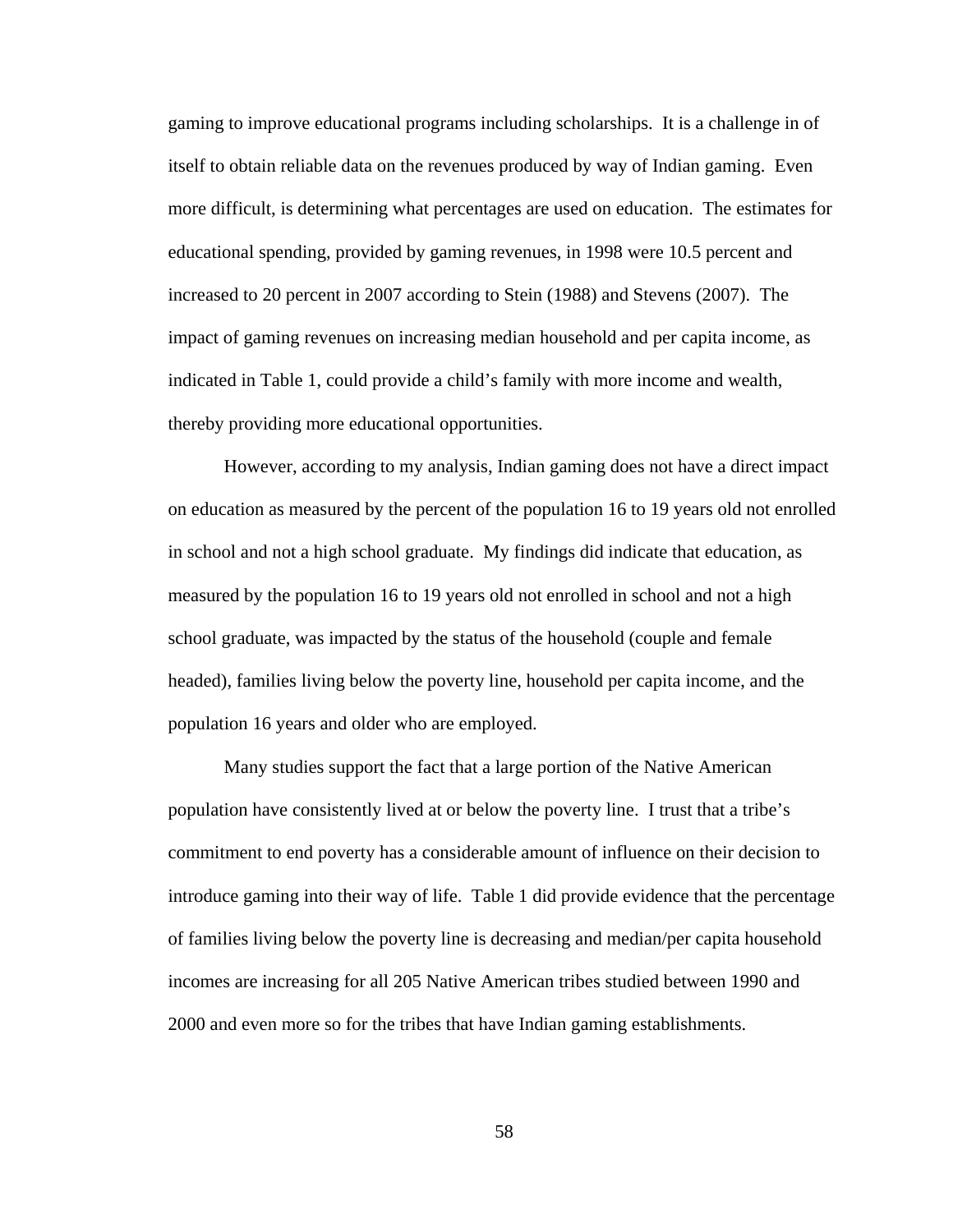There is a possibility that due to the limitations of the gaming measurement as determined by the approval of tribal gaming ordinances by the National Indian Gaming Commission, the link between Indian gaming and education was falsified. Therefore, my case study research is presented to provide some evidence in support of this missing link. Due to the Lumbee tribe not having federal recognition, they along with the Navajo nation did not have any form of Indian gaming establishments between 1990 and 2000. In 2000, the Lumbee and Navajo tribes recorded the highest percentage of their population 16 to 19 years old not enrolled in school and not a high school graduate and lowest percentages of their population 25 years and over that are high school graduates or have received their bachelor's degree or higher of the five tribes studied.

The Paiute and Potawatomi tribes, on the other hand, recorded significantly lower percentages of their population 16 to 19 years old not enrolled in school and not a high school graduate and much higher percentages in high school graduation and bachelor degree attainment for their population 25 years and over in 2000. Both of these tribes have successful gaming operations. The Mescalero Apache tribe also has gaming, but their operations are not as profitable as the Paiute and Potawatomi tribes. Their averages in school enrollment, high school graduates, and bachelor degree attainment fall right in the middle of the previously mentioned control groups. Therefore, the case studies did provide some evidence that supports the connection between Indian gaming and education, yet, inconsistencies remain between gaming and non-gaming tribes.

The compelling study by Carol J. Ward offered an alternative approach to explain Native American's struggle with education. Her study supported the fact that there are other social forces shaping education, especially amongst the Northern Cheyenne Indian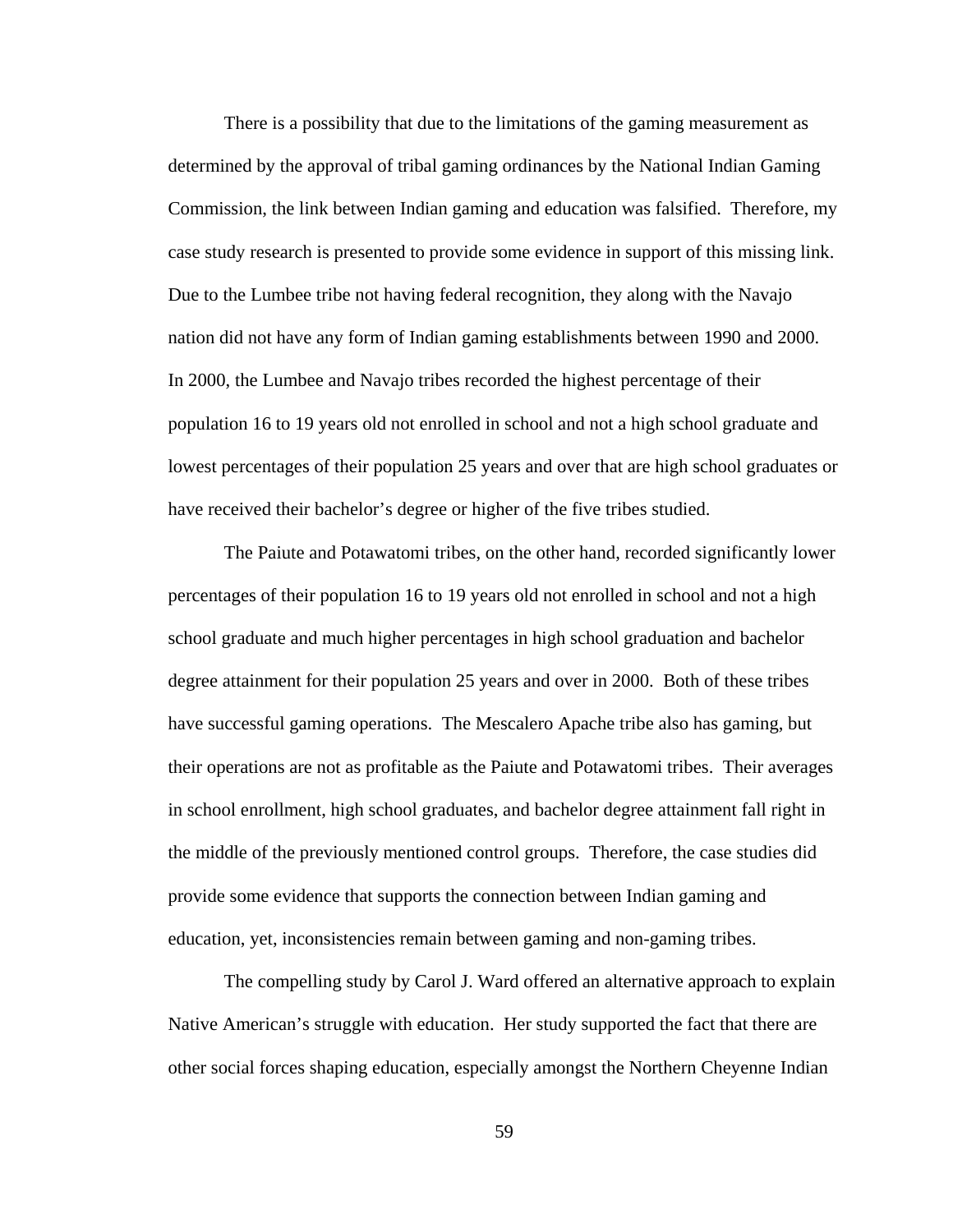students in Montana. According to her model, improving education for Native Americans is more complex than the idea that gaming generated revenues can increase educational attainment. Examining drop-out rates, the study shows that Indian student's drop-out of high school at a more significant rate than White students, 40% compared to 8% and Indian students attending Indian schools had higher performance levels than the Indian students attending the public school. More importantly, the contextual elements of their community and reservation did not match the context of the public school which helped explain the high drop-out rates.

In addition to Ward, Roberto Ibarra's *Beyond Affirmative Action* (2001) examines the cultural context of minorities in higher education. Unlike any other place, the United States is rich in diversity – a place where you can experience many cultures. Educational institutions are continually struggling to provide a curriculum that meets and satisfies this multitude of interests and cultures. In examining cultural contexts, Ibarra suggests reframing curriculum to offer a broader scope for multi-contextual students such as minorities. Higher education focuses on standardized testing and funding, both of which might present obstacles for many minority students. Such barriers can be avoided if the academic culture changed to meet today's complex set of cultures and accepted alternate approaches to teaching and learning. History shows, according to the following excerpts, these ideas have been addressed but never fulfilled.

The 1928 Meriam survey team "recommended that the federal government institute more relevant curriculum that recognized the cultural and language variances of Indian children" (Whiteman, 1986:29) and the 1966 Coleman Report stated "schools in different school districts differ in their relation to the various racial and ethnic groups.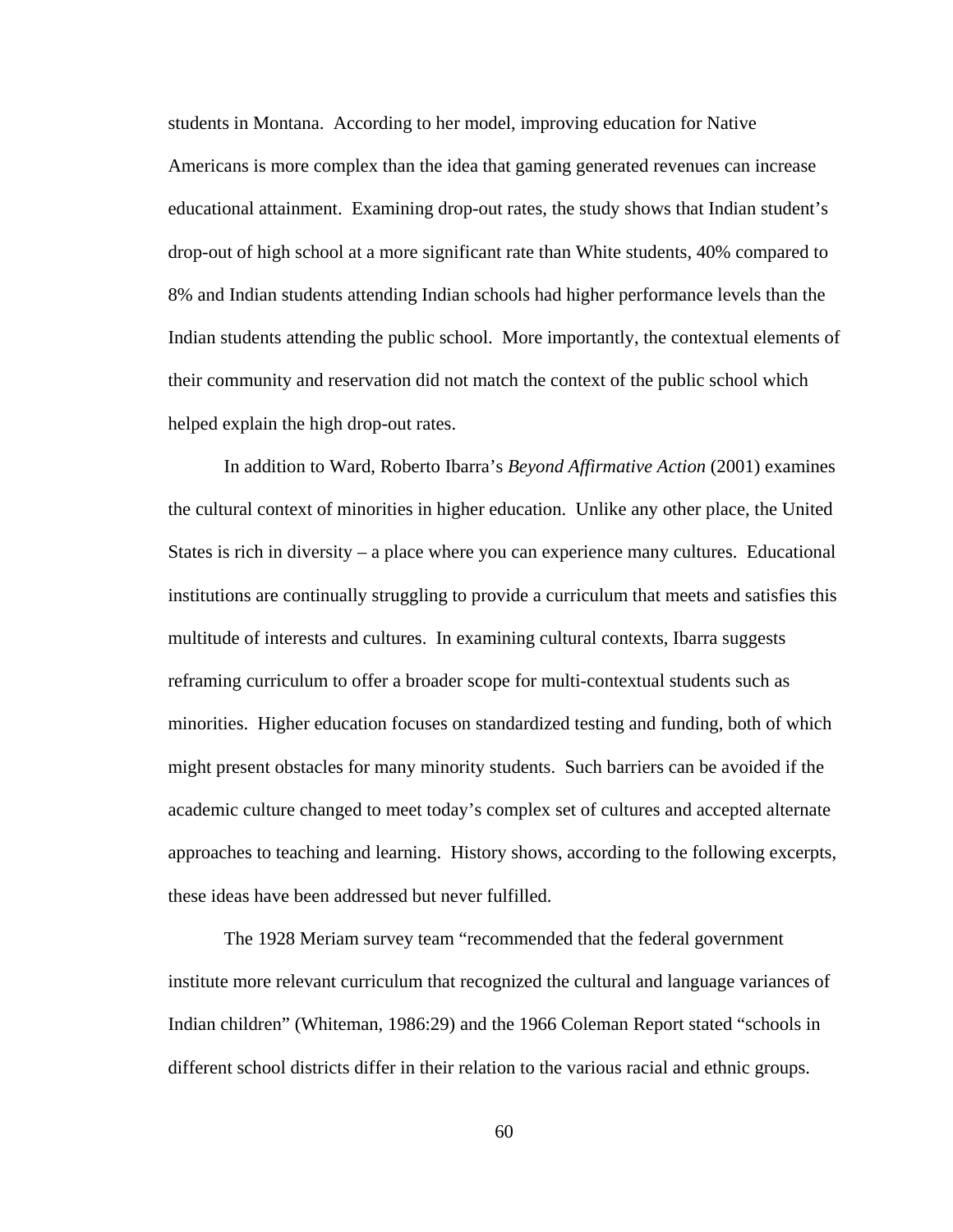And, the average white student's achievement seems to be less affected by the strengths and weaknesses of his school's facilities, curriculum, and teachers than is the average minority student's" (Coombs, 1970:9). More recently, Title VII of the No Child Left Behind Act proclaims that the government will work with Indian tribes, educational agencies, and other entities *toward the goal of ensuring that programs that serve Indian children are of the highest quality and provide for not only the basic elementary and secondary educational needs, but also the unique educational and culturally related academic needs of these children* (U.S. Department of Education).Again, there is a need to look into alternative methods in educating Native American students and valuing the contextual elements in which they live. Like many others, I favor an alternative approach to educating minority students, especially Native Americans. An approach that will incorporate the importance of culture and context into the curriculum and bring out the best *all* students have to offer.

I anticipate that my research will contribute to future studies that analyze the impact of Indian gaming on education. Due to the lack of data and detailed observations of Indian gaming establishments, additional information is needed to clear up any bias associated with the measure of gaming such as the actual year Native American tribes starting Indian gaming operations whether approved by the National Indian Gaming Commission or not. And, to improve the measure of education by testing the population that would have directly been impacted by Indian gaming during their academic years. Although my hypothesis was falsified by the data, the importance in conducting this research has left me satisfied and I am proud to contribute to the sociological efforts in this field of study. The social conditions of Native American's are often difficult to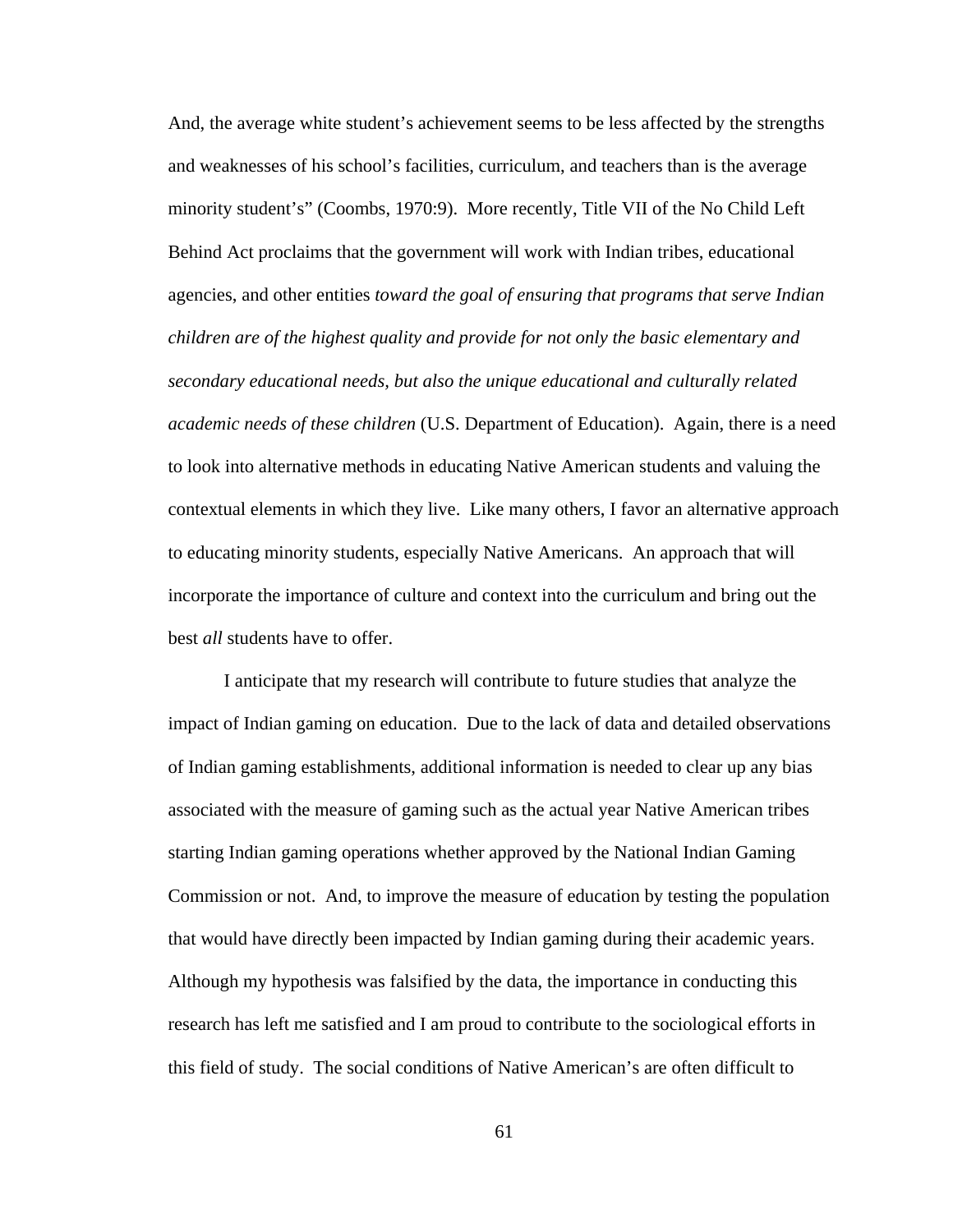understand and the variables are not always clear-cut, but this field of study is intriguing and the potential for further research is vast. Problems will arise due to the challenges and issues dealing with the unique circumstances of educating Native American youth and locating reliable data to conduct such studies. However, due to the inconsistencies between the various studies, including my own, describing the different variables impacting education – there is still a question to be answered. Is education impacted more by contextual elements, gaming revenues, or size and location of the tribe?

Nearly every tribe in the United States now has some form of Indian gaming and their future in education remains uncertain. It is important that both social scientists and educational practitioners acknowledge the circumstances unique to educating Native American children and help to find "a place in today's world which is satisfying to them while ensuring their right of self-determination and the dignity and preservation of Indian culture" (Coombs, 1970:41). Whatever the future holds – it is the tribe's ultimate responsibility to look after their people and make certain they are being properly educated in a familiar context to solidify their place in history. I believe it is tribal sovereignty that provides the ability for tribes to self govern and develop Indian gaming that will ultimately break the ties with the federal government and may offer an alternative to poverty and inadequate education among Native American tribes.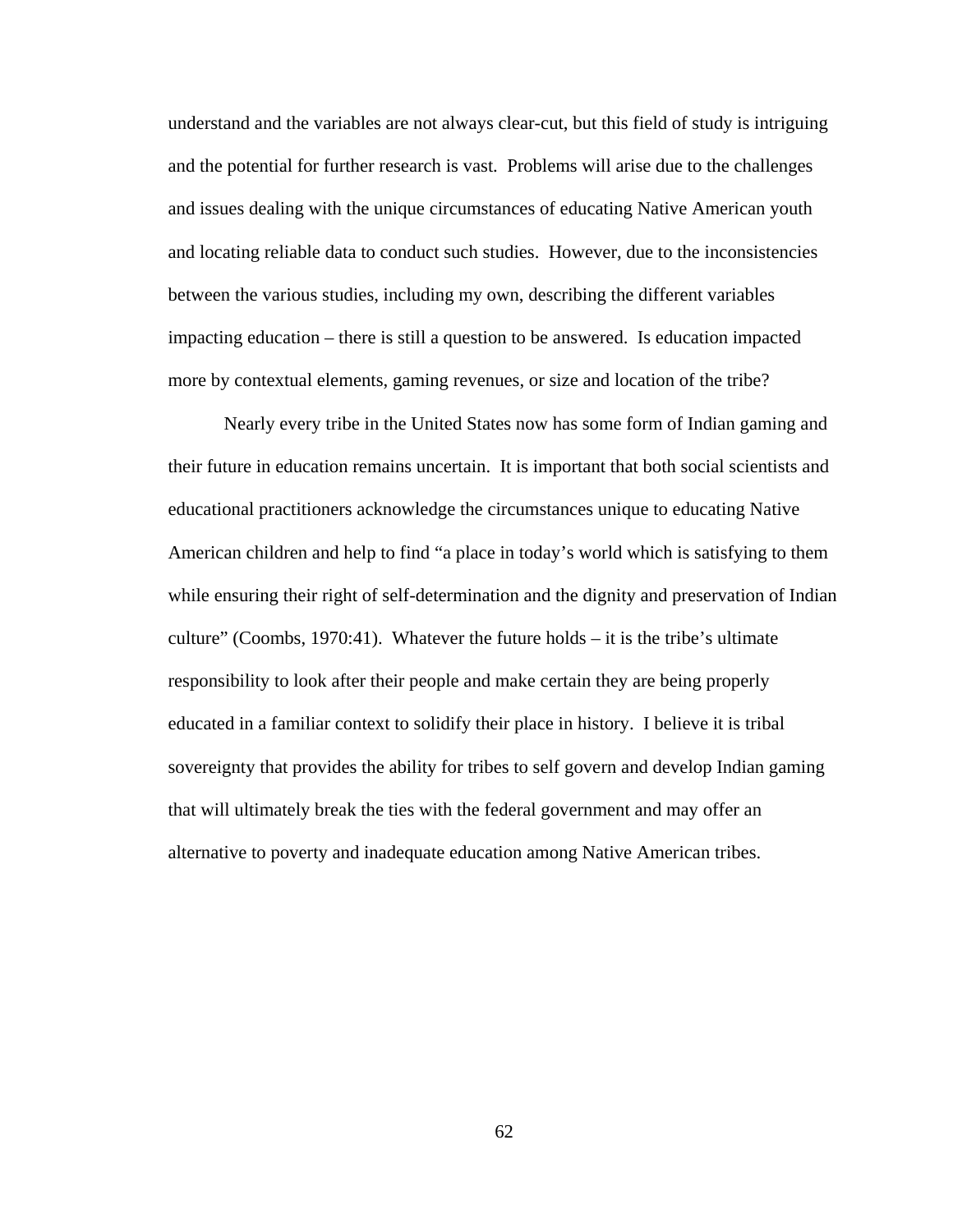### **REFERENCES**

American Indian Studies Center

1979 Multicultural Education and the American Indian Publisher: The Regents of the University of California.

An Even Chance

1971 A Report on Federal Funds for Indian Children in Public School Districts NAACP Legal Defense and Educational Fund, Inc.

## Anders, Gary C.

1998 Indian Gaming: Financial and Regulatory Issues Annals of the American Academy of Political and Social Science, Vol.556:98-108.

Angold, Adrian, Scott N. Compton, E. Jane Costello and Gordon Keeler

2003 Relationships between Poverty and Psychopathology: A Natural Experiment Journal of American Medical Association, Vol. 290, No.15:2023-2029.

#### Associated Press

- 2005 Group Proposes Navajo Casino West of Gallup The Associate Press State & Local Wire 04/27, State and Regional.
- 2005 Navajo President Signs "Long Overdue" Education Act The Associate Press State & Local Wire 07/24, State and Regional.
- 2005 Navajo President Vetoes Casino Agreement with Navajo Chapter The Associated Press State & Local Wire 08/10, BC cycle.
- 2006 Tribes Hope to Build Two Off-Reservation Casinos The Associated Press State & Local Wire 05/05, State and Regional.
- 2006 Navajo Nation Council Passes Gaming Enterprise Bill The Associated Press State & Local Wire 09/27, State and Regional.

### Barrett, Barbara

2006 Lumbees Muster Numbers, Clout in Recognition Fight The News and Observer, State Edition 07/13, Pg. A1.

#### Barrington, John M.

1981 From Assimilation to Cultural Pluralism: A Comparative Analysis Comparative Education, Vol. 17, No. 1:59-69.

## Beatty, Willard W., Gordon MacGregor and Joseph C. McCaskill

1941 The Indians

Review of Educational Research, Vol. 11, No. 3:353-360.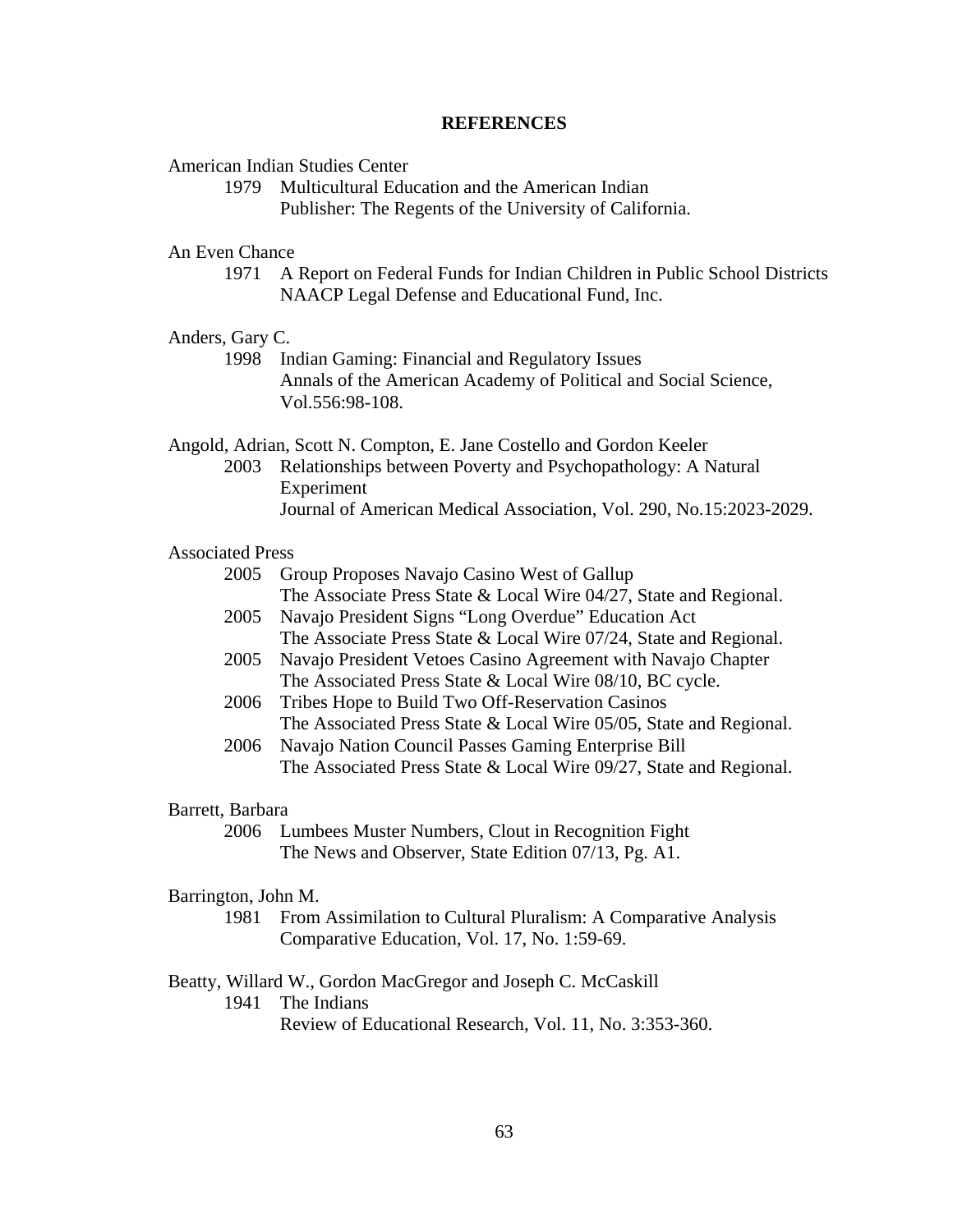- Biesanz, Jeremy C., Margaret Burchinal, Martha J. Cox, Rashmita S. Mistry and Lorraine C. Taylor
	- 2004 Family Income and Its Relation to Preschool Children's Adjustment for Families in the NICHD Study of Early Child Care American Psychological Association, Vol. 40, No. 5:727-745.

### Blackmar, F. W.

1892 Indian Education

Annals of the American Academy of Political and Social Science, Vol.  $2:81-105$ .

# Bulkeley, Deborah

2005 Navajos Turn Sights on Schools Deseret Morning News, 11/15.

## Butterfield, Robin A.

1983 Development and Use of Culturally Appropriate Curriculum for American Indian Students Peabody Journal of Education, Vol. 61, No. 1: 49-66.

#### Cajete, Gregory

1994 Look to the Mountain: An Ecology of Indigenous Education Kivaki Press; Durango, CO.

## Caruso, Jenna

2007 BEYOND GAMING: Economic Opportunities in Indian Country Native American Casino, Vol.7, Issue 4:36-37.

#### Cavanagh, Sean

2004 Hitting the Jackpot Education Week, Vol. 23, Issue 30:30-33.

#### Chiago, Robert K.

1981 Making Education Work for the American Indian Theory into Practice, Vol. 20, No. 1:20-25.

### Cohen, Allan S., Robert A. Ibarra and Yanmei Li

2004 Characteristics of Mathematics Items Associated With Gender DIF International Journal of Testing, Vol. 4, No. 2:115-137.

#### Coombs, L. Madison

 1970 The Educational Disadvantage of the Indian American Student Eric & Cress: New Mexico State University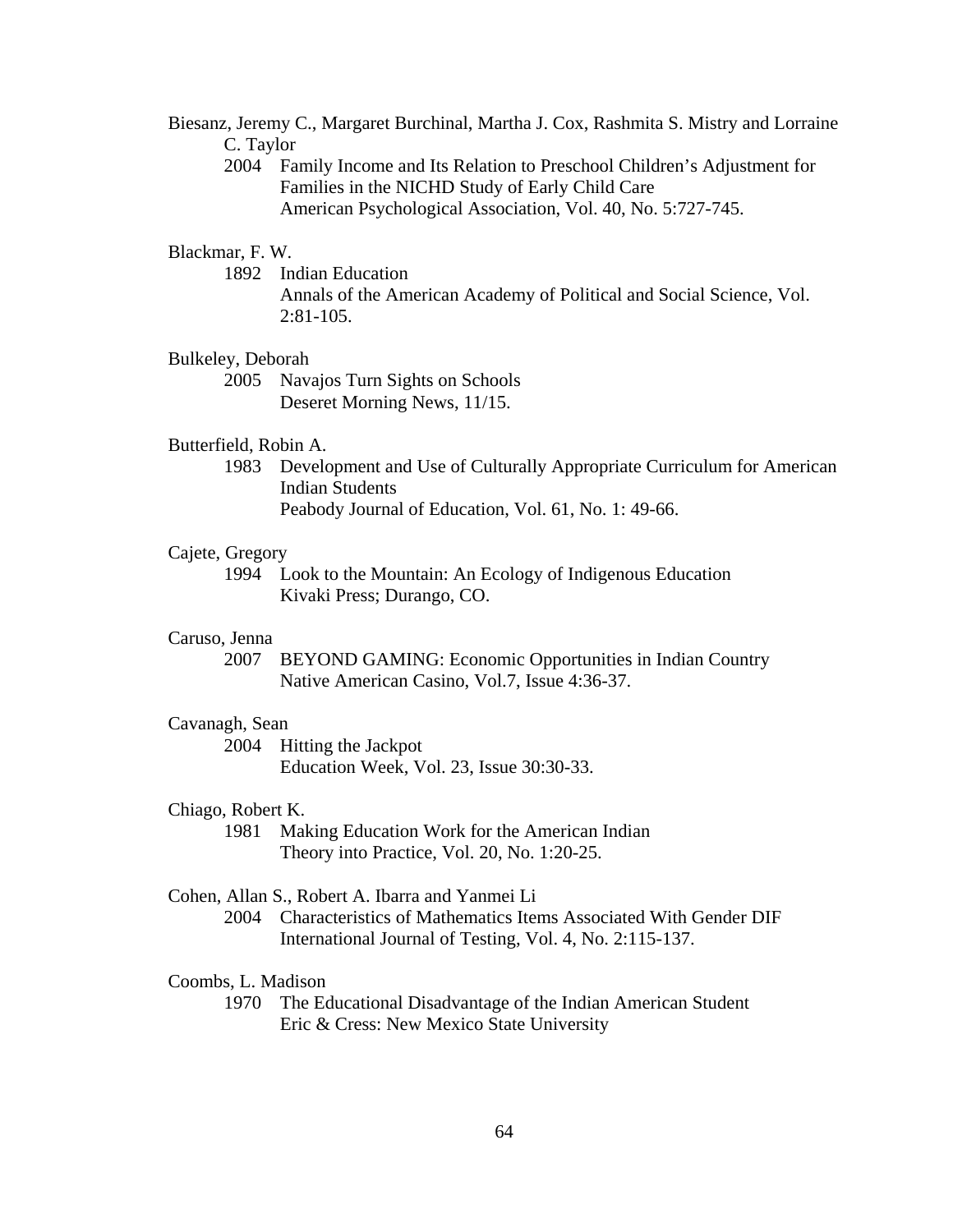Cornell, Stephen E. and Joseph P. Kalt

 2003 Reloading the Dice: Improving the Chances for Economic Development on American Indian Reservations Publisher: Native Nations Institute for Leadership, Management, and Policy; Cambridge, MA.

Deloria, Vine Jr. and Daniel R. Wildcat

2000 Power and Place: Indian Education in America Publisher: Fulcrum Resources; Golden, Colorado.

Deyhle, Donna and Karen Swisher

1997 Research in American Indian and Alaskan Native Education: From Assimilation to Self-Determination Review of Research in Education, Vol. 22:113-194.

Downing, Mary Kay and William Willard

1991 American Indian Studies and Inter-Cultural Education Wicazo Sa Review, Vol. 7, No. 2:1-8.

Duffie', Mary Katharine

1999 The Treaty of Waitangi and Its Relationship to Contemporary American Indian Sovereignty Issues Wicazo Sa Review, Vol.14, No.1: 45-59.

# Evans, Sterling

2002 American Indians in American history, 1870-2001 Publisher: Westport, Connecticut; Praeger Press.

## Evans, William and Wooyoung Kim

2006 The Impact of Local Labor Market Conditions on the Demand for Education: Evidence from Indian Casinos Center for Economic Studies, CES 06-14:1-33.

#### Evans, William N and Julie H. Topoleski

2002 The Social and Economic Impact of Native American Casinos National Bureau of Economic Research, No. L83, R58:1-52.

#### Fixico, Donald Lee

2006 Daily life of Native Americans in the Twentieth Century Publisher: Westport, Conn., Greenwood Press.

## Foley, Douglas

2005 *The Heartland Chronicles* Revisted: The Casino's Impact on Settlement Life Qualitative Inquiry, Vol. 11, Number 2:296-320.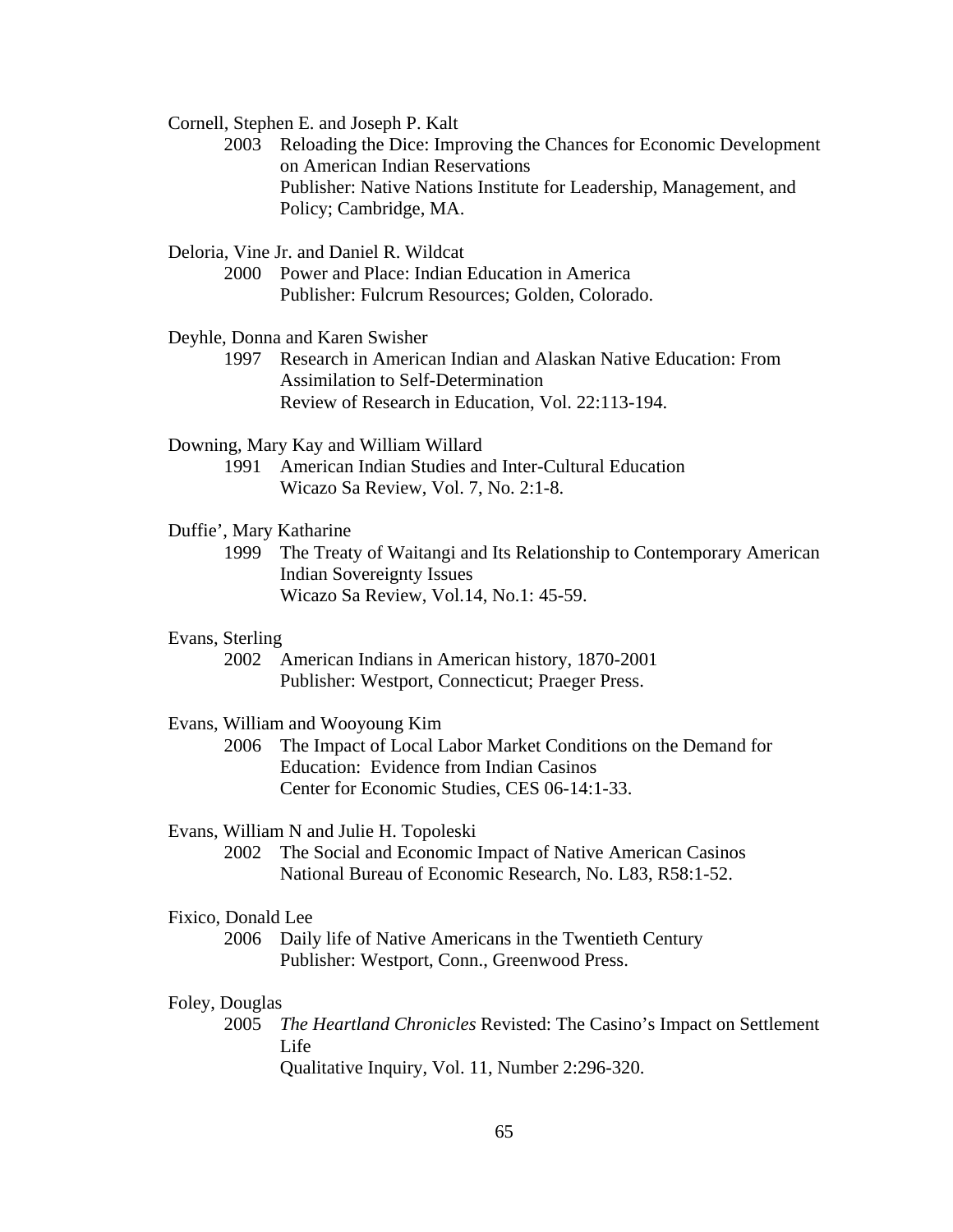## Fuchs, Estelle

1971 A National Study of American Indian Education Council on Anthropology and Education Newsletter, Vol. 2, No. 2:13-15.

### Fuchs, Estelle and Robert J. Havighurst

1973 To Live on This Earth: American Indian Education Publisher: Anchor Books; Garden City, New York.

## Gibson, Margaret Alison

1976 Approaches to Multicultural Education in the United States: Some Concepts and Assumptions Anthropology & Education Quarterly, Vol. 7, No. 4:7-18.

# Gomez, Darva R.

1976 Bibliography: A Resource on the Education of American Indians Publisher: Indian Education Resource Center; Albuquerque, New Mexico.

# Gonzales, AA

2002 Gaming and Displacement: Winners and Losers in American Indian Casino Development International Social Science Journal, Vol. 55, No. 1:123.

#### Gonzales, Angela A., Thomas A. Lyson and K. Whitney Mauer

2007 What does a casino mean to a tribe? Assessing the impact of casino development on Indian reservations in Arizona and New Mexico Social Science Journal, Vol. 44:405-419.

#### Hanson, Jeffrey R.

1997 Ethnicity and the Looking Glass: The Dialectics of National Indian Identity American Indian Quarterly, Vol. 21, No. 2:195-208.

### Havighurst, Robert J.

1978 Indian Education Since 1960 Annals of the American Academy of Political and Social Science, Vol. 436:13-26.

#### Hawkins, Jeffrey M.

2003 The pit boss: a new Native American stereotype? Multicultural Education, Vol. 9, No. 4:15-17.

#### Hill, David

1995 Betting on Education Teacher Magazine, Vol. 6, Issue 5:26-32.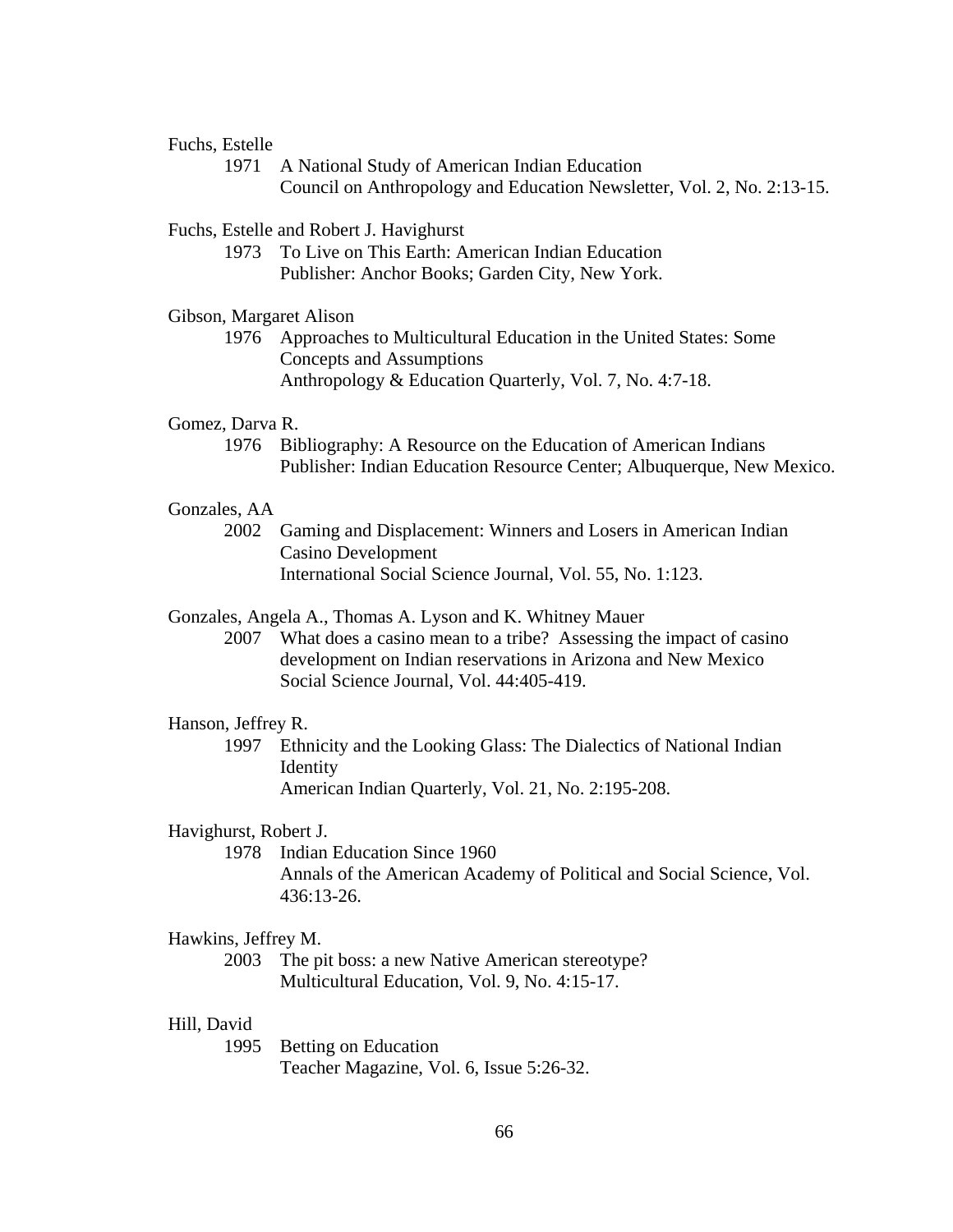### Huff, Delores J.

1997 To Live Heroically: Institutional Racism and American Indian Education Publisher: State University of New York.

# Ibarra, Robert A.

 2001 Beyond Affirmative Action: Reframing the Context of Higher Education Madison Wisconsin, University of Wisconsin Press.

## Ivie, Stanley D.

1980 National Policy and Indian Education: Should It Be Multicultural? Peabody Journal of Education, Vol. 57, No. 4:268-275.

# Johnson, Kirk

1995 Gambling Helps Tribe Invest In Education and the Future The New York Times, Section A, Page 1, Column 5.

## Kaelin, Carol M.

2006 Environmental Work Begins for Las Vegas Paiute Development Including Casino Targeted News Service, 04/25.

#### Kalt, Joseph P. and Jonathan B. Taylor

 2005 American Indians on Reservations: A Databook of Socioeconomic Change Between the 1990 and 2000 Censuses The Harvard Project on American Indian Economic Development.

#### Klug, Beverly J. and Patricia T. Whitfield

 2003 Widening the Circle: Culturally Relevant Pedagogy for American Indian Children Publisher: RoutledgeFalmer.

#### Kowalczewski, Peter S.

1981 Race and Education: Racism, Diversity and Inequality, Implications for Multicultural Education Oxford Review of Education, Vol. 8, No. 2:145-161.

#### Lee, Tanya

2007 Lumbee Tribe Tries Again for Federal Recognition Targeted News Service 07/26, TL-294682.

### Light, Steven Andrew and Kathryn R.L. Rand

 2005 Indian Gaming & Tribal Sovereignty: The Casino Compromise University Press of Kansas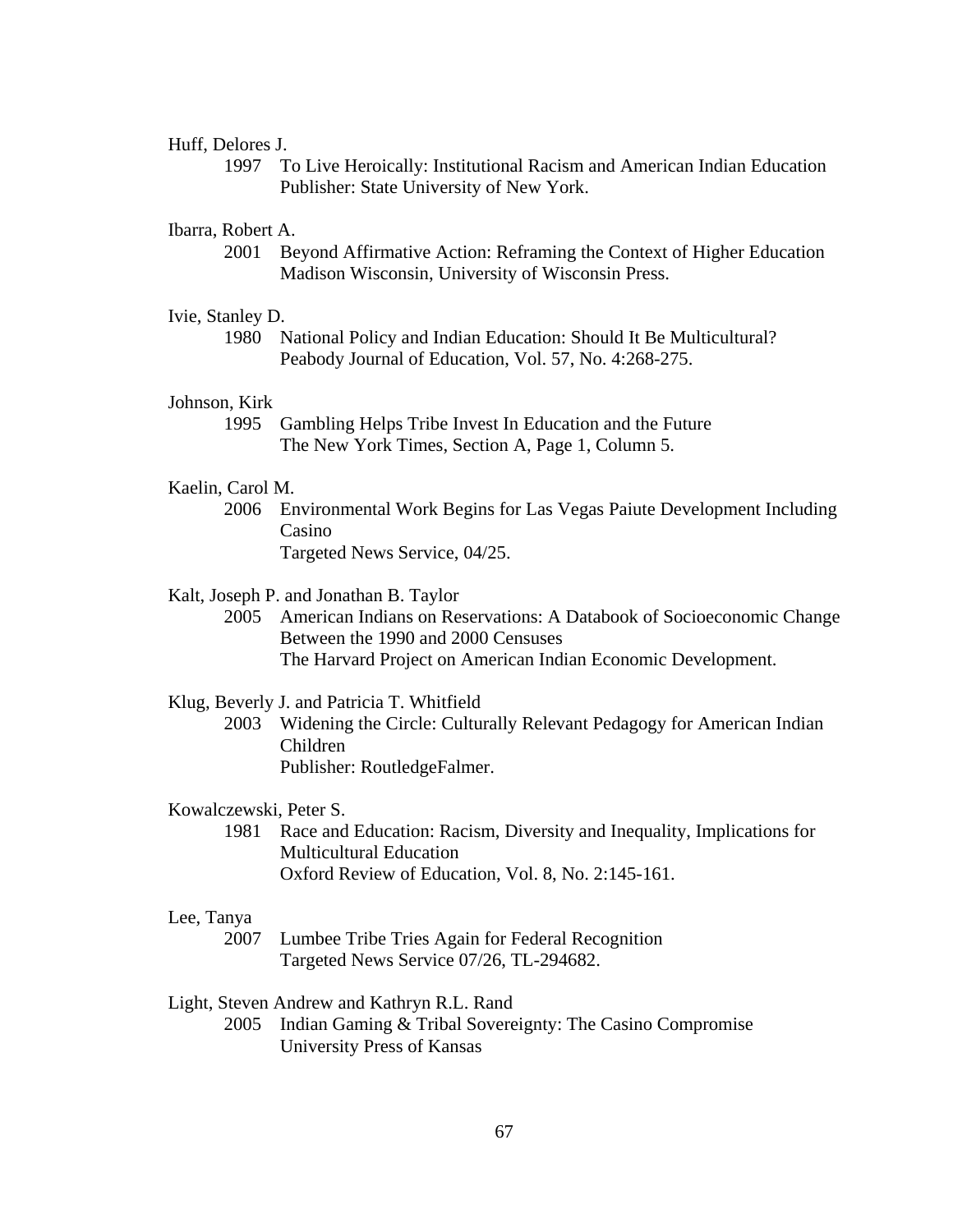Linthicum, Leslie

2004 Navajos Cautious About Opening Casinos Albuquerque Journal, Final Edition 12/12, Pg. B1.

## Lomawaima K. Tsianina and Teresa L. McCarty

 2002 When Tribal Sovereignty Challenges Democracy: American Indian Education and the Democratic Ideal American Educational Research Journal, Vol. 39, No. 2:279-305.

## Marley, Patrick and Steve Schultze

2005 Casino Deal Restarts Payments; 25-year Pact with Potawatomi to bring \$43.6 Million this Year Milwaukee Journal Sentinel, Final Edition 10/05, A News, Pg. 1.

# Martinez, Pila

1999 Arizona antidote to Indian dropout rates Christian Science Monitor, Vol. 91, Issue 111:1-3.

## Martinez, Rebecca Blum

2001 Languages and Tribal Sovereignty: Whose Language Is It Anyway? Theory into Practice, Vol.39, No.4:211-219.

#### Mason, W. Dale

2000 Indian gaming: tribal sovereignty and American politics Publisher: Norman, University of Oklahoma Press

#### Meister, Alan

 2006 Casino City's Indian Gaming Industry Report Casino City Press

#### Mezey, Naomi

1996 The Distribution of Wealth, Sovereignty, and Culture Through Indian Gaming Stanford Law Review, Vol. 48, No. 3:711-737

National Congress of American Indians (NCAI) website: www.ncai.org

## National Geographic

 2004 Ripples of Renewal Vol. 206, Issue 3:88-89.

### National Indian Gaming Association

 2005 Rebuilding Communities Through Indian Self-Reliance NIGA Annual Report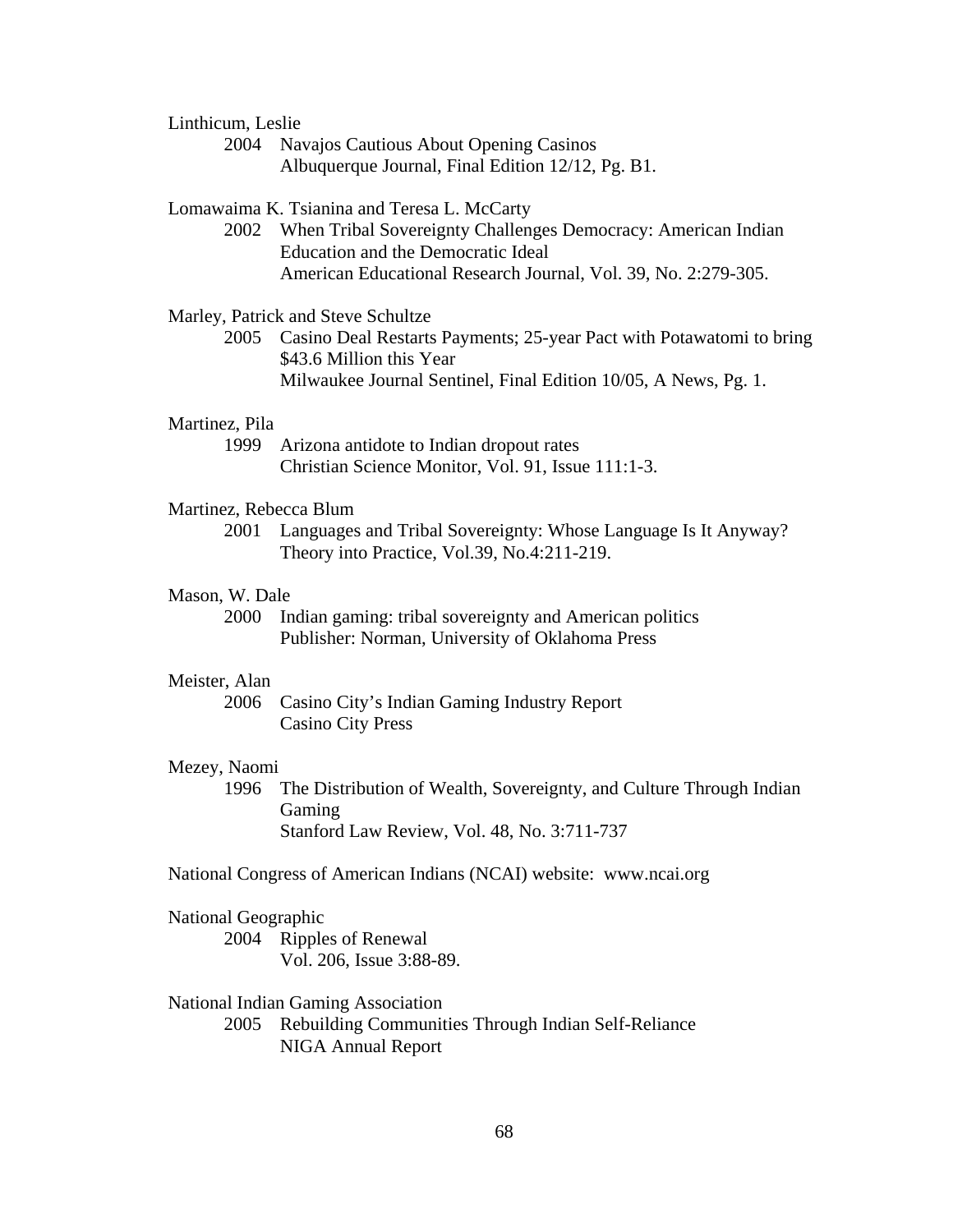| National Indian Gaming Commission website: www.nigc.gov/ |                                                                                                                                                                                                                                  |
|----------------------------------------------------------|----------------------------------------------------------------------------------------------------------------------------------------------------------------------------------------------------------------------------------|
| Peroff, Nicholas C.<br>2000                              | Indian gaming, tribal sovereignty, and American Indian tribes as complex<br>adaptive systems<br>American Indian Culture and Research Journal, Vol. 25, No. 3:143-159.                                                            |
| Peshkin, Alan<br>1997                                    | Places of Memory: Whiteman's Schools and Native American<br>Communities<br>Lawrence Erlbaum Associates, Publishers: Mahwah, New Jersey - London                                                                                  |
| Philips, Susan Urmston<br>1983                           | The Invisible Culture: Communication in Classroom and Community<br>on the Warm Springs Indian Reservation<br>Longman: New York & London                                                                                          |
| 2003                                                     | Privatization of Federal Indian Schools: A Legal Uncertainty<br>Harvard Law Review, Vol. 116, No. 5:1455-1476.                                                                                                                   |
| Rector, Leta<br>1998                                     | <b>Mescalero Battle Gaming Fees</b><br>Indian Country Today, Oneida, N.Y., Vol. 18, Iss. 15, Pg. A7.                                                                                                                             |
| Reiss, Cory<br>2004                                      | Lumbee Consider Trade: Gambling for Aid<br>Stars News, Local/State 03/20, Pg. 1B, 7B.                                                                                                                                            |
| Reyhner, Jon<br>1992                                     | <b>Teaching American Indian Students</b><br>Publisher: University of Oklahoma Press.                                                                                                                                             |
| Romo, Rene<br>2008                                       | The Mescalero Apache Tribe Wrestling with \$200 million Debt, Interest<br>Payments and Capital Improvements at the Three Year Old Inn of the<br>Mountain Gods Resort and Casino near Ruidoso, New Mexico<br>Albuquerque Journal. |
| Romo, Rene<br>2009                                       | Inn of the Mountain Gods Fires 4 Execs<br>Albuquerque Journal.                                                                                                                                                                   |
| Rogers, Dennis<br>2005                                   | Let's Pull for the Lumbee<br>The News and Observer, Final Edition 07/15, Pg. B1.                                                                                                                                                 |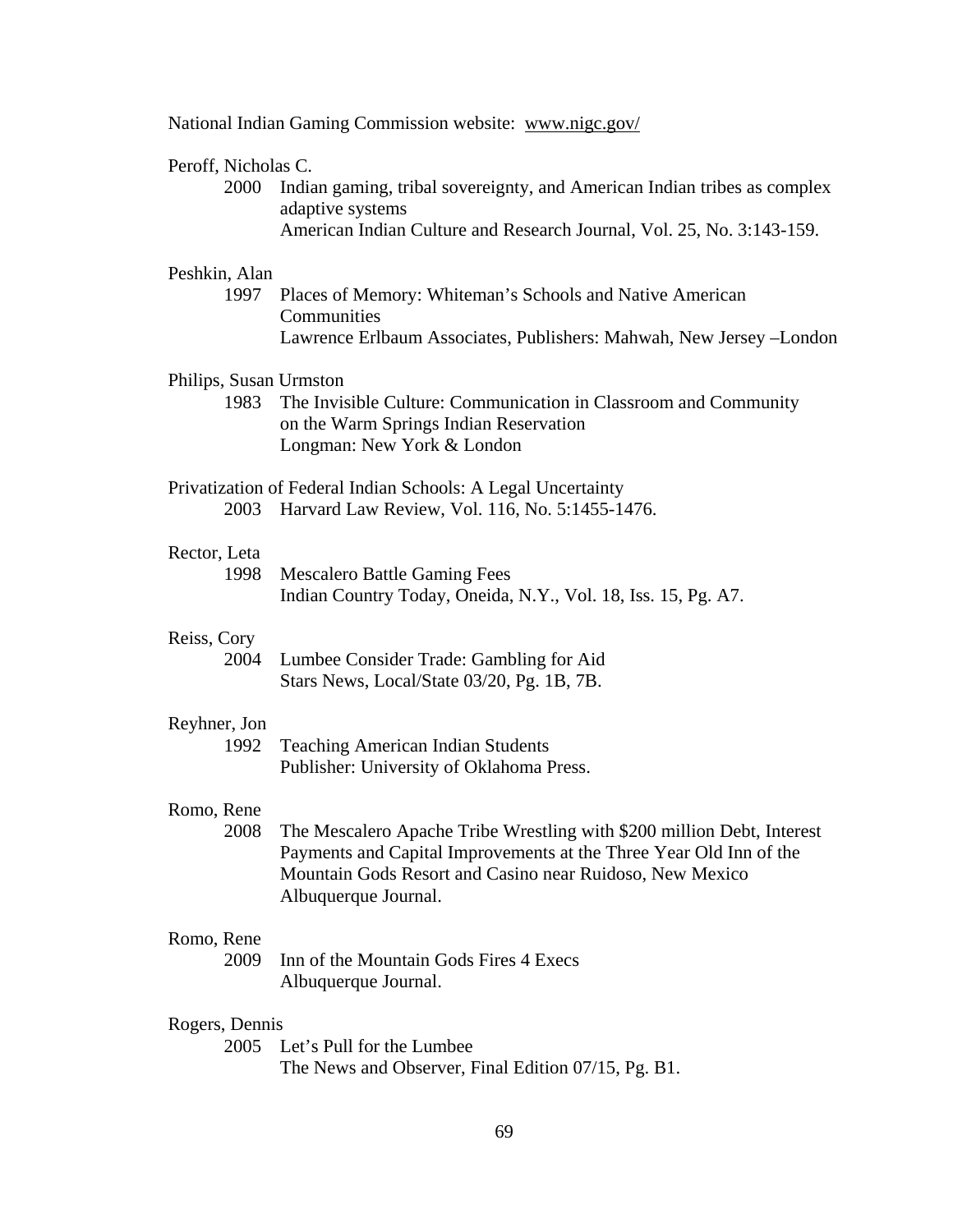### Rosenfelt, Daniel M.

1976 Toward a More Coherent Policy for Funding Indian Education Law and Contemporary Problems, Vol. 40, No. 1:190-223.

### Schultze, Steve

2006 Court Paves Way for Casino Expansion; Compact Ruling Allows Potawatomi Project, give Doyle Win Milwaukee Journal Sentinel, Final Edition 07/15, A News, Pg. 1.

### Schnaiberg, Lynn

1994 Indian Tribes put their money on Gaming to boost Education Education Week, Vol.14, Issue 14:1-3.

## Selden, Ron

2003 Gaming No Penacea For Meeting Tribes' Needs Tribal College Journal, Vol.14, Issue 4:24-26.

### Selingo, Jeffrey

1997 Crackdowns on Indian Casinos Threaten Money for Tribal College Chronicle of Higher Education, August  $8<sup>th</sup>$  Issue:1-3.

#### Smith, Barry

2007 Cherokee Casino Hopes to Expand Knight-Ridder Tribune Business News 02/27, The Free Press.

#### Snipp, C. Matthew

1992 Sociological Perspectives on American Indians Annual Review of Sociology, Vol. 18:351-371.

#### Stein, Wayne J.

1998 Gaming: The Apex of a Long Struggle Wicazo Sa Review, Vol.13, No.1:73-91.

### Stevens, Ernie Jr.

2007 Indian Gaming Means Education in Indian Country Indian Gaming, Vol.17. Issue 8:14-15.

#### Swisher, Karen

 1990 Cooperative Learning and the Education of American Indian/Alaskan Native Students: A Review of the Literature and Suggestions for Implementation Journal of American Indian Education, Vol. 29, No. 2:36-43.

Tippeconnic, John W. III